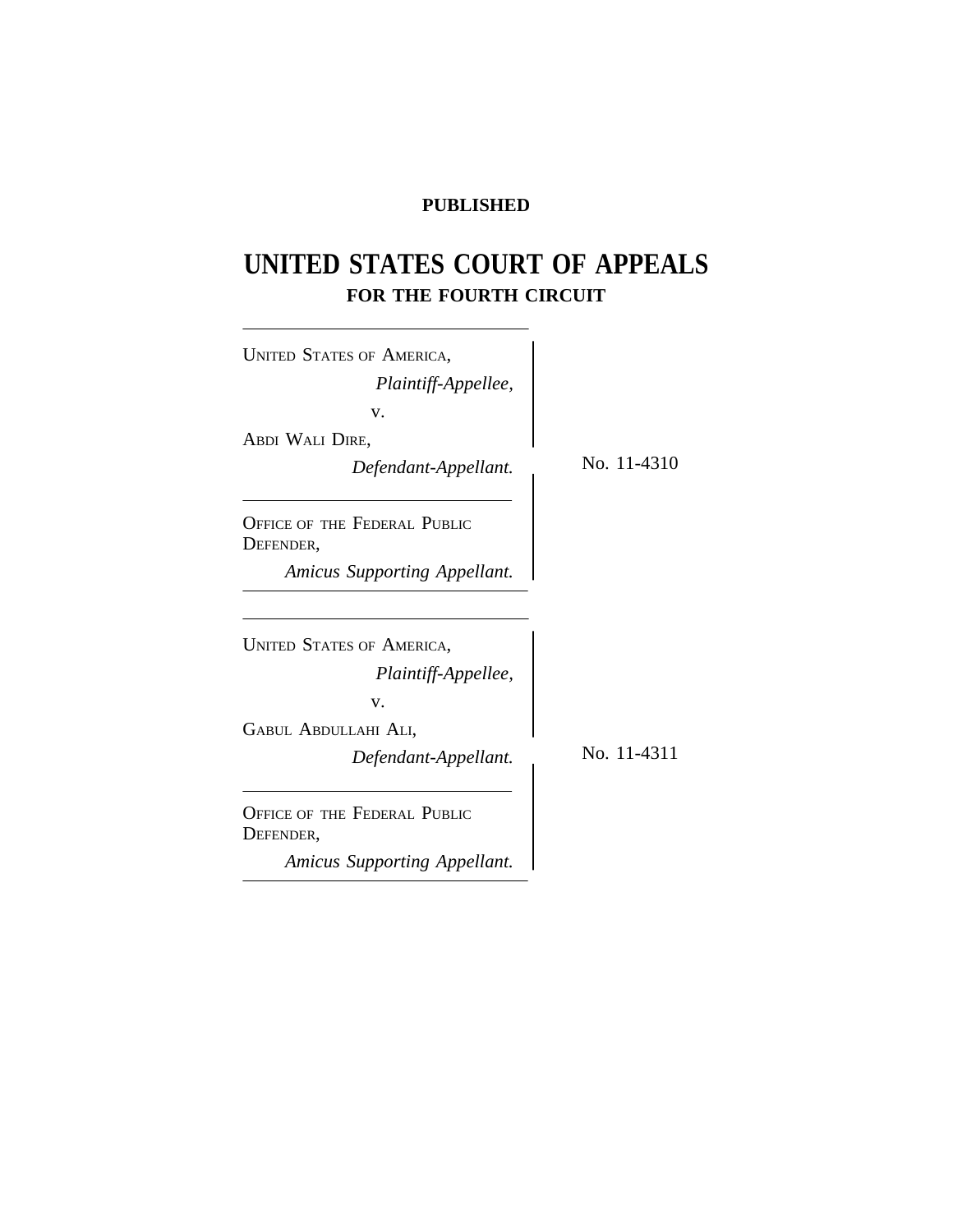| No. 11-4312 |
|-------------|
|             |
|             |
|             |
|             |
|             |
|             |
|             |
| No. 11-4313 |
|             |
|             |
|             |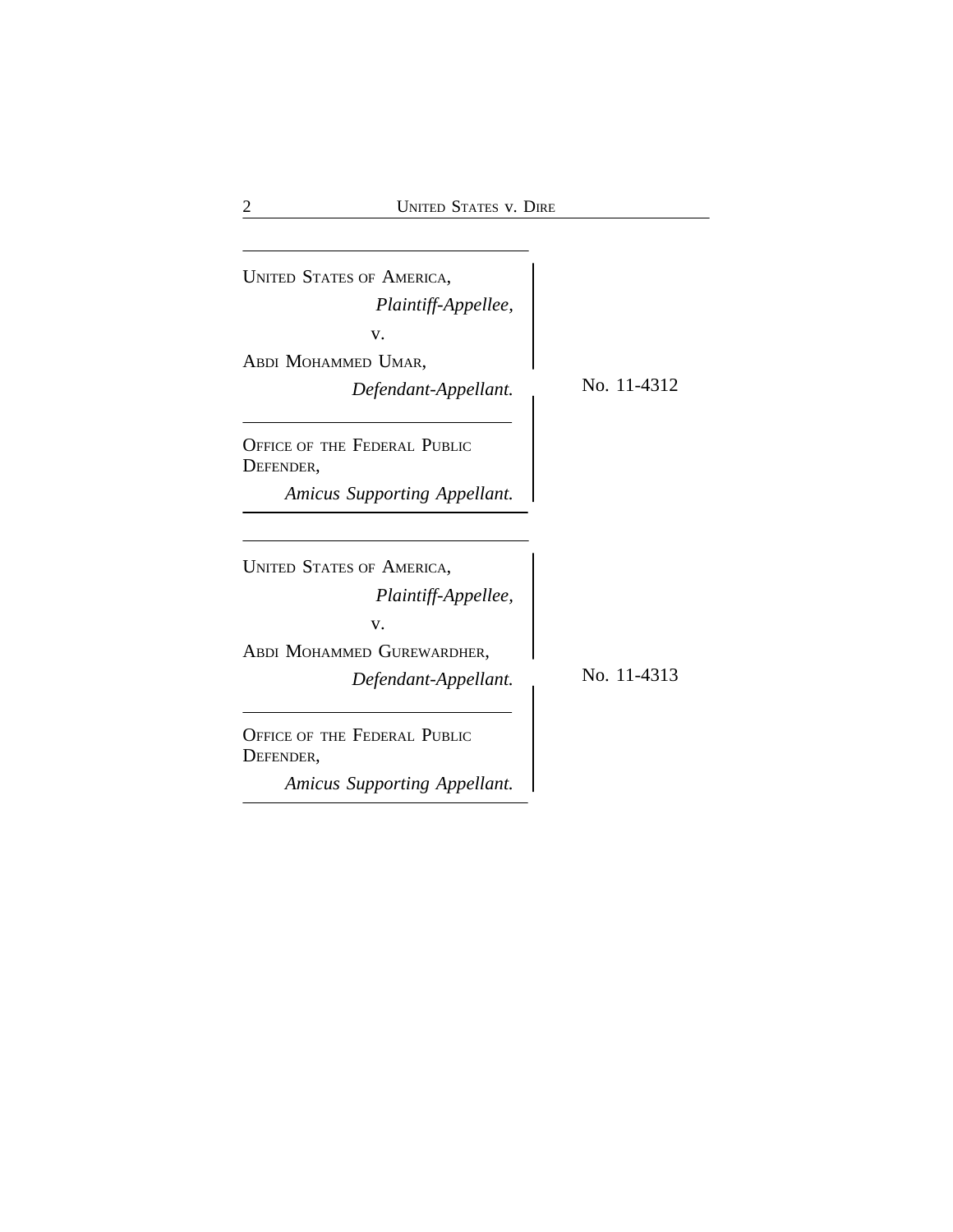| <b>UNITED STATES OF AMERICA,</b><br>Plaintiff-Appellee,<br>v.<br>MOHAMMED MODIN HASAN,<br>Defendant-Appellant. | No. 11-4317 |
|----------------------------------------------------------------------------------------------------------------|-------------|
| OFFICE OF THE FEDERAL PUBLIC<br>DEFENDER,<br><b>Amicus Supporting Appellant.</b>                               |             |

Appeals from the United States District Court for the Eastern District of Virginia, at Norfolk. Mark S. Davis, District Judge. (2:10-cr-00056-MSD-FBS-3; 2:10-cr-00056-MSD-FBS-2; 2:10-cr-00056-MSD-FBS-5; 2:10-cr-00056-MSD-FBS-4; 2:10-cr-00056-MSD-FBS-1)

Argued: September 20, 2011

Decided: May 23, 2012

Before KING, DAVIS, and KEENAN, Circuit Judges.

Affirmed by published opinion. Judge King wrote the opinion, in which Judge Davis and Judge Keenan joined.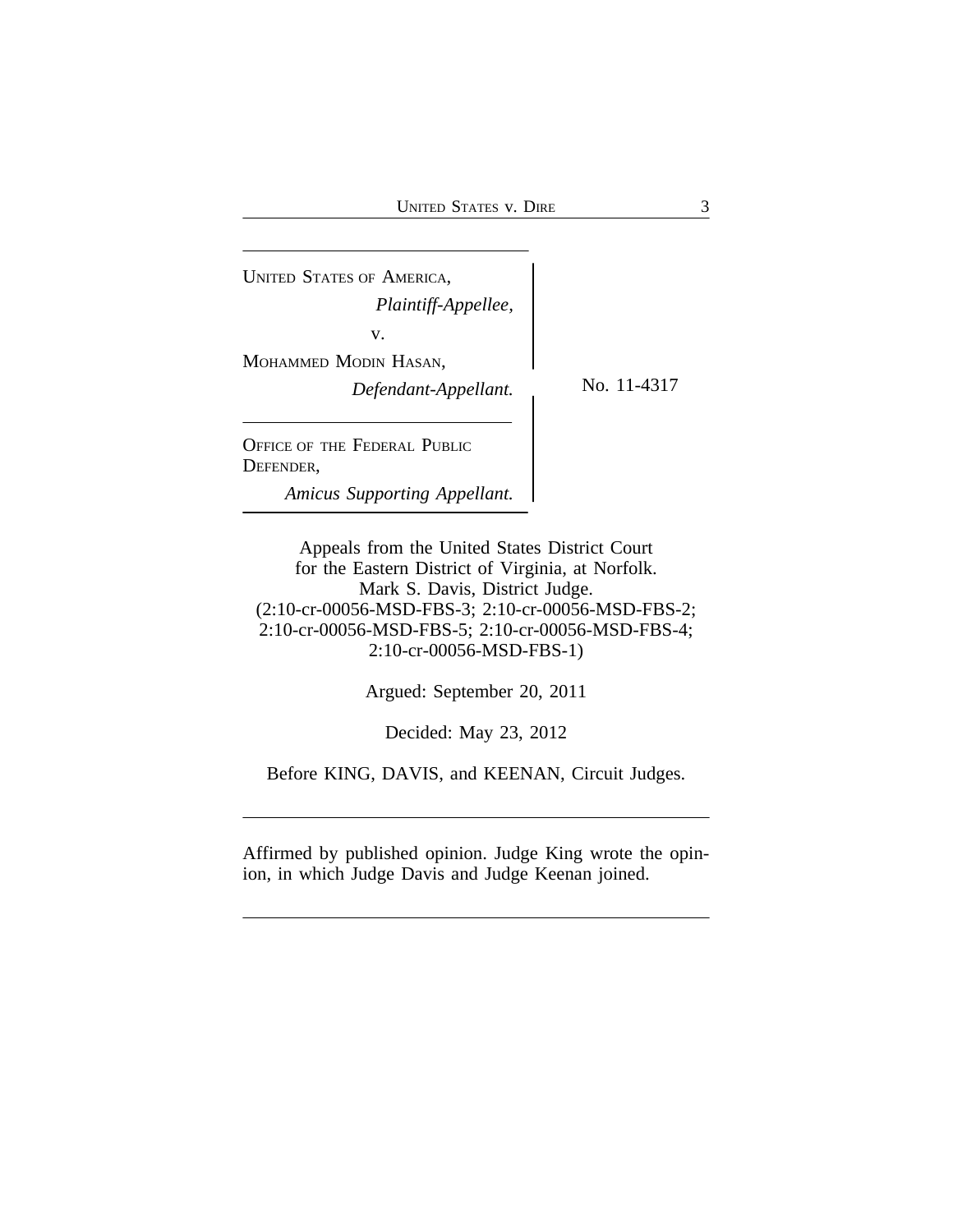## **COUNSEL**

**ARGUED:** James R. Theuer, Norfolk, Virginia; Jon Michael Babineau, RIDDICK BABINEAU, PC, Norfolk, Virginia; David Wayne Bouchard, DAVID WAYNE BOUCHARD, Chesapeake, Virginia, for Appellants. Benjamin L. Hatch, OFFICE OF THE UNITED STATES ATTORNEY, Alexandria, Virginia, for Appellee. **ON BRIEF**: William James Holmes, Virginia Beach, Virginia, for Appellant Gabul Abdullahi Ali; James E. Short, JAMES E. SHORT, PLC, Chesapeake, Virginia, for Appellant Abdi Mohammed Umar. Neil H. MacBride, United States Attorney, Alexandria, Virginia, Joseph E. DePadilla, Assistant United States Attorney, John S. Davis, Assistant United States Attorney, OFFICE OF THE UNITED STATES ATTORNEY, Norfolk, Virginia, for Appellee. Michael S. Nachmanoff, Federal Public Defender, Geremy C. Kamens, Assistant Federal Public Defender, Jeffrey C. Corey, Research & Writing Attorney, OFFICE OF THE FEDERAL PUBLIC DEFENDER, Alexandria, Virginia, for Amicus Supporting Appellants.

## **OPINION**

KING, Circuit Judge:

In the early morning hours of April 1, 2010, on the high seas between Somalia and the Seychelles (in the Indian Ocean off the east coast of Africa), the defendants — Abdi Wali Dire, Gabul Abdullahi Ali, Abdi Mohammed Umar, Abdi Mohammed Gurewardher, and Mohammed Modin Hasan imprudently launched an attack on the USS Nicholas, having confused that mighty Navy frigate for a vulnerable merchant ship. The defendants, all Somalis, were swiftly apprehended and then transported to the Eastern District of Virginia, where they were convicted of the crime of piracy, as proscribed by 18 U.S.C. § 1651, plus myriad other criminal offenses. In this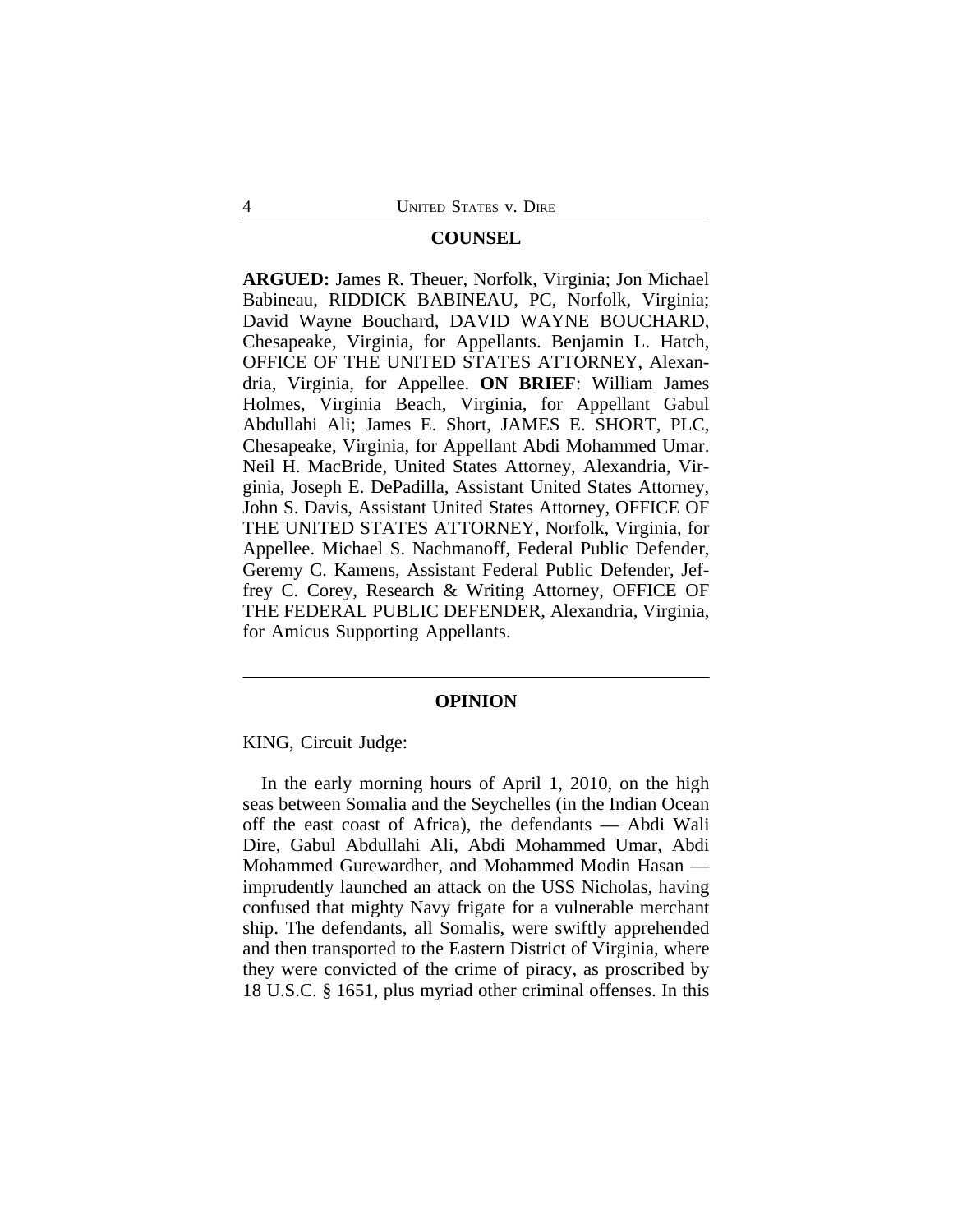appeal, the defendants challenge their convictions and lifeplus-eighty-year sentences on several grounds, including that their fleeting and fruitless strike on the Nicholas did not, as a matter of law, amount to a § 1651 piracy offense. As explained below, we reject their contentions and affirm.

## I.

# A.

According to the trial evidence, the USS Nicholas was on a counter-piracy mission in the Indian Ocean when, lit to disguise itself as a merchant vessel, it encountered the defendants shortly after midnight on April 1, 2010.**<sup>1</sup>** The Nicholas was approached by an attack skiff operated by defendant Hasan and also carrying defendants Dire and Ali, while defendants Umar and Gurewardher remained with a larger mothership some distance away. From their posts on the Nicholas, crew members could see by way of night-vision devices that Hasan was armed with a loaded rocket-propelled grenade launcher (commonly referred to as an "RPG"), and that Dire and Ali carried AK-47 assault rifles.

The captain of the USS Nicholas, Commander Mark Kesselring, directed his gunners to man their stations and prepare to fire, and ordered his unarmed personnel inside the skin of the ship for safety. When the defendants' attack skiff was within sixty feet of the Nicholas's fantail (its lowest and thus most accessible point), Dire and Ali discharged the first shots — bursts of rapid, automatic fire from their AK-47s aimed at the Nicholas and meant to attain its surrender. The Nicholas's crew responded in kind, resulting in an exchange of fire that lasted less than thirty seconds. Bullets from Dire and Ali's AK-47s struck the Nicholas near two of its crew members,

<sup>&</sup>lt;sup>1</sup>We recite the evidence in the light most favorable to the government, as the prevailing party at trial. *See United States v. Singh*, 518 F.3d 236, 241 n.2 (4th Cir. 2008).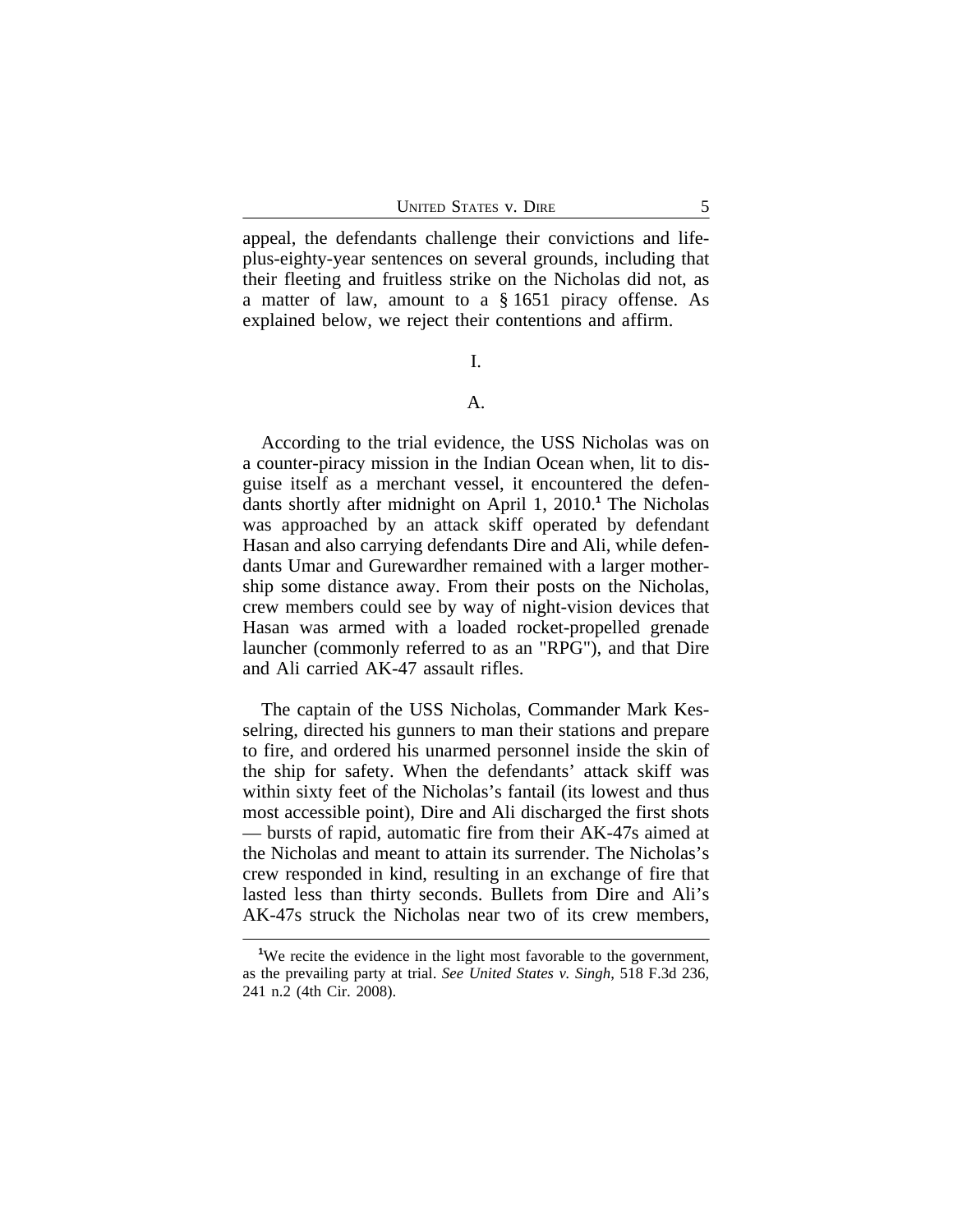but the defendants' brief attack was (thankfully) casualty-free. Dire, Ali, and Hasan then turned their skiff and fled, with the Nicholas in pursuit.

During the chase, sailors on the USS Nicholas observed a flashing light on the horizon — a beacon from Umar and Gurewardher to lead the attack skiff back to the mothership. Commander Kesselring, however, managed to keep the Nicholas between the defendants' two vessels to thwart the attempted reunion. Meanwhile, Dire, Ali, and Hasan threw various items from the skiff overboard into the Indian Ocean, discarding the RPG, the AK-47s, and a ladder that would have enabled them to board the Nicholas. About thirty minutes into the pursuit, the Nicholas captured the three defendants in the skiff. Thereafter, the Nicholas chased and captured the two defendants in the mothership. A suspected second attack skiff, which had appeared on radar but did not close on the Nicholas, was never found.

The defendants' strike on the USS Nicholas was consistent with an accustomed pattern of Somali pirate attacks, designed to seize a merchant ship and then return with the vessel and its crew to Somalia, where a ransom would be negotiated and secured. Indeed, on April 4, 2010, during questioning aboard the Nicholas, the defendants separately confessed to participating willingly in a scheme to hijack a merchant vessel, and they provided details about their operation.

B.

The grand jury in the Eastern District of Virginia returned a six-count indictment against the defendants on April 20, 2010, and a fourteen-count superseding indictment (the operative "Indictment") on July 7, 2010. The Indictment, which alleged facts consistent with the subsequent trial evidence, contained the following charges:

• Count One — Piracy as defined by the law of nations (18 U.S.C. § 1651);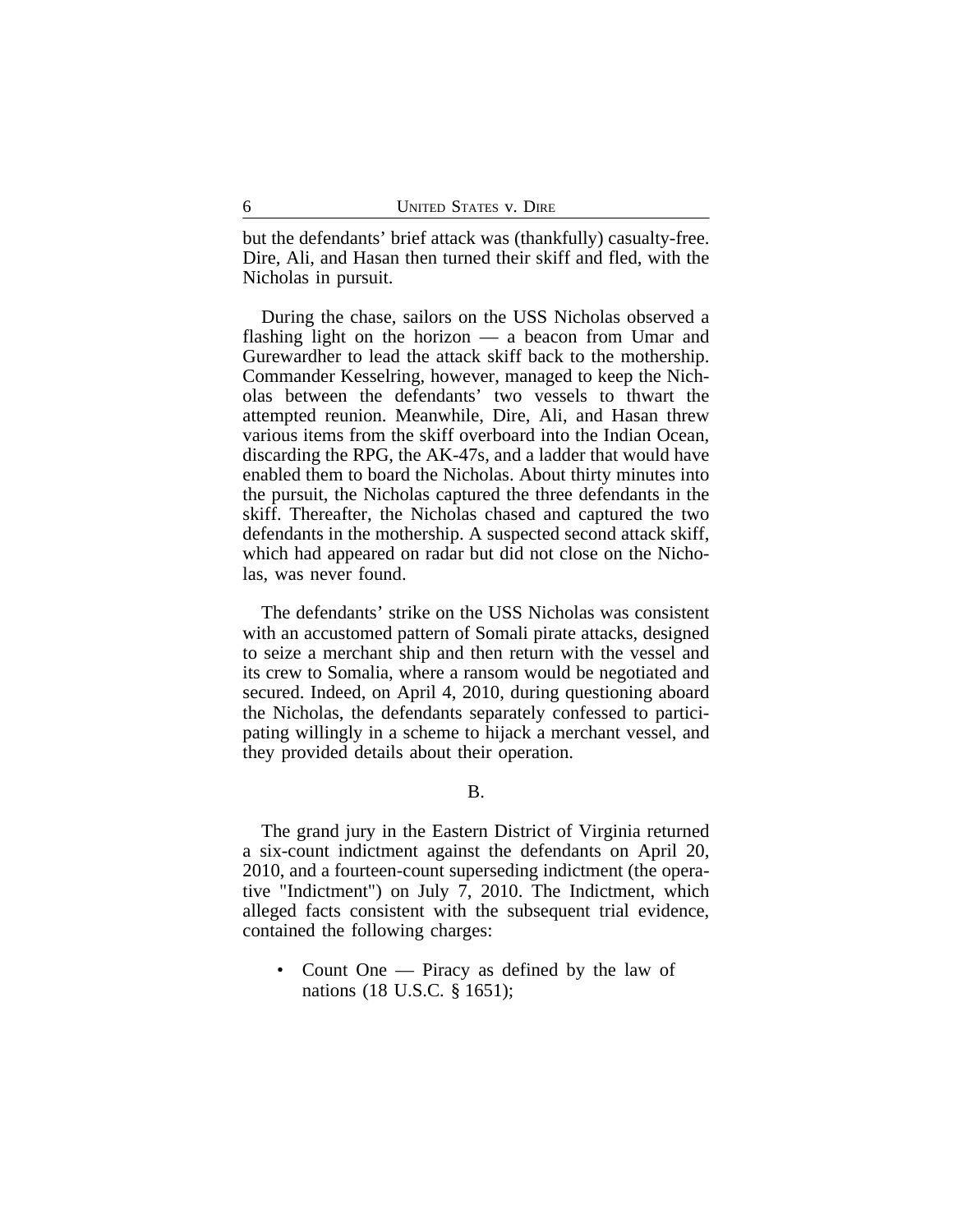- Count Two Attack to plunder a vessel (18 U.S.C. § 1659);
- Count Three Act of violence against persons on a vessel (18 U.S.C. §§ 2291(a)(6) and  $2290(a)(2)$ ;
- Count Four Conspiracy to perform an act of violence against persons on a vessel (18 U.S.C. §§ 2291(a)(9) and 2290(a)(2));
- Counts Five and Six Assault with a dangerous weapon within a special maritime jurisdiction (18 U.S.C. § 113(a)(3));
- Counts Seven and Eight Assault with a dangerous weapon on federal officers and employees  $(18 \text{ U.S.C. } § 111(a)(1) \text{ and } (b));$
- Count Nine Conspiracy involving a firearm and a crime of violence (18 U.S.C. § 924(o));
- Counts Ten and Eleven Using, carrying, and possessing a firearm in relation to a crime of violence (18 U.S.C. § 924(c)(1)(A)(iii));
- Count Twelve Using, carrying, and possessing a destructive device in relation to a crime of violence (18 U.S.C.  $\frac{6}{924(c)(1)(A)}$  and  $(c)(1)(B)(ii))$ ;
- Count Thirteen Carrying an explosive during the commission of a felony (18 U.S.C.  $§ 844(h)(2)$ ; and
- Count Fourteen Conspiracy to carry an explo-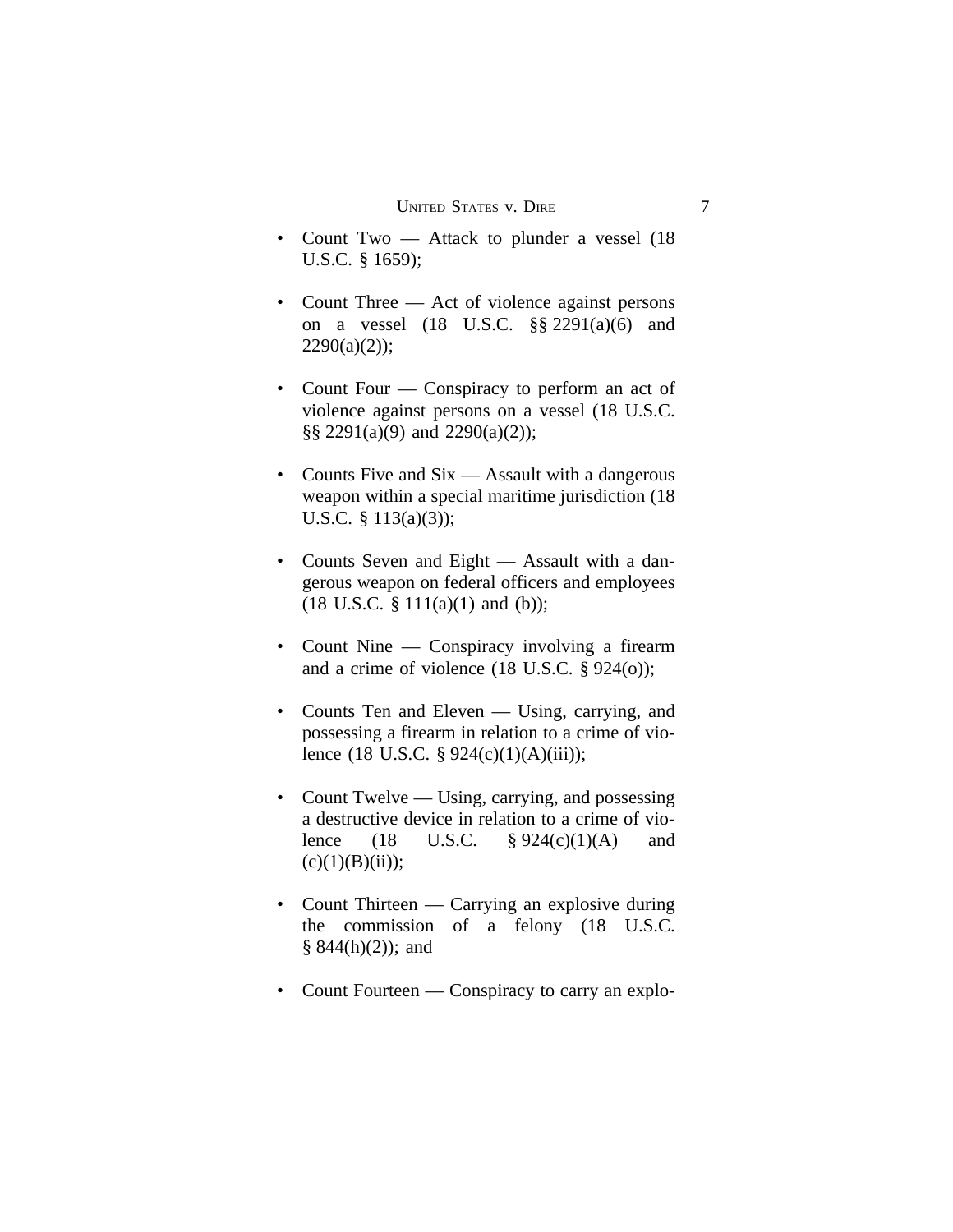sive during the commission of a felony (18 U.S.C. § 844(m)).**<sup>2</sup>**

The Indictment identified the Eastern District of Virginia as the proper venue under 18 U.S.C. § 3238, which provides that "[t]he trial of all offenses begun or committed upon the high seas . . . shall be in the district in which the offender, or any one of two or more joint offenders, is arrested or is first brought."

At the conclusion of an eleven-day trial, conducted between November 9 and 24, 2010, the jury returned separate verdicts of guilty against all defendants on all counts. The sentencing hearing took place on March 14, 2011, and final judgments were entered on March 18, 2011. The district court dismissed Count Thirteen for being multiplicitous with Count Twelve, and sentenced each of the defendants to life plus eighty years (960 months) on the remaining convictions. Specifically, the court imposed mandatory life sentences for the Count One piracy offense; concurrent sentences of 120 months each on Counts Two, Five, and Six, and of 240 months each on Counts Three, Four, Seven, Eight, Nine, and Fourteen; plus consecutive sentences of 300 months each on Counts Ten and Eleven, and of 360 months on Count Twelve. The defendants have timely noted their appeals, and we possess jurisdiction pursuant to 28 U.S.C. § 1291 and 18 U.S.C. § 3742(a).

II.

In these consolidated appeals, the defendants first contend that their ill-fated attack on the USS Nicholas did not constitute piracy under 18 U.S.C. § 1651, which provides in full:

**<sup>2</sup>**Counts One through Three, Five through Eight, and Ten through Thirteen included allegations of aiding and abetting. *See* 18 U.S.C. § 2(a) ("Whoever commits an offense against the United States or aids, abets, counsels, commands, induces or procures its commission, is punishable as a principal.").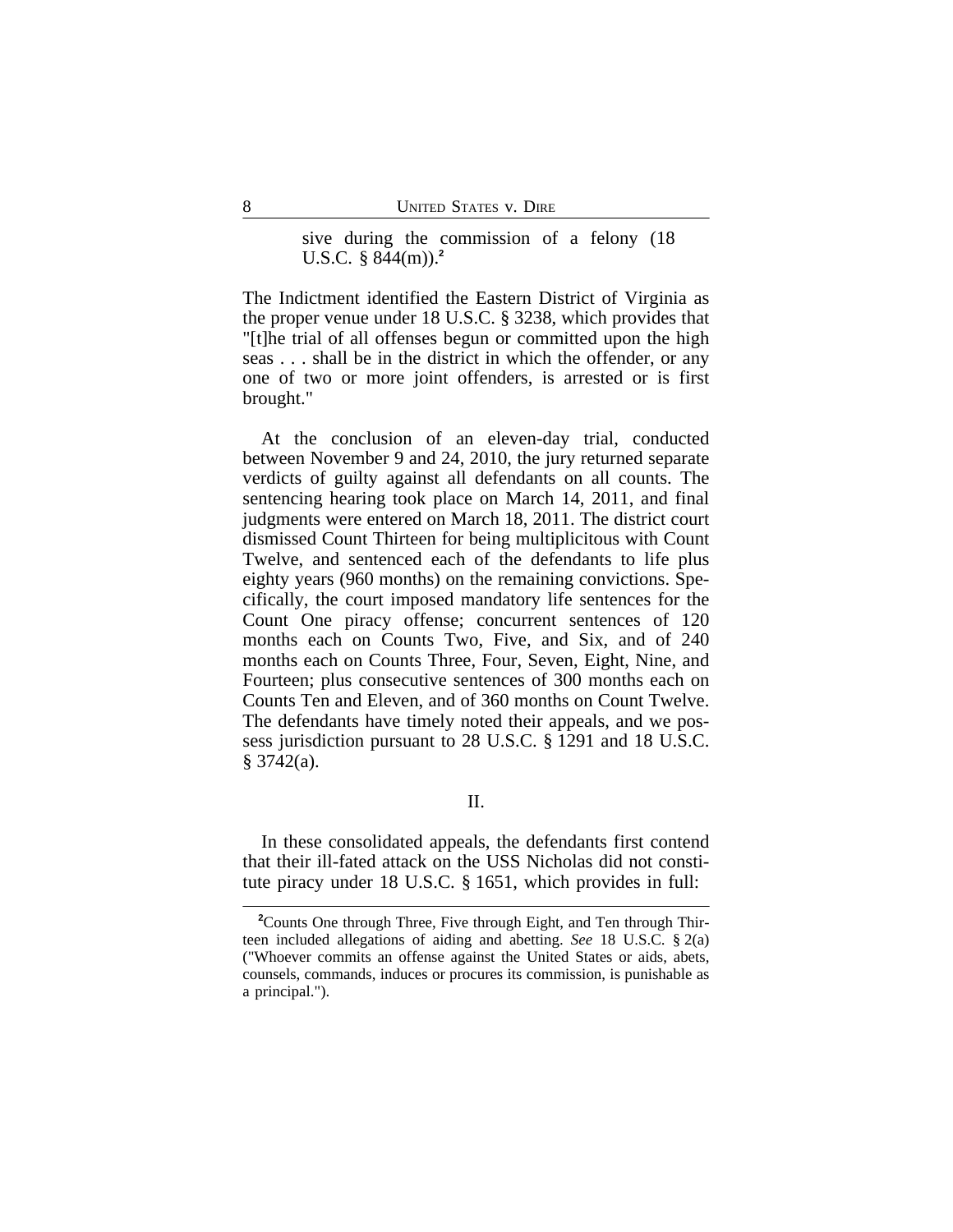Whoever, on the high seas, commits the crime of piracy as defined by the law of nations, and is afterwards brought into or found in the United States, shall be imprisoned for life.

According to the defendants, the crime of piracy has been narrowly defined for purposes of § 1651 as robbery at sea, i.e., seizing or otherwise robbing a vessel. Because they boarded the Nicholas only as captives and indisputably took no property, the defendants contest their convictions on Count One, as well as the affixed life sentences.

A.

The defendants' piracy contention is one that they unsuccessfully presented at multiple stages of the district court proceedings. Prior to their trial, the defendants moved to dismiss Count One under Rule 12 of the Federal Rules of Criminal Procedure. By its published opinion of October 29, 2010, the district court denied relief, premised on its determination that the Indictment "set forth facts that are sufficient, if proven true, to constitute the crime of piracy as defined by the law of nations, in violation of 18 U.S.C. § 1651." *United States v. Hasan*, 747 F. Supp. 2d 599, 602 (E.D. Va. 2010) ("*Hasan I*").**<sup>3</sup>** In so ruling, the court concluded — contrary to the defendants' posited robbery requirement — that piracy as defined by § 1651's incorporated law of nations encompasses, inter alia, acts of violence committed on the high seas for private ends. *See id.* at 640-42.

During the trial, at the close of the government's case-inchief, Hasan renewed his motion to dismiss Count One, which the district court denied from the bench. The court also rejected the defendants' proposed jury instruction delineating

**<sup>3</sup>**Dire, having been the first to file, is the lead defendant in these consolidated appeals, but Hasan was the first named defendant in the district court proceedings.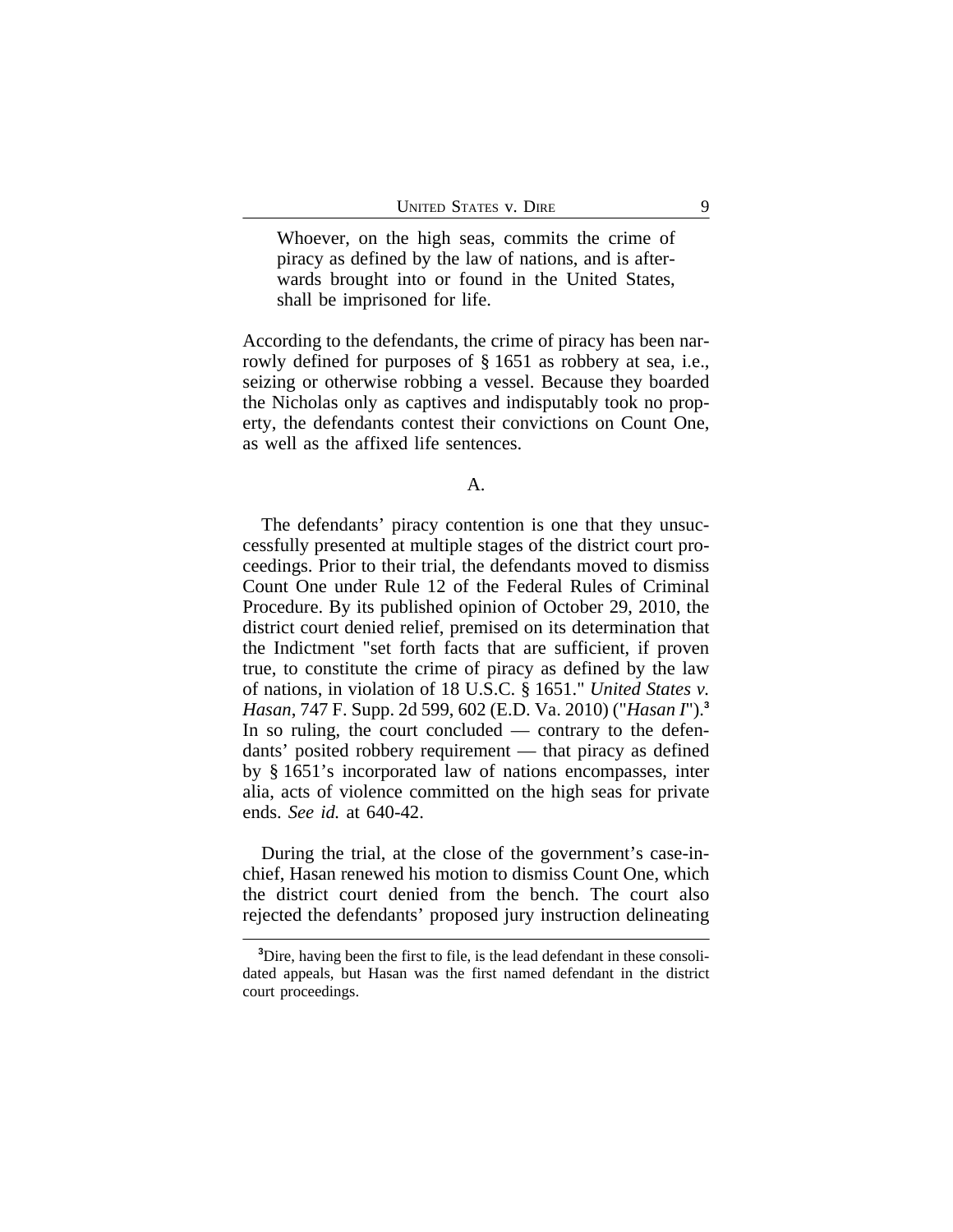the elements of the Count One piracy offense, in favor of an instruction consistent with its *Hasan I* opinion. Finally, following the trial, four of the defendants moved under Federal Rule of Criminal Procedure 29 for judgments of acquittal on Count One; the court denied those motions by its unpublished opinion of March 9, 2011. *See United States v. Hasan*, No. 2:10-cr-00056, slip op. at 2 (E.D. Va. Mar. 9, 2011) ("*Hasan*  $II$ ").<sup>4</sup>

1.

The *Hasan I* opinion was issued on the heels of the August 17, 2010 published opinion in *United States v. Said*, 757 F. Supp. 2d 554 (E.D. Va. 2010) (Jackson, J.), wherein a different judge of the Eastern District of Virginia essentially took these defendants' view of the piracy offense by recognizing a robbery element. Like these defendants, the *Said* defendants have been charged with piracy under 18 U.S.C. § 1651 for attacking — but not seizing or otherwise robbing — a United States Navy ship. *See Said*, 757 F. Supp. 2d at 556-57 (describing indictment's allegations that, around 5:00 a.m. on April 10, 2010, *Said* defendants fired at least one shot on USS Ashland from skiff in Gulf of Aden). The *Said* court granted the defendants' pretrial motion, pursuant to Federal Rule of Criminal Procedure 12, to dismiss the piracy count from the indictment because no taking of property was alleged. *Id.* at 556.**<sup>5</sup>**

**<sup>4</sup>**Although the district court identified the four Rule 29 movants as Hasan, Gurewardher, Umar, and Ali, *see Hasan II*, slip op. at 3, the record reflects that they were Hasan, Gurewardher, Umar, and Dire. The *Hasan II* opinion is found at J.A. 1053-69. (Citations herein to "J.A. \_\_" refer to the contents of the Joint Appendix filed by the parties in these appeals.)

**<sup>5</sup>**We heard oral argument in the government's interlocutory appeal from the *Said* opinion on March 25, 2011, and that same day ordered the parties to file supplemental briefs addressing the legal propriety of the procedure employed by the district court to dismiss the piracy count from the indictment. Thereafter, on April 20, 2011, we placed the *Said* appeal in abeyance pending our decision herein. Counsel for the *Said* defendants then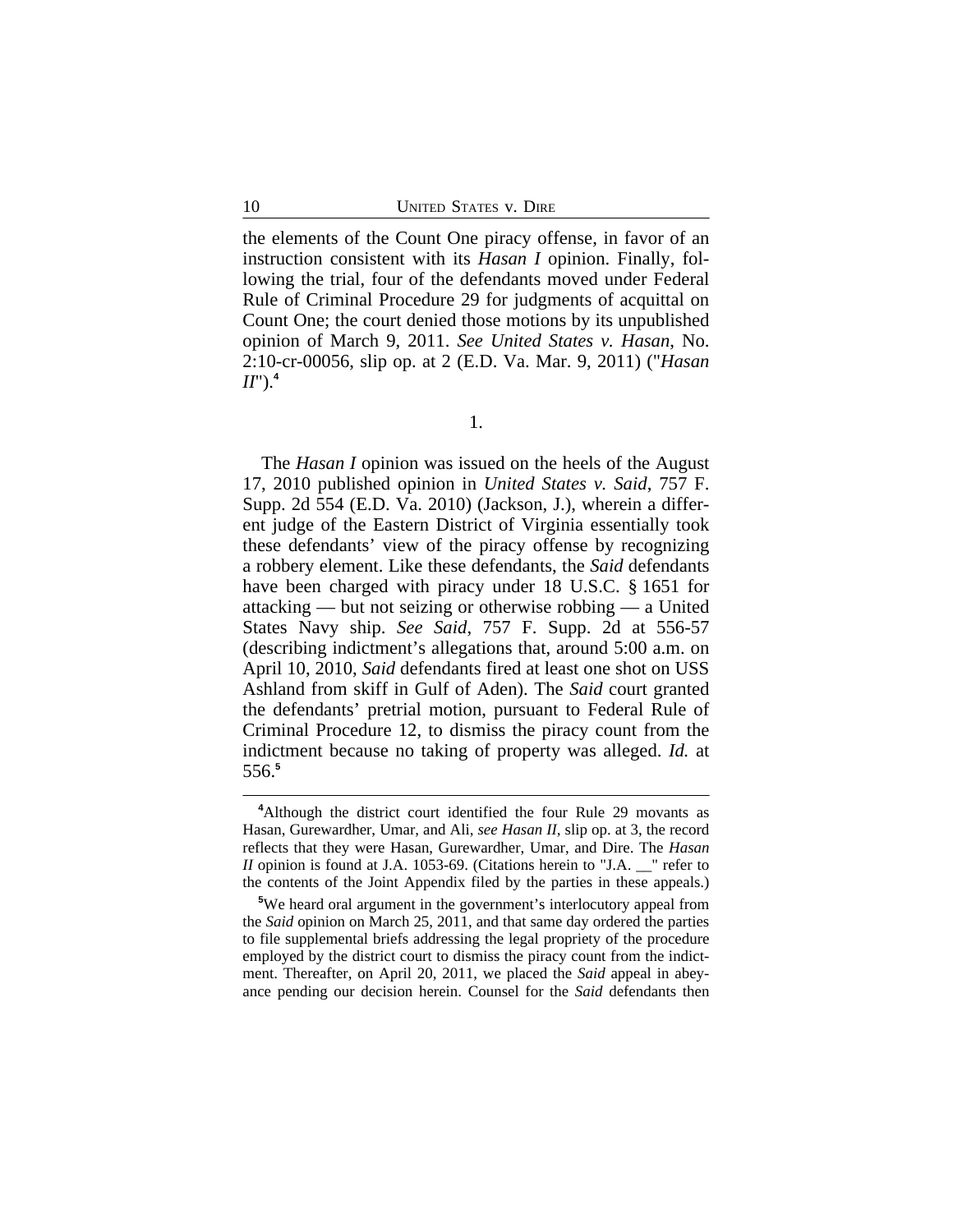| UNITED STATES V. DIRE |  |
|-----------------------|--|
|                       |  |

As the *Said* court recognized, article I of the Constitution accords Congress the power "[t]o define and punish Piracies and Felonies committed on the high Seas, and Offences against the Law of Nations." U.S. Const. art. I, § 8, cl. 10 (the "Define and Punish Clause"). In its present form, the language of 18 U.S.C. § 1651 can be traced to an 1819 act of Congress, which similarly provided, in pertinent part:

That if any person or persons whatsoever, shall, on the high seas, commit the crime of piracy, as defined by the law of nations, and such offender or offenders, shall afterwards be brought into or found in the United States, every such offender or offenders shall, upon conviction thereof, . . . be punished . . . .

*See* Act of Mar. 3, 1819, ch. 77, § 5, 3 Stat. 510, 513-14 (the "Act of 1819"). Whereas today's mandatory penalty for piracy is life imprisonment, however, the Act of 1819 commanded punishment "with death." *Id.* at 514. Examining the Act of 1819 in its *United States v. Smith* decision of 1820, the Supreme Court recognized:

There is scarcely a writer on the law of nations, who does not allude to piracy, as a crime of a settled and determinate nature; and whatever may be the diversity of definitions, in other respects, all writers concur, in holding, that robbery, or forcible depredations upon the sea, *animo furandi*, **6** is piracy.

18 U.S. (5 Wheat.) 153, 161 (1820). Accordingly, the *Smith*

**<sup>6</sup>**The Latin term "*animo furandi*" means "with intention to steal." *Black's Law Dictionary* 87 (6th ed. 1990).

submitted an amicus curiae brief in support of the defendants in this appeal. In tandem with today's decision, we are issuing a per curiam opinion vacating the *Said* opinion and remanding for further proceedings. *See United States v. Said*, No. 10-4970, \_\_\_ F.3d \_\_\_ (4th Cir. 2012).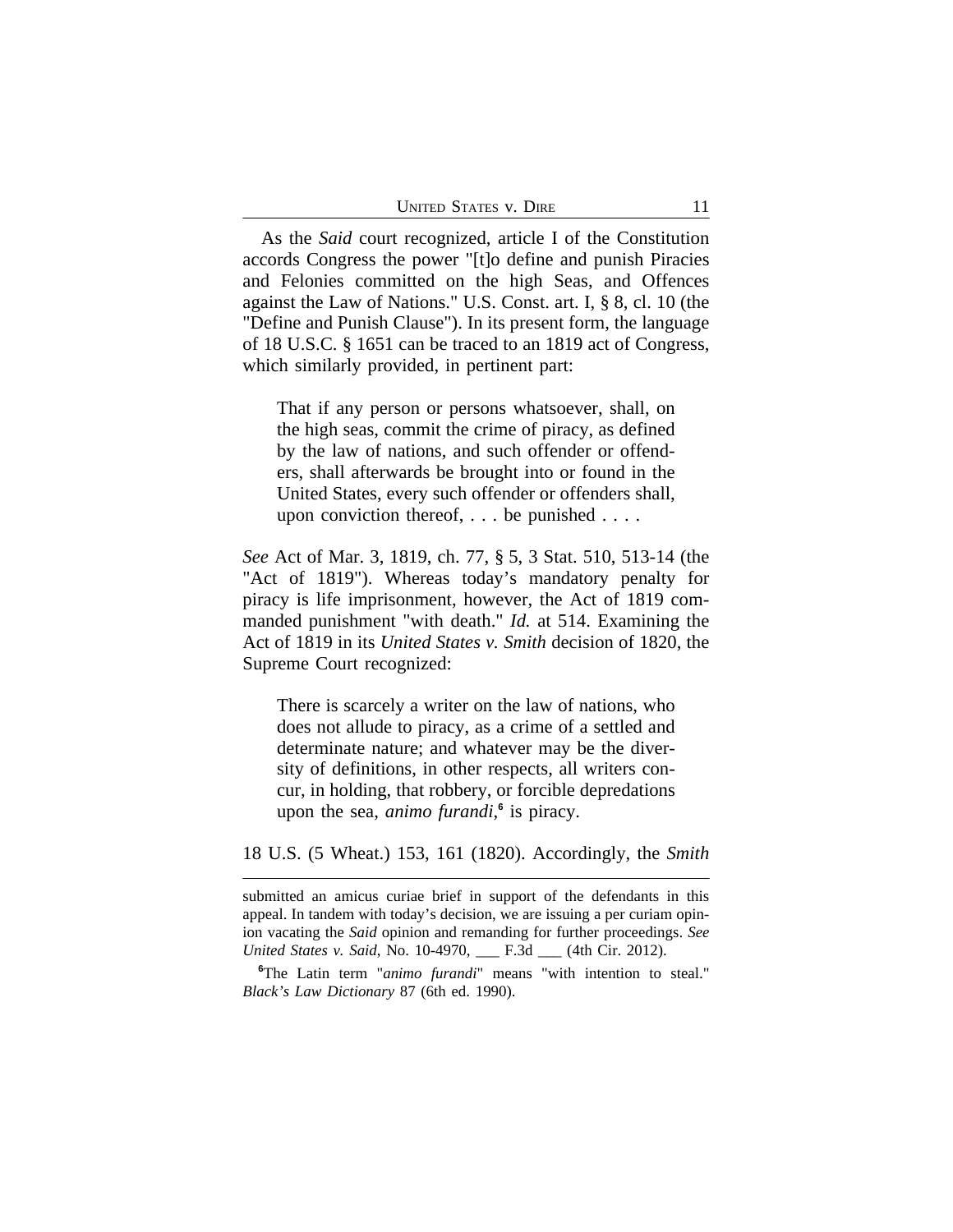Court, through Justice Story, articulated "no hesitation in declaring, that piracy, by the law of nations, is robbery upon the sea." *Id.* at 162.

Invoking the principle that a court "must interpret a statute by its ordinary meaning at the time of its enactment," the *Said* court deemed *Smith* to be the definitive authority on the meaning of piracy under 18 U.S.C. § 1651. *See Said*, 757 F. Supp. 2d at 559 (citing *Dir., Office of Workers' Comp. Programs v. Greenwich Collieries*, 512 U.S. 267, 275 (1994), for the proposition that courts "interpret Congress' use of [a] term . . . in light of [its] history, and presume Congress intended the phrase to have the meaning generally accepted in the legal community at the time of enactment"). The *Said* court noted that it was the first court since the 1800s to be tasked with "interpreting the piracy statute . . . as it applies to alleged conduct in international waters." *Id.* at 558. Looking to courts that have addressed the piracy statute post-*Smith* in other contexts, the *Said* court concluded that "the discernible definition of piracy as 'robbery or forcible depredations committed on the high seas' under § 1651 has remained consistent and has reached a level of concrete consensus in United S[t]ates law." *Id.* at 560.**<sup>7</sup>**

<sup>&</sup>lt;sup>7</sup>In concluding that the definition of piracy under 18 U.S.C. § 1651 has remained unchanged since the Supreme Court disposed of *Smith* in 1820, the *Said* court cited only two modern decisions: *Taveras v. Taveraz*, 477 F.3d 767, 772 n.2 (6th Cir. 2007) (parental child abduction action brought under the Alien Tort Statute; observing that "[a] fundamental element of the offense of piracy is that the acts of robbery or depredation must have been committed *upon the high seas*," and rejecting piracy as a basis for jurisdiction because the underlying events "did not occur upon the high seas"); and *United States v. Madera-Lopez*, 190 F. App'x 832, 836 (11th Cir. 2006) (unpublished) (constitutional challenge to the Maritime Drug Law Enforcement Act; noting *Smith*'s declaration that "piracy, by the law of nations, is robbery upon the sea," in the course of deeming *Smith* unhelpful to Madera-Lopez's argument). The next most recent decision named by the *Said* court was issued in the late 1800s. *See United States v. Barnhart*, 22 F. 285, 288 (C.C.D. Or. 1884) (federal manslaughter pros-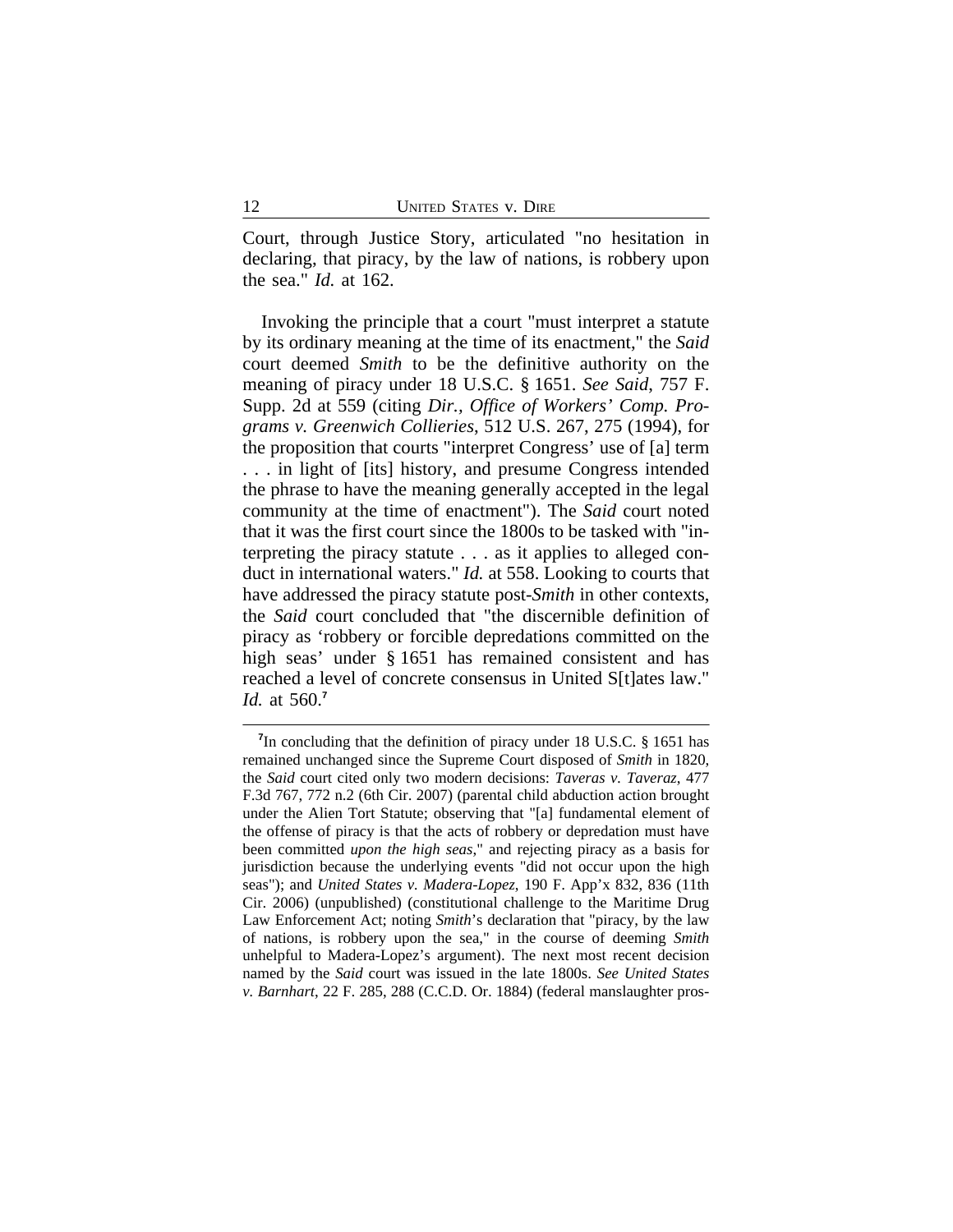The *Said* court also reviewed the legislative history of § 1651 and detected no congressional modifications to *Smith*'s definition of piracy. *See Said*, 757 F. Supp. 2d at 562. For example, the court observed that, "in 1948, Congress comprehensively revised all of Title 18 of the United S[t]ates Criminal Code," but "§ 1651 was not substantively updated." *Id.* "Indeed," the court noted, "the only substantive change to § 1651 since its enactment has been the removal of the death penalty for the offense as opposed to the current penalty of life imprisonment." *Id.*

Additionally, the *Said* court discerned support for a static definition of piracy under § 1651 from the existence of the statute criminalizing an attack to plunder a vessel, 18 U.S.C. § 1659, which provides:

Whoever, upon the high seas or other waters within the admiralty and maritime jurisdiction of the United States, by surprise or open force, maliciously attacks or sets upon any vessel belonging to another, with an intent unlawfully to plunder the same, or to despoil any owner thereof of any moneys, goods, or merchandise laden on board thereof, shall be fined under this title or imprisoned not more than ten years, or both.

The court perceived that, because § 1659 targets "exactly the conduct charged against [the *Said* defendants] of shooting at the USS Ashland with an AK-47 rifle," it would be rendered redundant by extending the meaning of piracy under § 1651 to include that same violent conduct. *See Said*, 757 F. Supp.

ecution under "Indian country" jurisdiction; distinguishing the instant manslaughter offense, over which the federal courts possess exclusive jurisdiction, from "[p]iracy, or robbing on the high seas," a violation of the law of nations for which "the courts of every nation in the civilized world" have concurrent jurisdiction).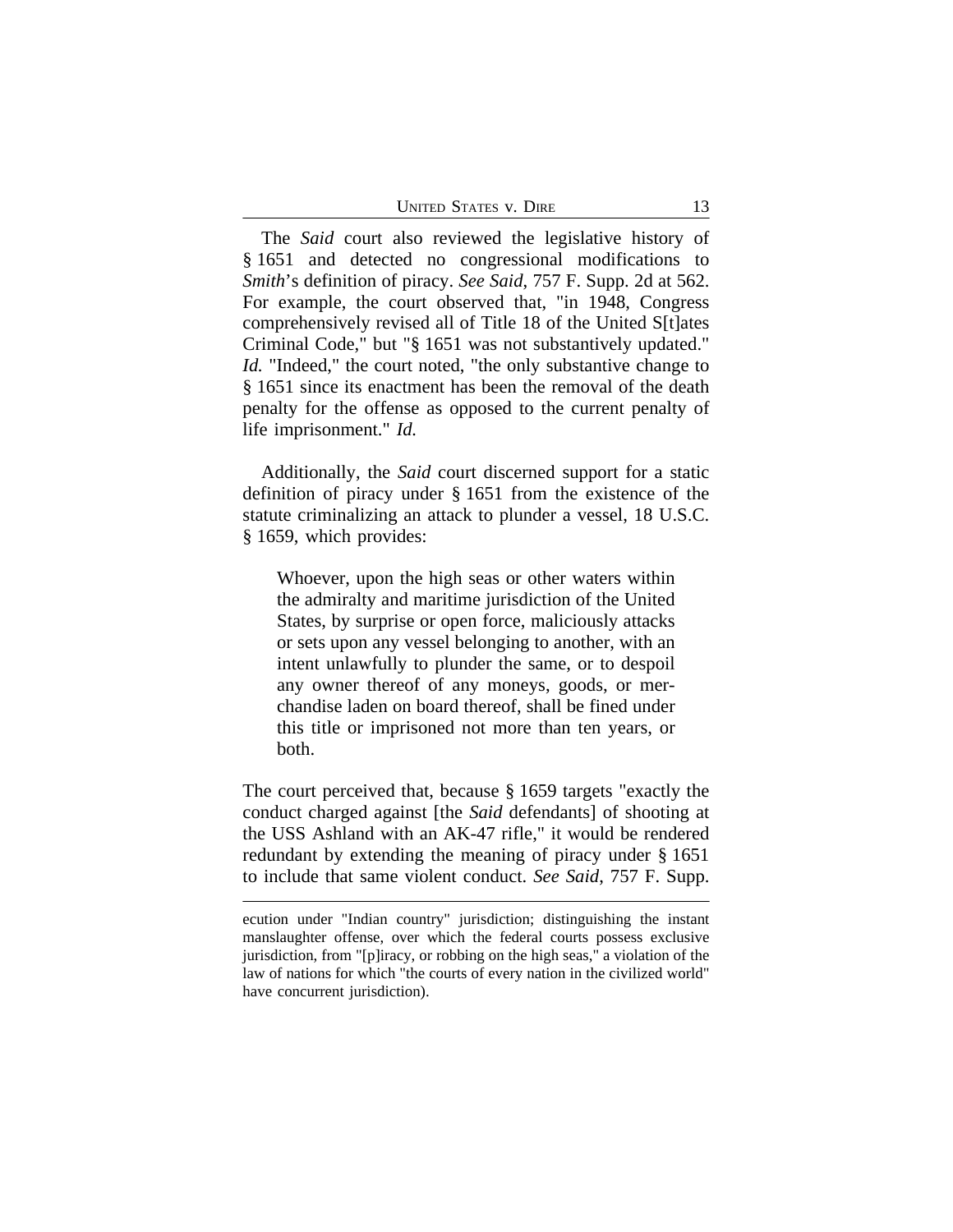2d at 562-63 (observing, inter alia, that "two sections in the same chapter of the criminal code should not be construed such that one is made completely superfluous"). The court was also troubled by "the far-reaching consequence of" interpreting § 1651 and § 1659 to reach the same conduct, which could include "an act as minor as a sling-shot assault, a bow and arrow, or even throwing a rock at a vessel." *Id.* at 563. The court deemed it illogical, "in light of the ten year imprisonment penalty Congress promulgated for a violation of § 1659," that a defendant who committed such a minor act was meant to be exposed "to the penalty of life in prison for piracy under § 1651." *Id.*

Finally, although the *Said* court acknowledged contemporary international law sources defining piracy to encompass the *Said* defendants' violent conduct, the court deemed such sources to be too "unsettled" to be authoritative. *See Said*, 757 F. Supp. 2d at 563-66. The court further determined that relying on those international law sources would violate due process, explaining that, if "the definition of piracy [were adopted] from the[ ] debatable international sources whose promulgations evolve over time, defendants in United States courts would be required to constantly guess whether their conduct is proscribed by § 1651[,] render[ing] the statute unconstitutionally vague." *Id.* at 566. Thereby undeterred from employing the "clear and authoritative" definition in *Smith* "of piracy as sea robbery," the court dismissed the piracy count from the *Said* indictment. *Id.* at 567.

2.

Here, the district court took a different tack, as laid out in its sweeping *Hasan I* opinion denying these defendants' pretrial motion to dismiss the Count One piracy charge from their Indictment. That is, the court focused on piracy's unusual status as a crime defined by the law of nations and subject to universal jurisdiction.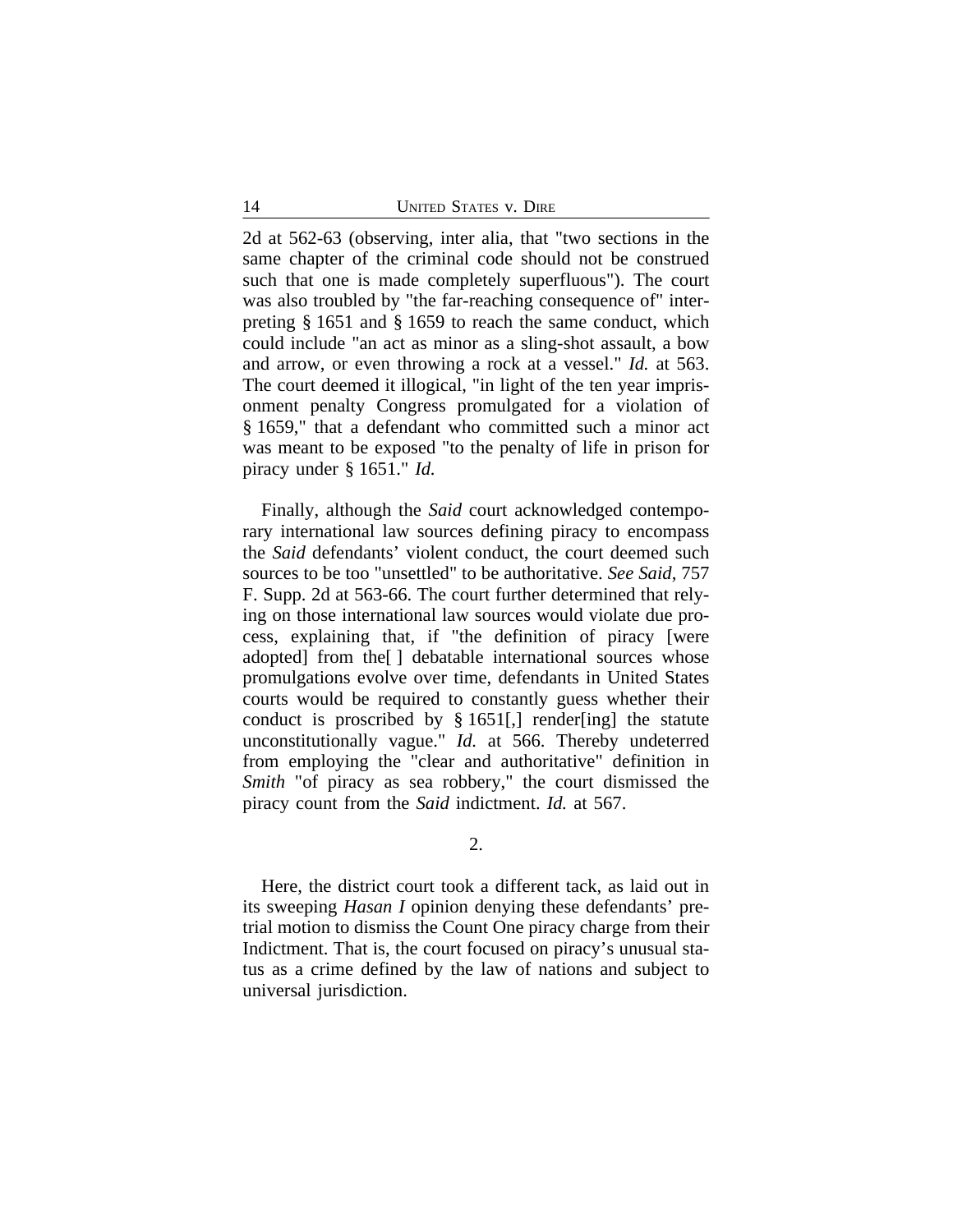The district court began by recognizing that, "[f]or centuries, pirates have been universally condemned as *hostis humani generis* — enemies of all mankind — because they attack vessels on the high seas, and thus outside of any nation's territorial jurisdiction, . . . with devastating effect to global commerce and navigation." *Hasan I*, 747 F. Supp. 2d at 602. The court then turned its attention to the Define and Punish Clause, and specifically the potential "double redundancy [presented] by pairing 'Piracies' with 'Felonies committed on the high Seas' and 'Offences against the Law of Nations,' the latter two categories being broader groupings of offenses within which piracy was already included." *Id.* at 605 (quoting U.S. Const. art. I,  $\S$  8, cl. 10).

The district court perceived that, by nonetheless including "Piracies" in the Define and Punish Clause, the Framers distinguished that crime from "Felonies committed on the high Seas" and "Offences against the Law of Nations" — a sensible distinction to make in light of what would have been known to the Framers: "that piracy on the high seas was a unique offense because it permitted nations to invoke universal jurisdiction, such that any country could arrest and prosecute pirates in its domestic courts, irrespective of the existence of a jurisdictional nexus." *Hasan I*, 747 F. Supp. 2d at 605 (citing 4 William Blackstone, *Commentaries* \*71 (describing piracy, in the mid-1700s, as an "offence against the universal law of society," "so that every community hath a right, by the rule of self-defence," to punish pirates); Eugene Kontorovich, *The "Define and Punish" Clause and the Limits of Universal Jurisdiction*, 103 Nw. U. L. Rev. 149, 164-67 (2009)). "Indeed, by the Eighteenth Century," as the district court observed, "the international crime of piracy was well established as the *only* universal jurisdiction crime." *Id.*; *see The Chapman*, 5 F. Cas. 471, 474 (N.D. Cal. 1864) (No. 2602) (quoting "the celebrated argument by Mr. (afterward Chief Justice) Marshall, in the Robbins Case," that "piracy,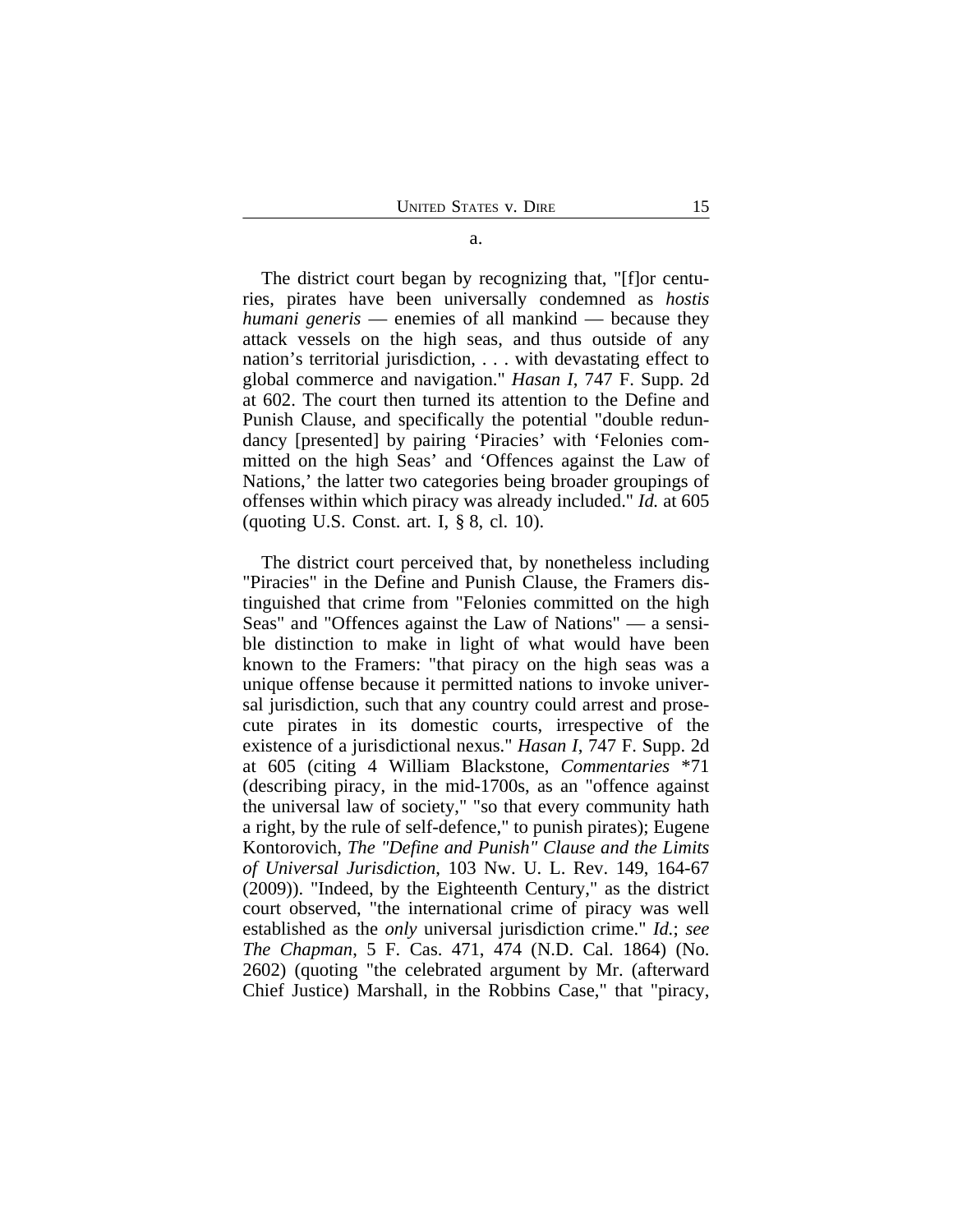under the law of nations, which alone is punishable by all nations, can only consist in an act which is an offense against all").

With that history in mind, the district court recognized that the Define and Punish Clause "accords to Congress the special power of criminalizing piracy in a manner consistent with the exercise of universal jurisdiction." *Hasan I*, 747 F. Supp. 2d at 605. The court further recognized, however, that Congress encountered early difficulties in criminalizing "general piracy" (that is, piracy in contravention of the law of nations), rather than solely "municipal piracy" (i.e., piracy in violation of United States law). *See id.* at 606. On the one hand, "[w]hile municipal piracy is flexible enough to cover virtually any overt act Congress chooses to dub piracy, it is necessarily restricted to those acts that have a jurisdictional nexus with the United States." *Id.* (citing *Dole v. New Eng. Mut. Marine Ins. Co.*, 7 F. Cas. 837, 847 (C.C.D. Mass. 1864) (No. 3966) (explaining that, although "many artificial offences have been created which are to be deemed to amount to piracy," "piracy created by municipal statute can only be tried by that state within whose territorial jurisdiction, on board of whose vessels, the offence thus created was committed")). On the other hand, "general piracy can be prosecuted by any nation, irrespective of the presence of a jurisdictional nexus." *Id.* (citing *Sosa v. Alvarez-Machain*, 542 U.S. 692, 762 (2004) (Breyer, J., concurring in part and concurring in the judgment) ("[I]n the 18th century, nations reached consensus not only on the substantive principle that acts of piracy were universally wrong but also on the jurisdictional principle that any nation that found a pirate could prosecute him.")). Importantly, though, "because it is created by international consensus, general piracy is restricted in substance to those offenses that the international community agrees constitute piracy." *Id.*

The district court elucidated that, in the absence of federal common law power to apply the law of nations, "Congress had to enact a municipal law that adequately embodied the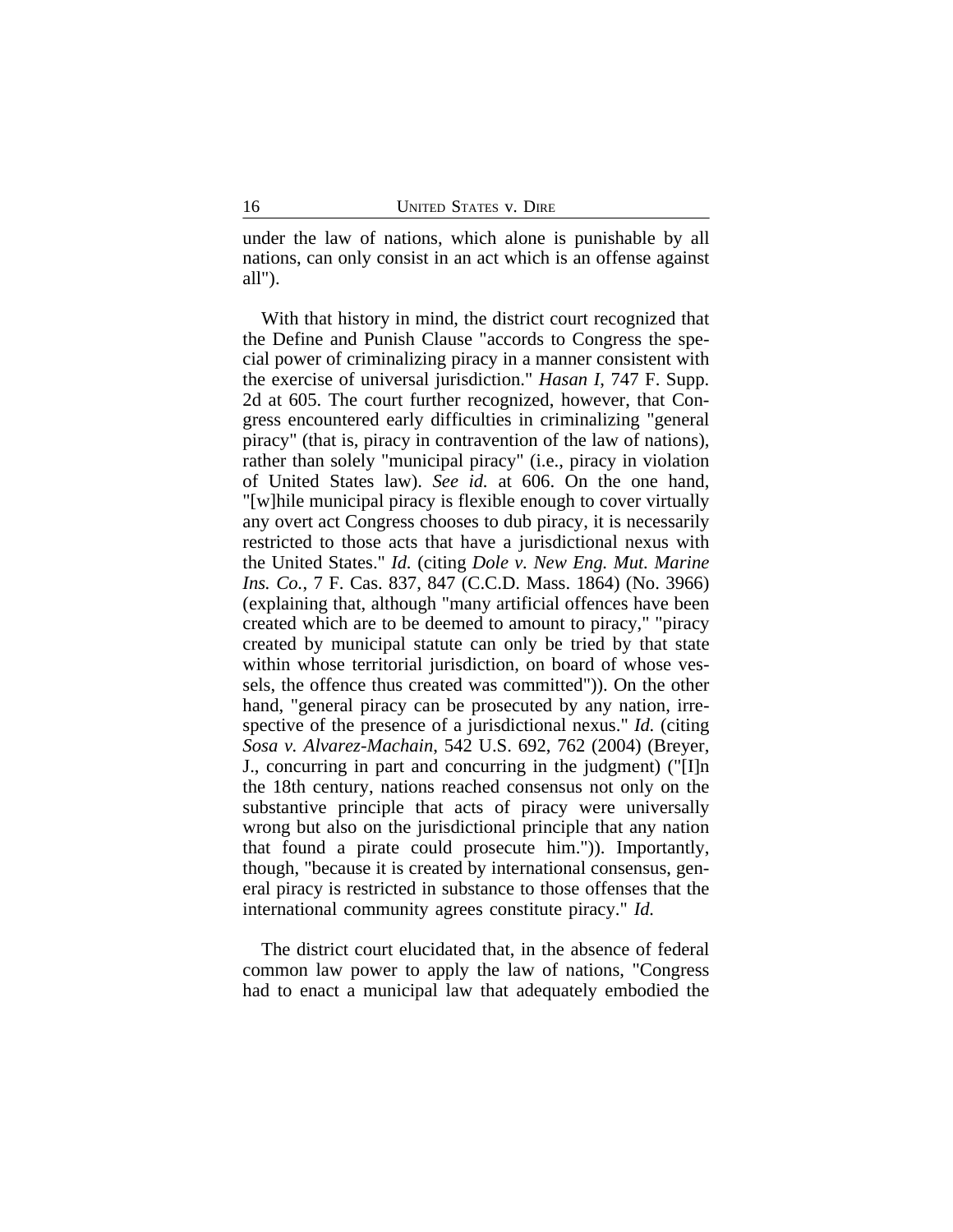UNITED STATES V. DIRE 17

international crime of piracy," requiring legislation "that was broad enough to incorporate the definition of piracy under the law of nations (and, in so doing, invoke universal jurisdiction) but narrow enough to exclude conduct that was beyond the scope of that definition." *Hasan I*, 747 F. Supp. 2d at 610. Congress's first effort in that regard, a 1790 act, proved unsuccessful. *See id.* at 612 (discussing Act of Apr. 30, 1790, ch. 9, § 8, 1 Stat. 112 (the "Act of 1790")). By Chief Justice Marshall's 1818 decision in *United States v. Palmer*, the Supreme Court ruled that — because the wording of the Act of 1790 evidenced an intent to criminalize "offences against the United States, not offences against the human race" — the Act did not "authorize the courts of the Union to inflict its penalties on persons who are not citizens of the United States, nor sailing under their flag, nor offending particularly against them." 16 U.S. (3 Wheat.) 610, 631 (1818). The *Palmer* decision thus announced the Act of 1790's failure to define piracy as a universal jurisdiction crime.

Within a year of *Palmer*, as the district court recounted, "Congress passed the Act of 1819 to make clear that it wished to proscribe not only piratical acts that had a nexus to the United States, but also piracy as an international offense subject to universal jurisdiction." *Hasan I*, 747 F. Supp. 2d at 612. Of course, the Act of 1819 "is nearly identical to" the current piracy statute, 18 U.S.C. § 1651. *See id.* at 614 ("The only significant difference between 18 U.S.C. § 1651 and § 5 of the Act of 1819 is the penalty prescribed: the former substitutes mandatory life imprisonment for death, the mandatory penalty prescribed by the latter."). In key part, both § 1651 and the Act of 1819 proscribe piracy simply "as defined by the law of nations."**<sup>8</sup>**

**<sup>8</sup>**Notably, "the effectiveness of the Act of 1819 was limited in duration to just one year, requiring supplemental legislation to prevent its provisions from expiring." *Hasan I*, 747 F. Supp. 2d at 613 (citing *United States v. Corrie*, 25 F. Cas. 658, 663 (C.C.D.S.C. 1860) (No. 14,869)). Hence, "Congress extended § 5 of the Act by" way of an 1820 act. *See id.* at 613- 14 (discussing Act of May 15, 1820, ch. 113, § 2, 3 Stat. 600 (the "Act of 1820")). Additionally, §§ 4 and 5 of the Act of 1820 "condemned the slave trade as piracy, thereby attaching the universal opprobrium piracy had attained to the slave trade." *Id.* at 613.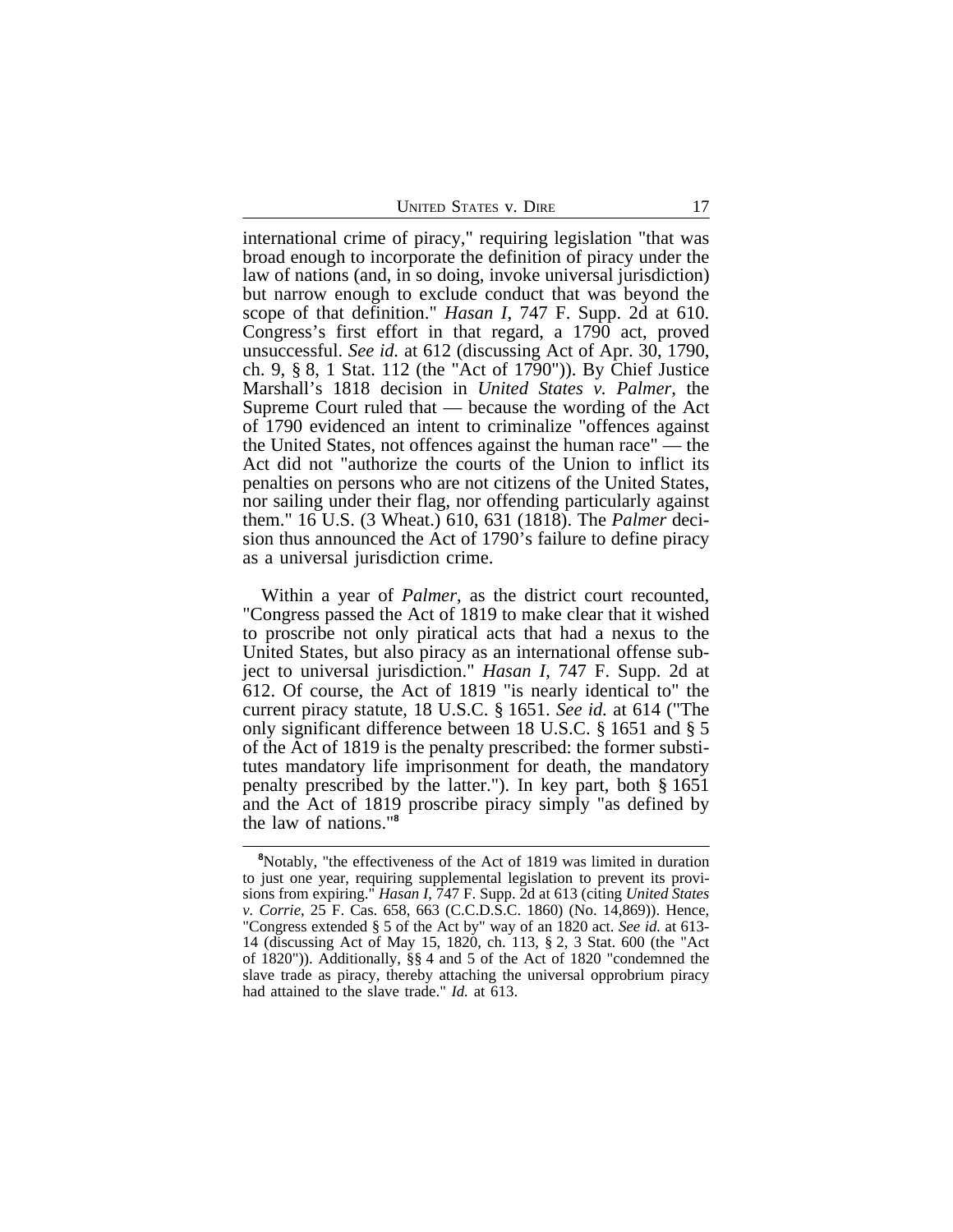The district court observed that Chapter 81 of Title 18, entitled "Piracy and Privateering," contains not only § 1651, but also other provisions condemning acts of piracy. *See Hasan I*, 747 F. Supp. 2d at 614. The court specifically cited 18 U.S.C. § 1659 (the statute criminalizing an attack to plunder a vessel), as well as § 1652 (deeming a "pirate" to be "a citizen of the United States [who] commits any murder or robbery, or any act of hostility against the United States, or against any citizen thereof, on the high seas, under color of any commission from any foreign prince, or state, or on pretense of authority from any person") and § 1653 (defining a "pirate" as "a citizen or subject of any foreign state [who] is found and taken on the sea making war upon the United States, or cruising against the vessels and property thereof, or of the citizens of the same, contrary to the provisions of any treaty existing between the United States and the state of which the offender is a citizen or subject, when by such treaty such acts are declared to be piracy"). Nevertheless, the court emphasized that those other statutes — unlike  $\S 1651$  — simply "proscribe[ ] piracy in the 'municipal' sense by dubbing various acts as piracy even though they may not necessarily fall within the definition of general piracy recognized by the international community." *Hasan I*, 747 F. Supp. 2d at 614.

b.

The district court in *Hasan I* astutely traced the meaning of "piracy" under the law of nations, from the time of the Act of 1819 to the modern era and the crime's codification at 18 U.S.C. § 1651. The court commenced with the Supreme Court's 1820 decision in *United States v. Smith*, relating that Justice Story easily concluded that "the Act of 1819 'sufficiently and constitutionally' defined piracy by expressly incorporating the definition of piracy under the law of nations." *See Hasan I*, 747 F. Supp. 2d at 616 (quoting *Smith*, 18 U.S. (5 Wheat.) at 162). The district court also recounted that, "[t]o ascertain how the law of nations defined piracy, the [*Smith*] Court consulted 'the works of jurists, writing pro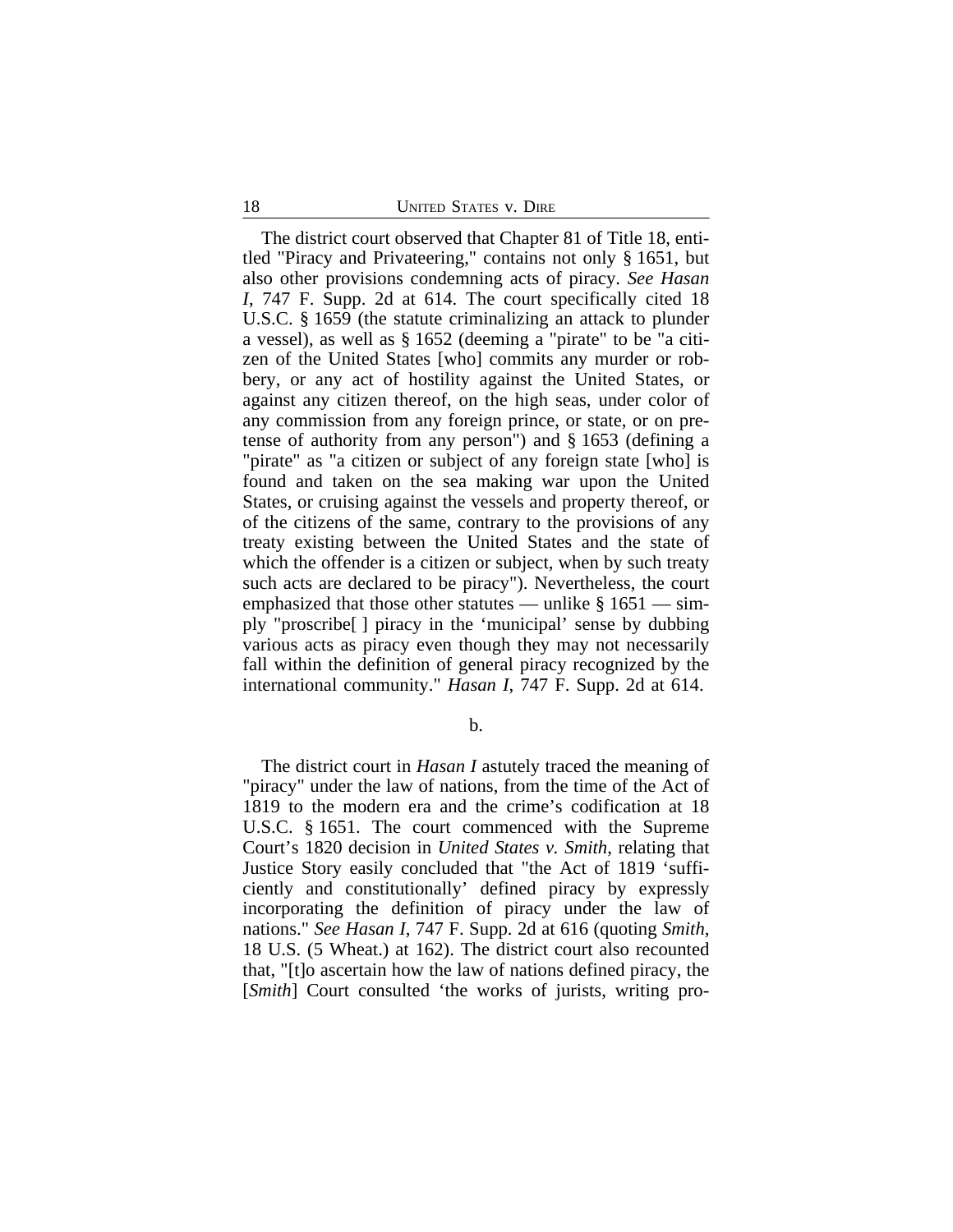UNITED STATES V. DIRE 19

fessedly on public law[s,] the general usage and practice of nations[, and] judicial decisions recognising and enforcing [the law of nations on piracy].'" *Id.* (fifth alteration in original) (quoting *Smith*, 18 U.S. (5 Wheat.) at 160-61). The *Smith* Court thereupon announced that "whatever may be the diversity of definitions, in other respects, all writers concur, in holding, that robbery, or forcible depredations upon the sea, *animo furandi*, is piracy." 18 U.S. (5 Wheat.) at 161; *see also id.* at 162 (expressing "no hesitation in declaring, that piracy, by the law of nations, is robbery upon the sea"). Further, because the *Smith* prisoner and his associates were, at the time they allegedly plundered and robbed a Spanish vessel, "freebooters, upon the sea," the Court deemed the case to be one of piracy punishable under the Act of 1819. *Id.* at 163.

Having noted that "[n]o other Supreme Court decision since *Smith* has directly addressed the definition of general piracy," and recognizing the necessity of looking to foreign sources to determine the law of nations, the district court then focused on case law from other countries. *See Hasan I*, 747 F. Supp. 2d at 614, 616 & n.16. The court deemed the Privy Council of England's 1934 decision in *In re Piracy Jure Gentium*, **9** [1934] A.C. 586 (P.C.), to be "[t]he most significant foreign case dealing with the question of how piracy is defined under international law." *Hasan I*, 747 F. Supp. 2d at 616.**10** There, the defendants were "a number of armed Chinese nationals" who, while "cruising in two Chinese junks" on

**<sup>9</sup>**The Latin term "*jure gentium*" means "[b]y the law of nations." *Black's Law Dictionary* 852 (6th ed. 1990). Thus, "piracy *jure gentium*" is another way of saying "general piracy."

**<sup>10</sup>**As the district court explained, "[t]he Privy Council served, in part, as an appeals court from the local courts in the various colonies of the British Empire," and "also reviewed disputed legal questions referred to it by the Crown and recommended resolutions for such questions." *Hasan I*, 747 F. Supp. 2d at 616 n.17 (citing Roget V. Bryan, Comment, *Toward the Development of a Caribbean Jurisprudence: The Case for Establishing a Caribbean Court of Appeal*, 7 J. Transnat'l L. & Pol'y 181, 183-84 (1998)).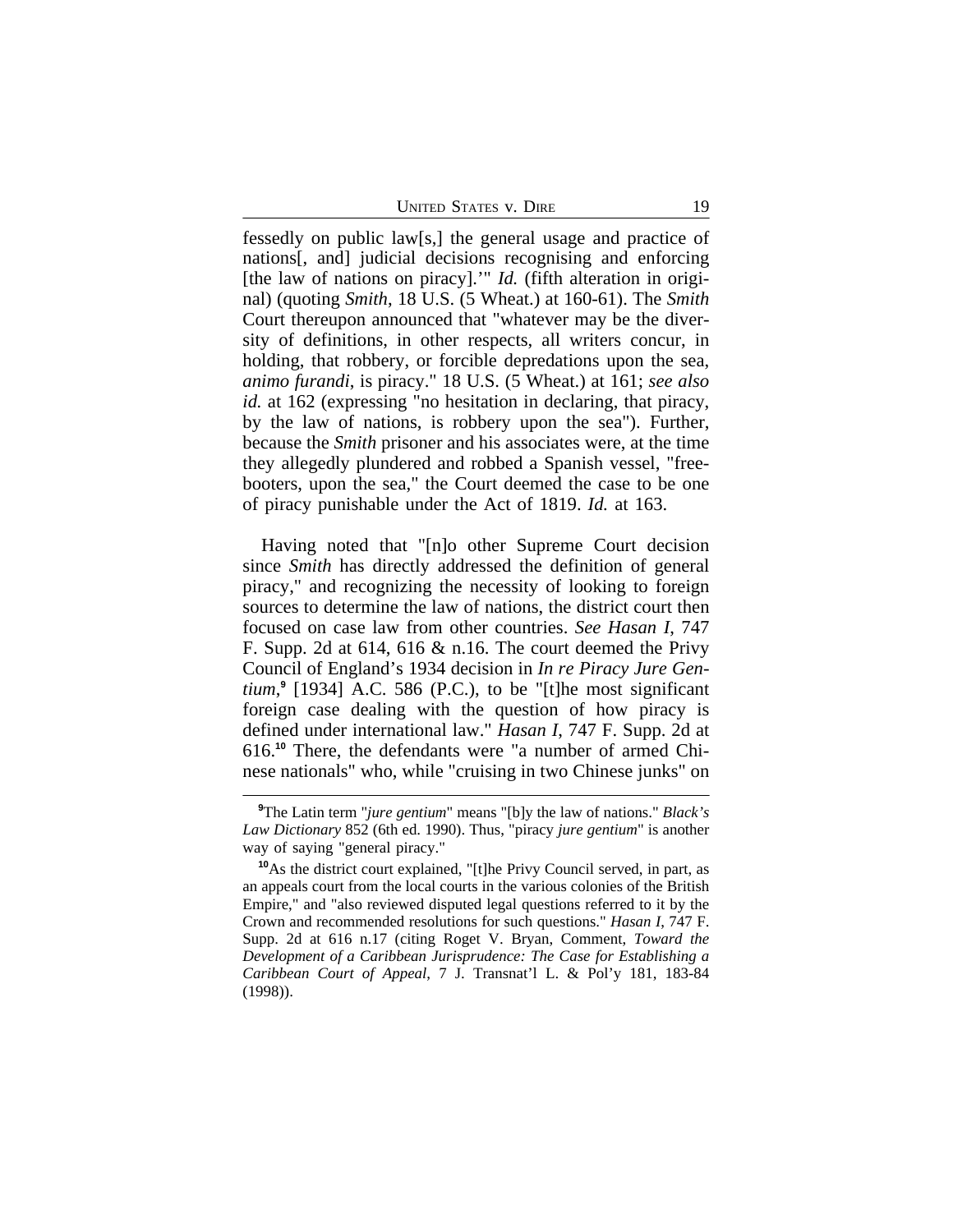the high seas, had chased a Chinese cargo vessel "for over half an hour, during which shots were fired by the attacking party." *See In re Piracy Jure Gentium*, [1934] A.C. at 587. Similar to the present case, however, those defendants were captured before accomplishing any robbery. *Id.* The defendants were transported to Hong Kong for trial and found guilty of piracy, but only subject to the question of the hour: "'Whether an accused person may be convicted of piracy in circumstances where no robbery has occurred.'" *Id.* at 587-88. Premised on the Full Court of Hong Kong's subsequent determination that a robbery was required, the defendants were ultimately acquitted. *Id.* at 588.

Though with no intent to disturb that judgment, the Privy Council revisited the issue upon referral from "His Majesty in Council." *See In re Piracy Jure Gentium*, [1934] A.C. at 588 ("The decision of the Hong Kong court was final and the present proceedings are in no sense an appeal from that Court, whose judgment stands."). The precise question before the Privy Council was "'whether actual robbery is an essential element of the crime of piracy jure gentium, or whether a frustrated attempt to commit a piratical robbery is not equally piracy jure gentium.'" *Id.* Significantly, the Privy Council answered: "'Actual robbery is not an essential element in the crime of piracy jure gentium. A frustrated attempt to commit a piratical robbery is equally piracy jure gentium.'" *Id.*

In so ruling, the Privy Council consulted a multitude of domestic and foreign authorities, including our Supreme Court's decision in *Smith*. *See In re Piracy Jure Gentium*, [1934] A.C. at 596-97. Rather than construing *Smith* to provide an "exhaustive" definition of piracy by equating it with robbery at sea, the Privy Council declared *Smith*'s piracy definition "unimpeachable as far as it goes," but confined "to the facts under consideration." *Id.* at 596 ("He would be a bold lawyer to dispute the authority of [Justice Story], but the criticism upon [*Smith*'s delineation of piracy] is that the learned judge was considering a case where . . . [t]here was no doubt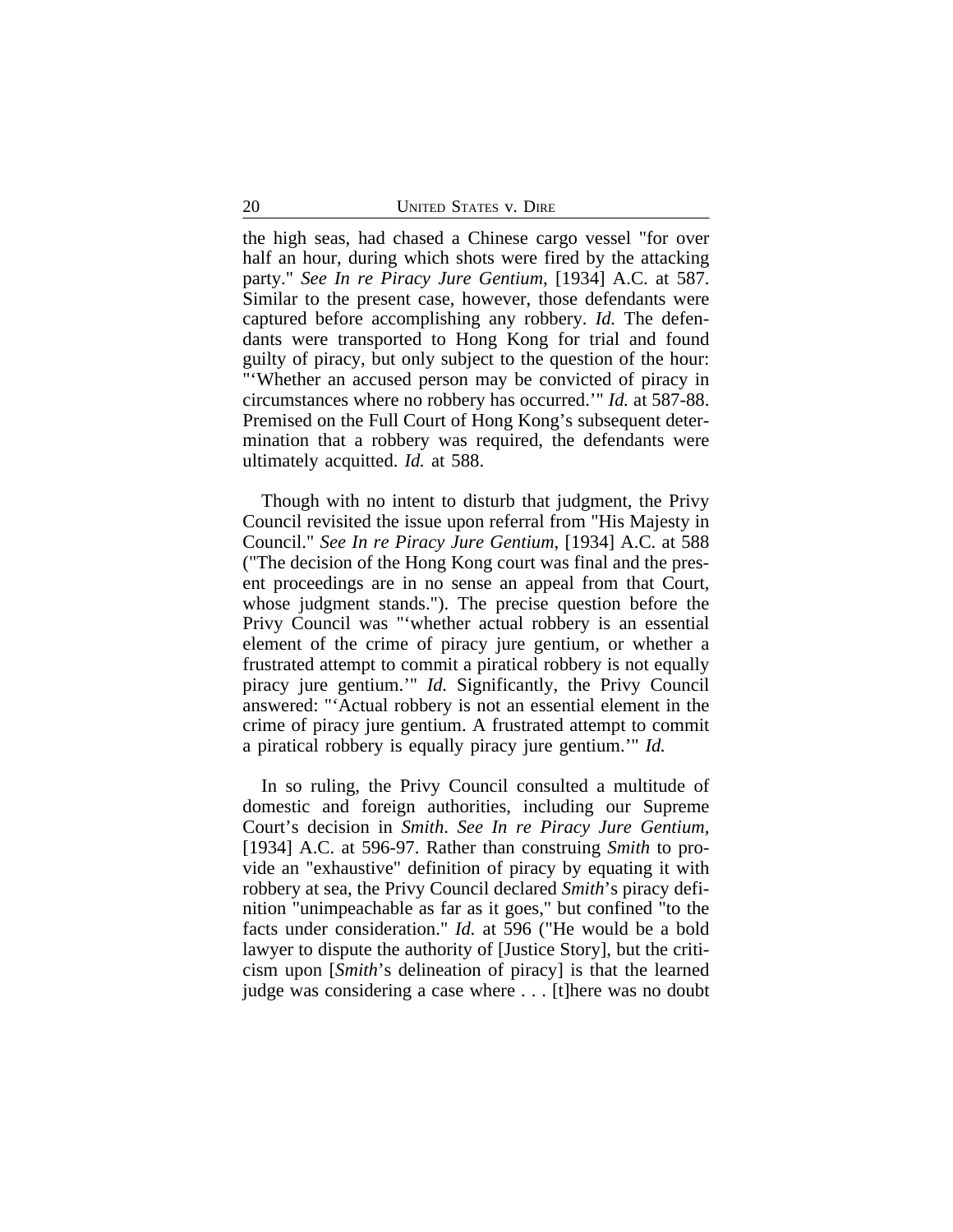UNITED STATES V. DIRE 21

about the robbery . . . ."). Moreover, the Privy Council recognized that, while *Smith* is "typical" of authorities suggesting "that robbery is an essential ingredient of piracy," more recent cases compel "the opposite conclusion." *Id.* at 197. For example, the Privy Council cited *The Ambrose Light*, 25 F. 408 (S.D.N.Y. 1885) (concluding that vessel was properly seized for engaging in piratical expedition rather than lawful warfare), as "the American case . . . where it was decided . . . that an armed ship must have the authority of a State behind it, and if it has not got such an authority, it is a pirate even though no act of robbery has been committed by it." *In re Piracy Jure Gentium*, [1934] A.C. at 598. The Privy Council also explained that the respective timing of the competing authorities is of great consequence, in "that international law has not become a crystallized code at any time, but is a living and expanding branch of the law." *Id.* at 597. To substantiate its view that "piracy" under the law of nations had expanded beyond sea robbery (if it ever was so narrow), the Privy Council pointed to a 1926 League of Nations subcommittee report stating that, "according to international law, piracy consists in sailing the seas for private ends without authorization from the government of any State with the object of committing depredations upon property or acts of violence against persons." *Id.* at 599 (internal quotation marks omitted).

In addition to the Privy Council's *In re Piracy Jure Gentium* decision, the district court in *Hasan I* examined Kenya's 2006 *Republic v. Ahmed* prosecution of "ten Somali suspects captured by the United States Navy on the high seas" — "[t]he most recent case on [general piracy] outside the United States of which [the district court was] aware." *See Hasan I*, 747 F. Supp. 2d at 618. The High Court of Kenya affirmed the *Ahmed* defendants' convictions for piracy *jure gentium*, culling from international treaties a modern definition of piracy that encompasses acts of violence and detention. *See Hasan I*, 747 F. Supp. 2d at 618 (citing *Ahmed v. Republic*, Crim. App. Nos. 198, 199, 201, 203, 204, 205, 206 & 207 of 2008 (H.C.K. May 12, 2009) (Azangalala, J.)); *see also* James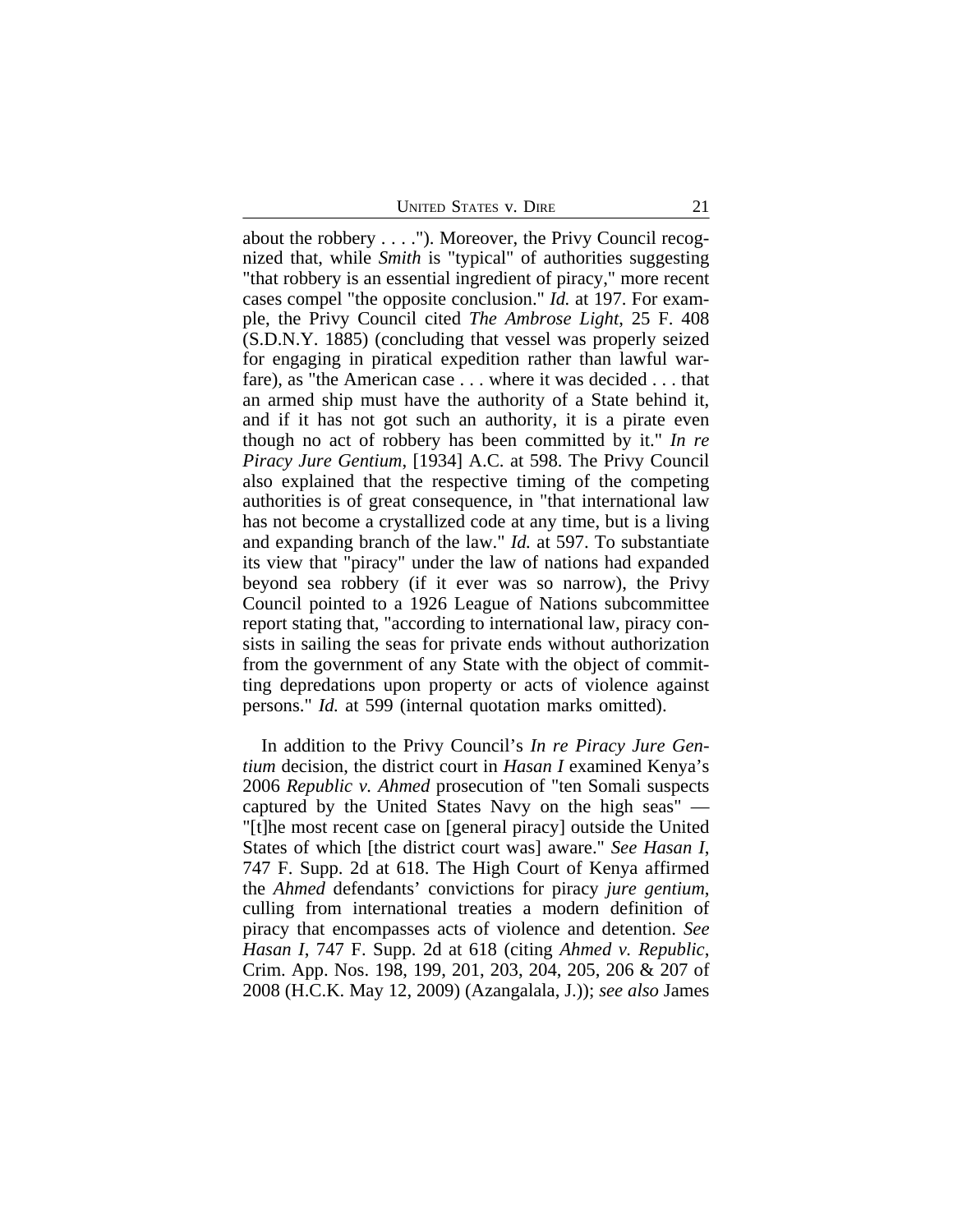Thuo Gathii, *Agora: Piracy Prosecution: Kenya's Piracy Prosecutions*, 104 Am. J. Int'l L. 416, 422 (2010) (describing allegations that *Ahmed* defendants hijacked Indian vessel and held its crew captive for two days).

As detailed in *Hasan I*, "there are two prominent international agreements that have directly addressed, and defined, the crime of general piracy." *See* 747 F. Supp. 2d at 618. The first of those treaties is the Geneva Convention on the High Seas (the "High Seas Convention"), which was adopted in 1958 and ratified by the United States in 1961, rendering the United States one of today's sixty-three parties to that agreement. The "starting point" for the High Seas Convention was *The Harvard Research in International Law Draft Convention on Piracy*, 26 Am. J. Int'l L. 743 (1932), "which sought to catalogue all judicial opinions on piracy and codify the international law of piracy." *Hasan I*, 747 F. Supp. 2d at 619. Under the High Seas Convention,

[p]iracy consists of any of the following acts:

(1) Any illegal acts of violence, detention or any act of depredation, committed for private ends by the crew or the passengers of a private ship or a private aircraft, and directed:

(a) On the high seas, against another ship or aircraft, or against persons or property on board such ship or aircraft;

(b) Against a ship, aircraft, persons or property in a place outside the jurisdiction of any State;

(2) Any act of voluntary participation in the operation of a ship or of an aircraft with knowledge of facts making it a pirate ship or aircraft;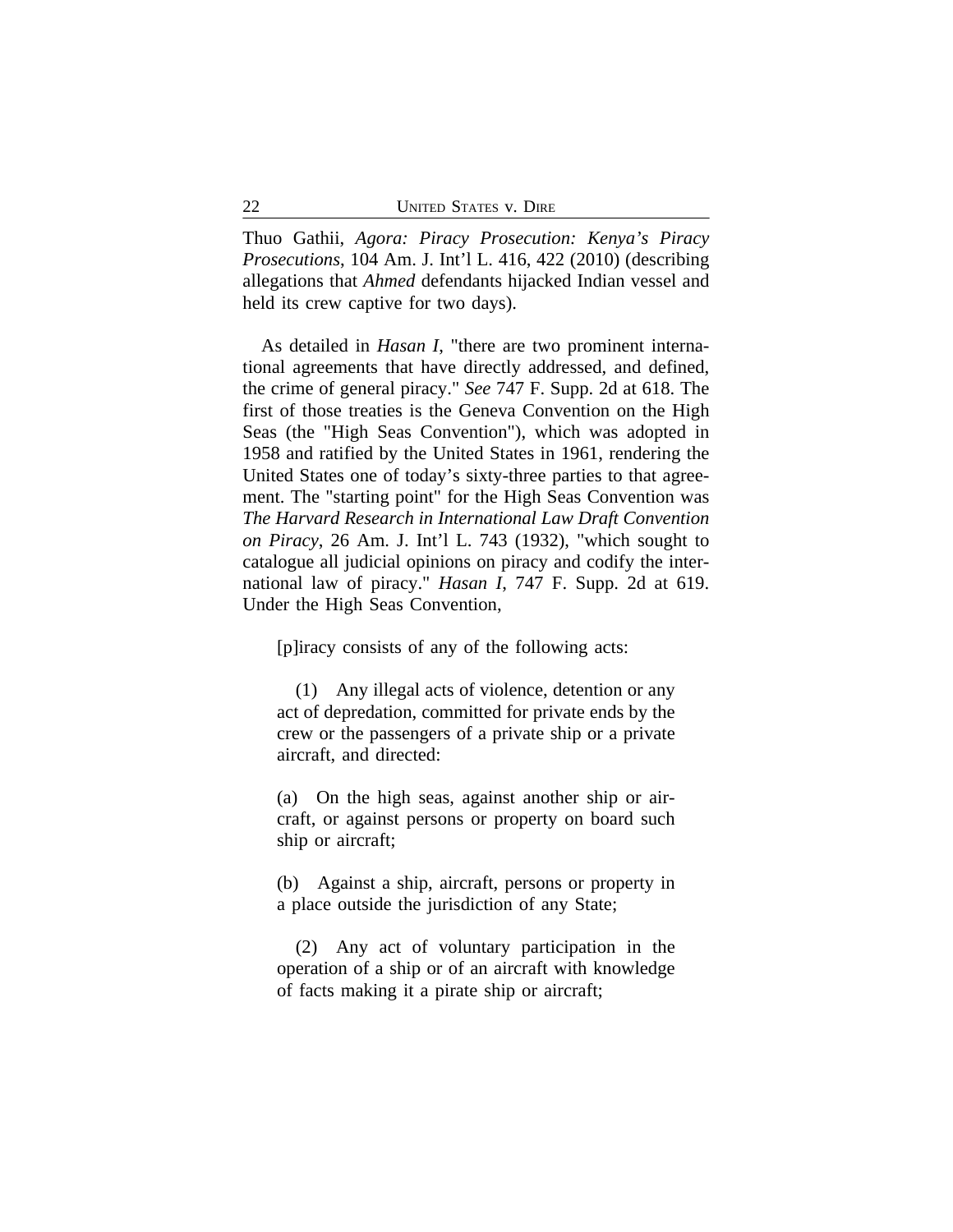(3) Any act of inciting or of intentionally facilitating an act described in sub-paragraph 1 or subparagraph 2 of this article.

Geneva Convention on the High Seas, art. 15, *opened for signature* Apr. 29, 1958, 13 U.S.T. 2312, 450 U.N.T.S. 11 (entered into force Sept. 30, 1962).

The second pertinent treaty is the United Nations Convention on the Law of the Sea (the "UNCLOS"), which has amassed 162 parties since 1982 — albeit not the United States, which has not ratified the UNCLOS "but has recognized that its baseline provisions reflect customary international law." *See United States v. Alaska*, 503 U.S. 569, 588 n.10 (1992) (internal quotation marks omitted); *see also Hasan I*, 747 F. Supp. 2d at 619 (explaining that United States has not ratified UNCLOS due to disagreement with deep seabed mining provisions unrelated to piracy (citing 1 Thomas J. Schoenbaum, *Admiralty and Maritime Law* § 2-2 (4th ed. 2004)). Relevant here, the UNCLOS provides that

[p]iracy consists of any of the following acts:

- (a) any illegal acts of violence or detention, or any act of depredation, committed for private ends by the crew or the passengers of a private ship or a private aircraft, and directed:
	- (i) on the high seas, against another ship or aircraft, or against persons or property on board such ship or aircraft;
	- (ii) against a ship, aircraft, persons or property in a place outside the jurisdiction of any State;
- (b) any act of voluntary participation in the operation of a ship or of an aircraft with knowledge of facts making it a pirate-ship or aircraft;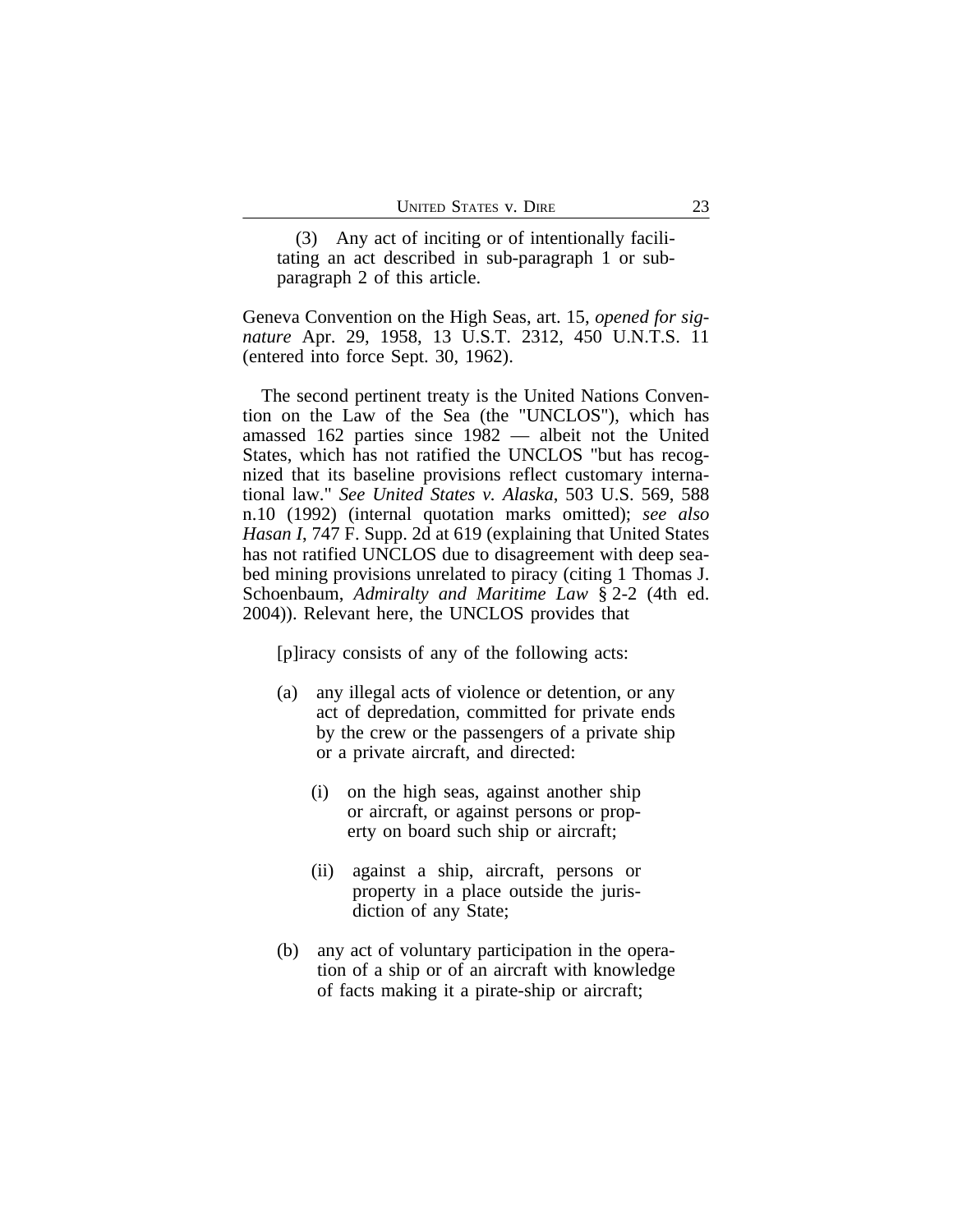# (c) any act of inciting or of intentionally facilitating an act described in subparagraph (a) or (b).

U.N. Convention on the Law of the Sea, art. 101, *opened for signature* Dec. 10, 1982, 1833 U.N.T.S. 397 (entered into force Nov. 16, 1994). Upon comparing the High Seas Convention with the UNCLOS, the district court in *Hasan I* recognized that the latter treaty "defines piracy in exactly the same terms as the [former agreement], with only negligible stylistic changes." *See* 747 F. Supp. 2d at 620. The court also observed that the UNCLOS "represents the most recent international statement regarding the definition . . . of piracy." *Id.*

c.

Turning to the contentions of the parties herein, the district court related the defendants' position "that the authoritative definition of piracy under the law of nations, and thus within the meaning of 18 U.S.C. § 1651, is provided by the Supreme Court's decision in *Smith*." *Hasan I*, 747 F. Supp. 2d at 620- 21. According to the defendants, because their Indictment did not allege "that they committed any actual robbery on the high seas," the Count One piracy charge had to be dismissed. *Id.* at 621. For its part, however, the government defended Count One on the premise "that *Smith* neither foreclosed the possibility that piracy included conduct other than robbery nor precluded the possibility that the definition of piracy under the law of nations might later come to include conduct other than robbery." *Id.* In response, the district court recognized that "if the definition of piracy under the law of nations can evolve over time, such that the modern law of nations must be applied, rather than any recitation of the state of the law in the early Nineteenth Century," the court need not determine "[w]hether *Smith* was limited to its facts and not intended to be exhaustive, or whether its description of piracy was exhaustive but only represented the definition of piracy accepted at that time by the international community." *Id.* at 622. The court then embarked on the relevant analysis.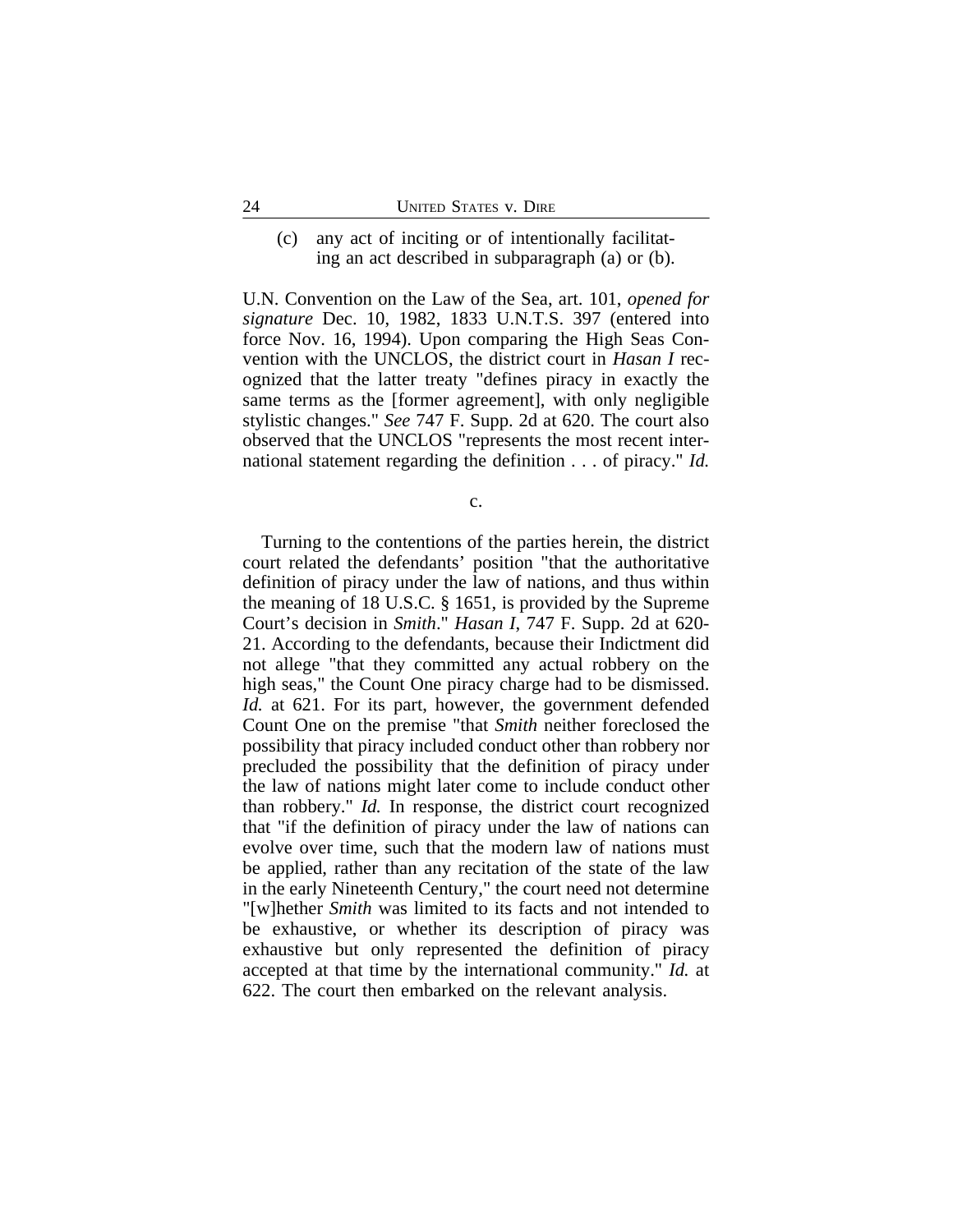First, the district court interpreted 18 U.S.C. § 1651 as an unequivocal demonstration of congressional intent "to incorporate . . . any subsequent developments in the definition of general piracy under the law of nations." *Hasan I*, 747 F. Supp. 2d at 623. The court rationalized:

The plain language of 18 U.S.C. § 1651 reveals that, in choosing to define the international crime of piracy by [reference to the "law of nations"], Congress made a conscious decision to adopt a flexible — but at all times sufficiently precise — definition of general piracy that would automatically incorporate developing international norms regarding piracy. Accordingly, Congress necessarily left it to the federal courts to determine the definition of piracy under the law of nations based on the international consensus at the time of the alleged offense.

*Id.* (citing *Ex parte Quirin*, 317 U.S. 1, 29-30 (1942), where the Supreme Court reiterated its 1820 ruling in *Smith* that "[a]n Act of Congress punishing 'the crime of piracy, as defined by the law of nations' is an appropriate exercise of its constitutional authority to 'define and punish' the offense, since it has adopted by reference the sufficiently precise definition of international law" (citations omitted)). The district court further gleaned that Congress intended to adopt "a flexible definition for general piracy" from the history of § 1651 — especially the passage of its forerunner Act of 1819 in the wake of the Supreme Court's 1818 *Palmer* decision quelling any notion that general piracy had been, up to that time, sufficiently defined and proscribed by domestic statutory law. *See Hasan I*, 747 F. Supp. 2d at 623-24. The court noted that *Palmer* highlighted Congress's powerlessness to "control the contours of general piracy," in "that developing international norms may alter the offense's accepted definition, albeit at a glacial pace." *Id.* at 624. Thus, according to the court, the Act of 1819's simple incorporation of the law of nations made sense, because it relieved Congress of "having to revise the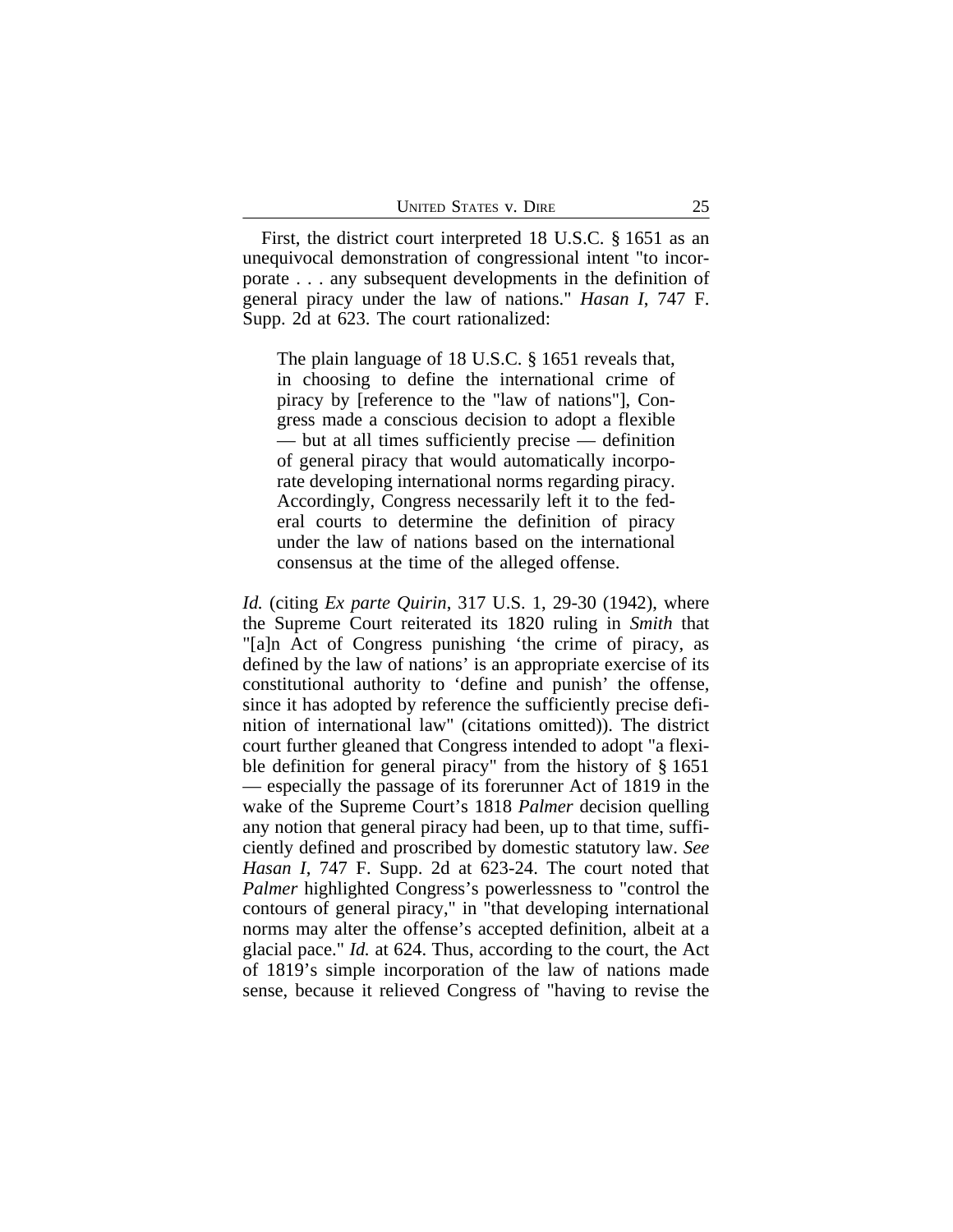general piracy statute continually to mirror the international consensus definition." *Id.* As written, the Act of 1819, and now 18 U.S.C. § 1651, "automatically incorporate[ ]" advancements "in the definition of general piracy under the law of nations." *Id.***<sup>11</sup>**

"Having concluded that Congress's proscription of 'piracy as defined by the law of nations' in 18 U.S.C. § 1651 necessarily incorporates modern developments in international law," the district court next endeavored to "discern the definition of piracy under the law of nations at the time of the alleged offense in April 2010." *Hasan I*, 747 F. Supp. 2d at 630. In so doing, the court observed that the law of nations is ascertained today via the same path followed in 1820 by the Supreme Court in *Smith*: consultation of "'the works of

**<sup>11</sup>**The district court noted that reading 18 U.S.C. § 1651 to require application of the contemporary definition of general piracy comports with both fundamental fairness and Supreme Court precedent. That is, it "would be fundamentally unfair" to "permit[ ] the prosecution of acts that have ceased to be violations of the law of nations" — such as acts occurring outside the three-mile boundary demarcating a nation's territorial waters from the high seas in 1820, but within the twelve-mile boundary set by international law today. *See Hasan I*, 747 F. Supp. 2d at 625. Moreover, an assemblage of Supreme Court decisions "demonstrates that use of the phrase 'law of nations' contemplates a developing set of international norms." *See id.* at 625-29 (discussing *Sosa v. Alvarez-Machain*, 542 U.S. 692, 724-25 (2004) (explaining that the Alien Tort Statute's "jurisdictional grant is best read as having been enacted on the understanding that the common law would provide a cause of action for the modest number of international law violations with a potential for personal liability at the time [including piracy]," but allowing that courts may recognize additional common law claims "based on the present-day law of nations"); *United States v. Arjona*, 120 U.S. 479, 484-86 (1887) (extending the longstanding obligation under the law of nations "of one nation to punish those who within its own jurisdiction counterfeit the money of another nation," to a duty to protect the "more recent custom among bankers of dealing in foreign securities"); *The Antelope*, 23 U.S. (10 Wheat.) 66, 120-22 (1825) (ruling that the slave trade, though "contrary to the law of nature," was then "consistent with the law of nations," but acknowledging that "[a] right . . . vested in all, by the consent of all, can be divested . . . by consent")).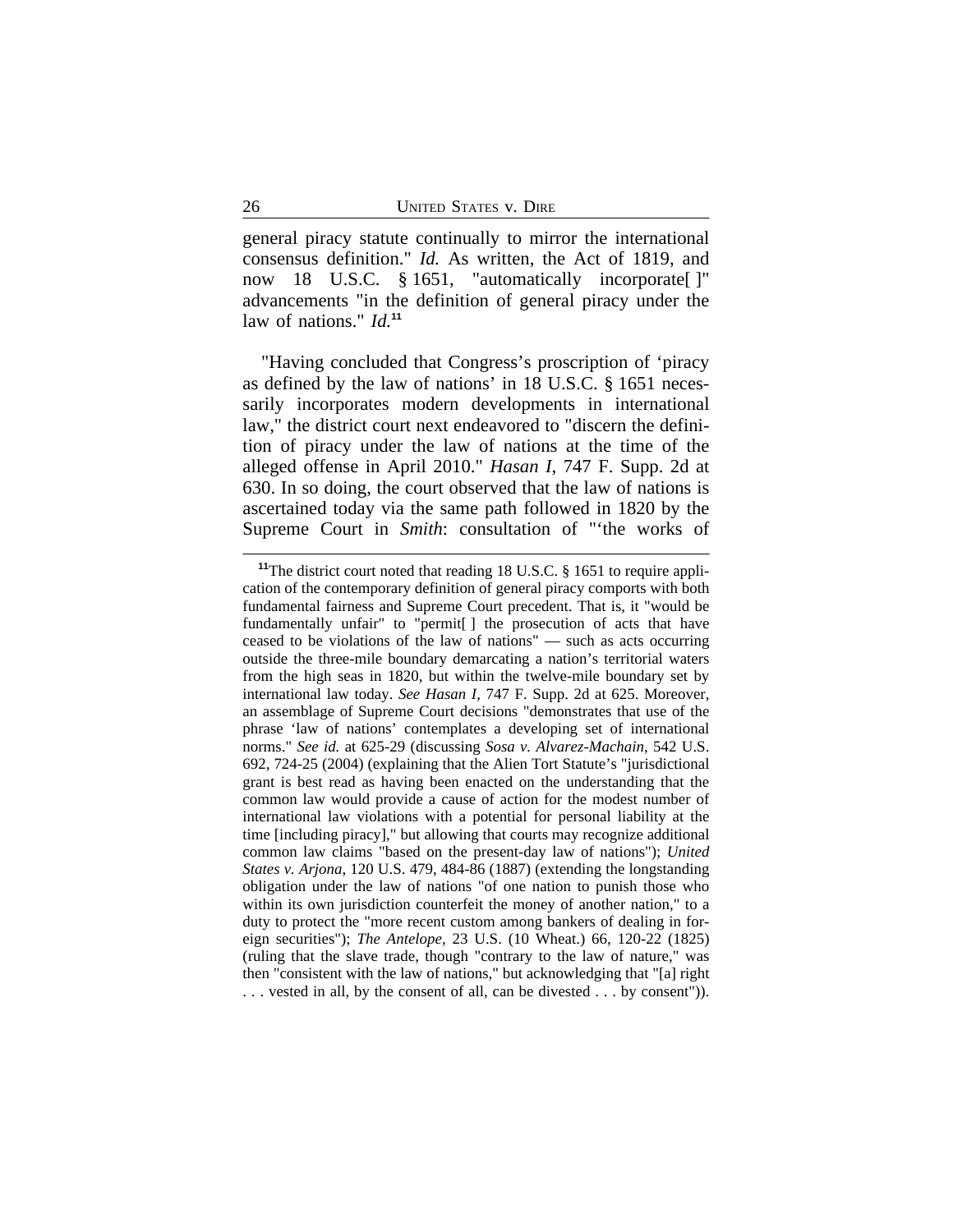jurists, writing professedly on public law[s];'" consideration of "'the general usage and practice of nations;'" and contemplation of "'judicial decisions recognising and enforcing that law.'" *See Hasan I*, 747 F. Supp. 2d at 630 (quoting *Smith*, 18 U.S. (5 Wheat.) at 160-61). Engaging in that analysis, the court concluded:

As of April 1, 2010, the law of nations, also known as customary international law, defined piracy to *include* acts of violence committed on the high seas for private ends without an actual taking. More specifically, . . . the definition of general piracy under modern customary international law is, at the very least, reflected in Article 15 of the 1958 High Seas Convention and Article 101 of the 1982 UNCLOS.

*Id.* at 632-33; *see also id.* at 630 ("Today, 'the law of nations has become synonymous with the term "customary international law," which describes the body of rules that nations in the international community universally abide by, or accede to, out of a sense of legal obligation and mutual concern.'" (quoting *Vietnam Ass'n for Victims of Agent Orange v. Dow Chem. Co.*, 517 F.3d 104, 116 (2d Cir. 2008))). Narrowing customary international law to one of those two treaties, the court chose the UNCLOS, which — in addition to "contain[ ing] a definition of general piracy that is, for all practical purposes, identical to that of the High Seas Convention" — "has many more states parties than the High Seas Convention" and "has been much more widely accepted by the international community than the High Seas Convention." *Id.* at 633 (footnote omitted).

In the course of its discussion of the High Seas Convention and the UNCLOS, the district court recognized that "'[t]reaties are proper evidence of customary international law because, and insofar as, they create legal obligations akin to contractual obligations on the States parties to them.'" *Hasan I*, 747 F. Supp. 2d at 633 (quoting *Kiobel v. Royal Dutch*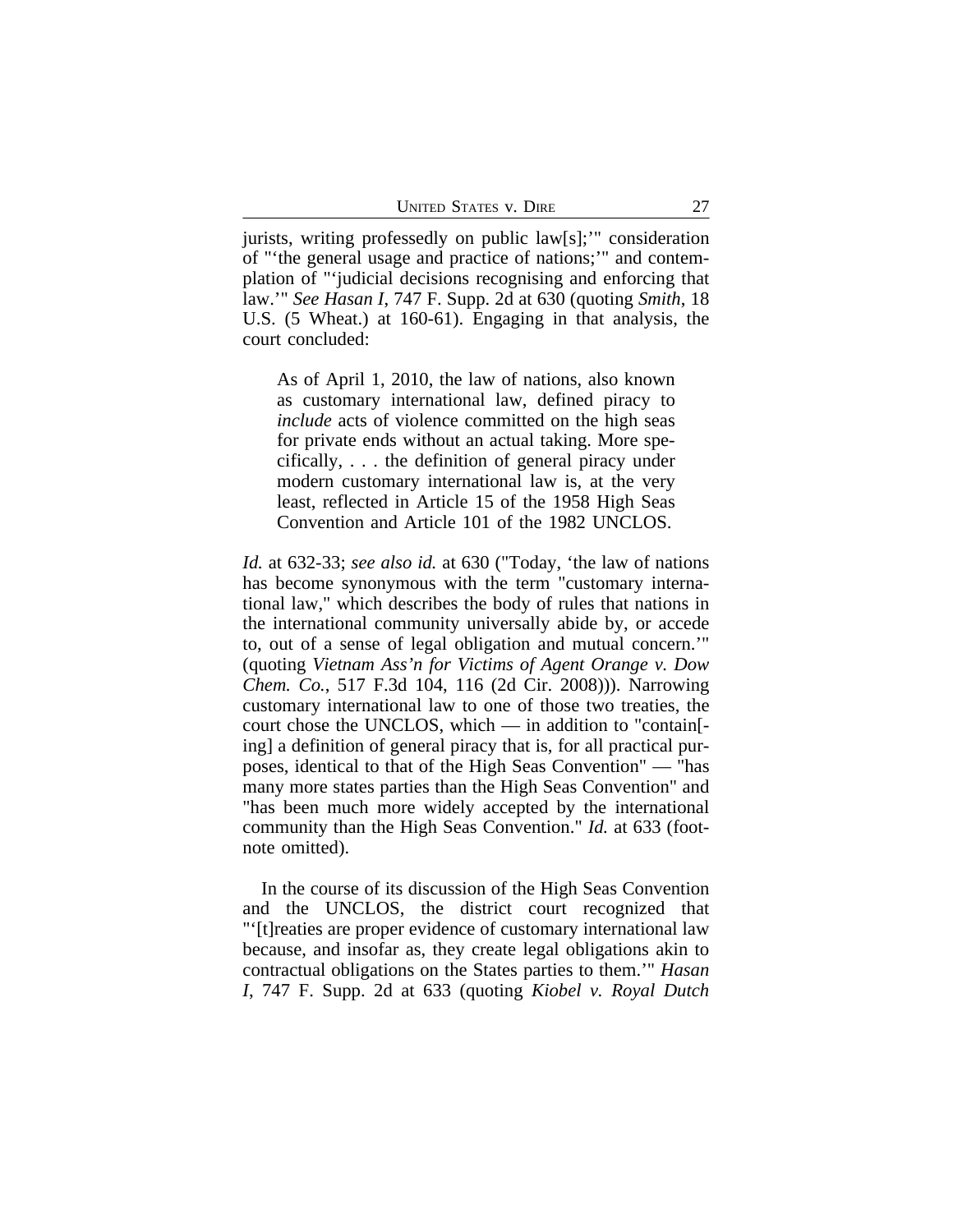*Petroleum Co.*, 621 F.3d 111, 137 (2d Cir. 2010)). According to the court, "[w]hile all treaties shed some light on the customs and practices of a state, 'a treaty will only constitute sufficient proof of a norm of customary international law if an overwhelming majority of States have ratified the treaty, and those States uniformly and consistently act in accordance with its principles.'" *Id.* (emphasis omitted) (quoting *Kiobel*, 621 F.3d at 137). "In this regard," the court emphasized, "it is also important to understand that a treaty can either 'embod[y] or create[ ] a rule of customary international law,' and such a rule 'applies beyond the limited subject matter of the treaty and *to nations that have not ratified it*.'" *Id.* (alterations in original) (quoting *Kiobel*, 621 F.3d at 138). With those principles in mind, the court recognized:

There were 63 states parties to the High Seas Convention as of June 10, 2010, including the United States, and there were 161 states parties to UNCLOS (including the European Union) as of October 5, 2010, including Somalia. The 161 states parties to UNCLOS represent the "overwhelming majority" of the 192 Member States of the United Nations, and the 194 countries recognized by the United States Department of State. UNCLOS's definition of piracy therefore represents a widely accepted norm, followed out of a sense of agreement (or, in the case of the states parties, treaty obligation), that has been recognized by an overwhelming majority of the world.

The status of UNCLOS as representing customary international law is enhanced by the fact that the states parties to it include all of the nations bordering the Indian Ocean on the east coast of Africa, where the incident in the instant case is alleged to have taken place: South Africa, Mozambique, Tanzania, Kenya, and Somalia. *See Kiobel*, 621 F.3d at 137-38 (noting that a treaty's evidentiary value for assessing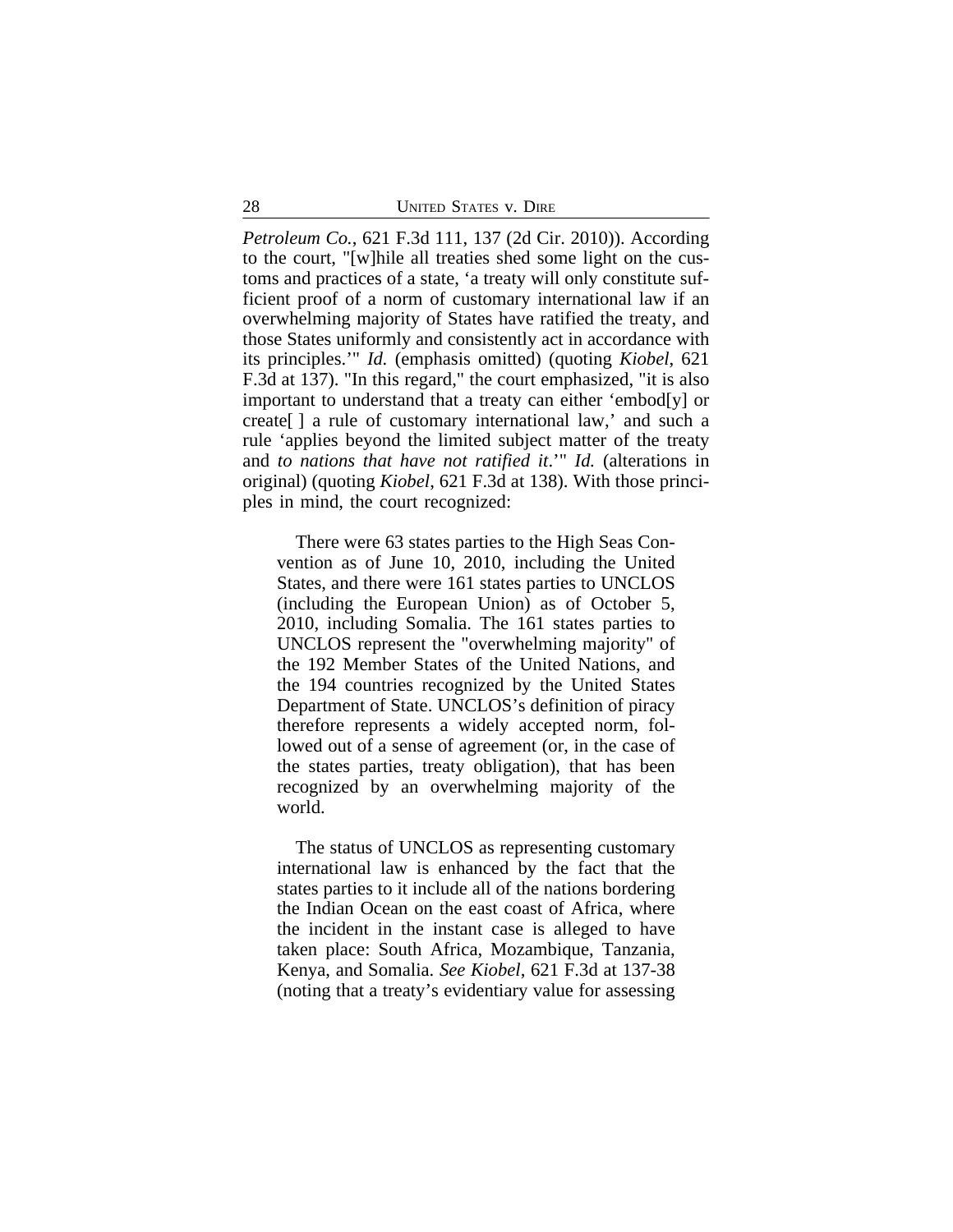| <b>UNITED STATES V. DIRE</b> |  |
|------------------------------|--|
|                              |  |

customary international law depends on the number of parties and the parties' relative influence on the international issue). Also significant in determining whether UNCLOS constitutes sufficient proof of a norm of customary international law is the fact that both the United States and Somalia, two countries that clearly have an influence on the piracy issue, have each ratified, and thus accepted, a treaty containing the exact same definition of general piracy.

Moreover, although the definition of general piracy provided by the High Seas Convention and UNCLOS is not nearly as succinct as "robbery on the sea," the definitions are not merely general aspirational statements, but rather specific enumerations of the elements of piracy reflecting the modern consensus view of international law. Accordingly, UNCLOS's definition of general piracy has a normcreating character and reflects an existing norm of customary international law that is binding on even those nations that are not a party to the Convention, including the United States.

*Hasan I*, 747 F. Supp. 2d at 633-34 (footnote and citations omitted).**<sup>12</sup>**

The fact that the United States has not signed or ratified UNCLOS does not change the conclusion reached above regarding its binding nature. While the United States' failure to sign or ratify UNCLOS does bar the application of UNCLOS as *treaty law* against the United States, it is not dispositive of the question of whether UNCLOS constitutes customary international law, because such a determination relies not only on the practices and customs of the United States, but instead of the entire international community. In any event, while the United States has refused to sign UNCLOS because of . . . regulations related to deep seabed exploration and mining, in 1983, President Ronald

**<sup>12</sup>**Expounding on the applicability of the UNCLOS herein, the district court observed: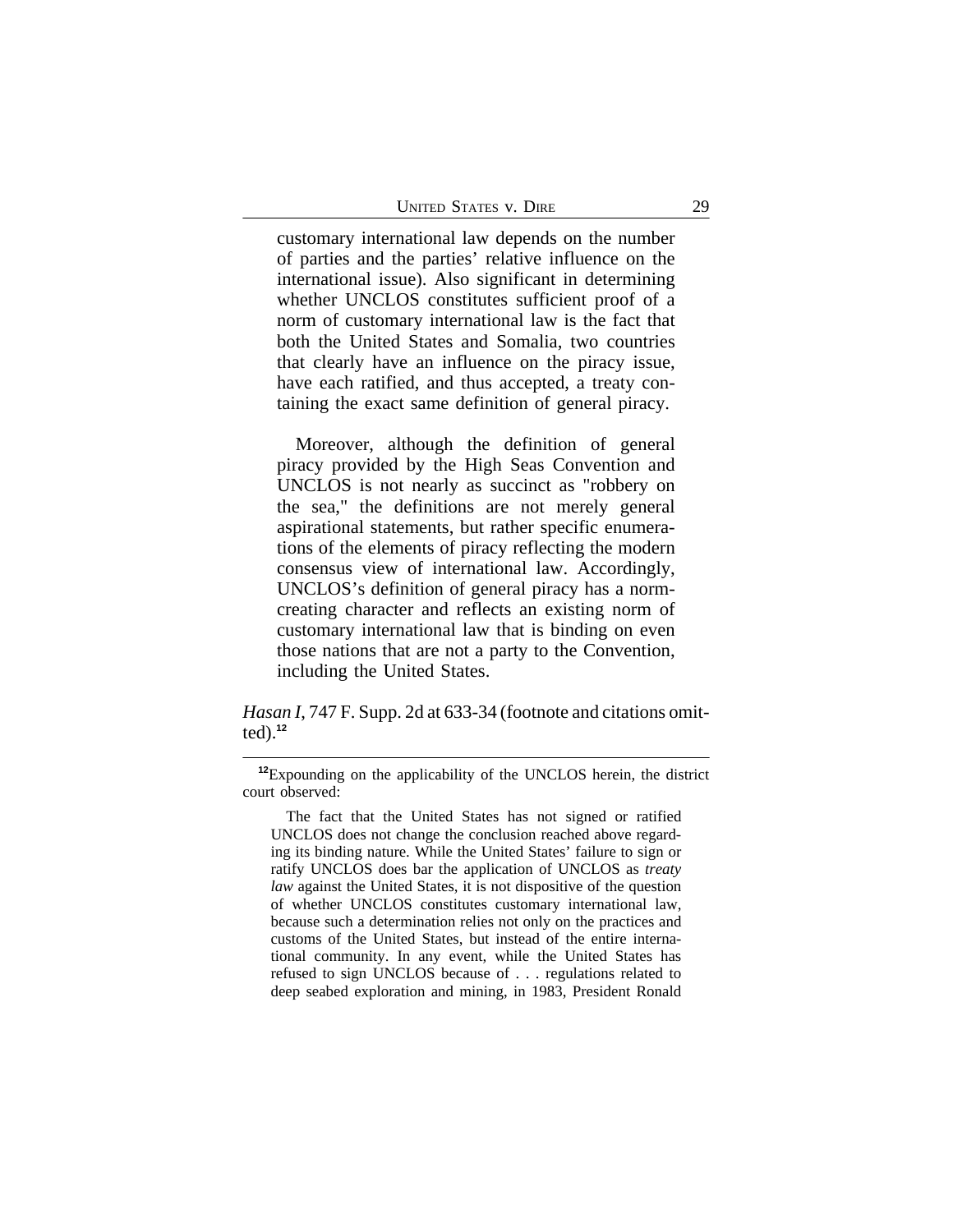#### 30 UNITED STATES v. DIRE

The district court further observed "that UNCLOS does not represent the first time that acts of violence have been included in the definition of general piracy." *Hasan I*, 747 F. Supp. 2d at 635. Rather, even accepting that "actual robbery on the high seas" was once an essential element of general piracy, "the view that general piracy does not require an actual robbery on the sea has certainly gained traction since the Nineteenth Century, as evidenced by [intervening case law], the Harvard Draft Convention on Piracy, the High Seas Convention, and UNCLOS." *Id.* The court took especial note of Kenya's recent reliance on the UNCLOS to define general piracy in the 2006 *Republic v. Ahmed* case, concluding:

Reagan announced that the United States would accede to those provisions of UNCLOS pertaining to "traditional uses" of the ocean. Schoenbaum, *supra*, § 2-2 ("With respect to the 'traditional uses' of the sea, therefore, the United States accepts [UNCLOS] as customary international law, binding upon the United States."). No succeeding Presidential Administration has taken a contrary position. Accordingly, with the exception of its deep seabed mining provisions, the United States has consistently accepted UNCLOS as customary international law for more than 25 years. [*See* Restatement (Third) of the Foreign Relations Law of the United States pt. 5, intro. note (1986) ("For purposes of this Restatement, [the UNCLOS] as such is not law of the United States. However, many of the provisions of the [UNCLOS] follow closely provisions in the [High Seas Convention] to which the United States is a party and which largely restated customary law as of that time. [Moreover], by express or tacit agreement accompanied by consistent practice, the United States, and states generally, have accepted the substantive provisions of the [UNCLOS], other than those addressing deep sea-bed mining, as statements of customary law binding upon them apart from the [UNCLOS].")].

*Hasan I*, 747 F. Supp. 2d at 634-35 (citations omitted). The court also addressed the defendants' assertion "that the significance of the accession by the United States to the High Seas Convention is diminished by the fact that implementing legislation was never adopted by Congress." *Id.* at 633 n.30. According to the court, the lack of implementing legislation was unimportant, because "it does not diminish the wide acceptance of the general piracy definition by the international community." *Id.*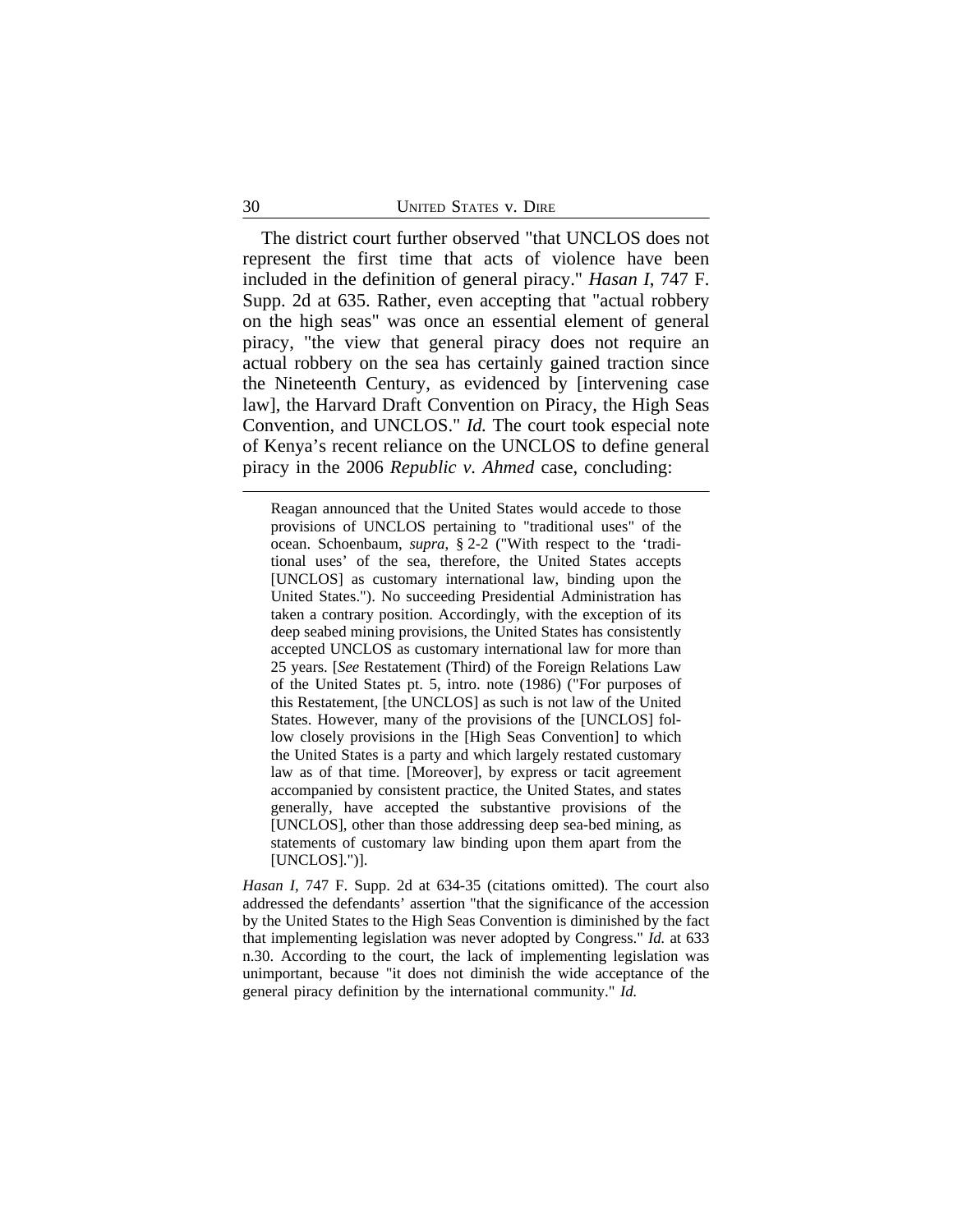This actual state practice by Kenya, the country currently most involved in prosecuting piracy, as well as the active support of such practice by other nations, which continue to bring other alleged pirates to Kenya for prosecution, is indicative of the fact that the definition of piracy contained in the High Seas Convention and UNCLOS have attained the status of a binding rule of customary international law.

*Hasan I*, 747 F. Supp. 2d at 636. Additionally, the court recognized that "[c]ontemporary scholarly sources . . . appear to agree that the definition of piracy in UNCLOS represents customary international law." *Id.* at 636 & n.32 (citing pertinent works of scholars). "While writers on the issue do present disagreements regarding the definition of general piracy," the court acknowledged, "such disagreements do not implicate the core definition provided in UNCLOS." *Id.* at 637 (explaining that "writers [instead] disagree about the outer boundaries of the definition of general piracy, such as whether UNCLOS's requirement of 'private ends' prohibits its application to terrorist activities, or whether piracy can arise in situations involving just one ship rather than two").

Significantly, the district court rejected the defendants' contention — endorsed by the *Said* court — that the piracy statute, 18 U.S.C. § 1651, "cannot be read to include mere acts of violence committed in an effort to rob another vessel on the high seas, because doing so would render . . . superfluous" the attack-to-plunder-a-vessel statute, 18 U.S.C. § 1659. *See Hasan I*, 747 F. Supp. 2d at 637. The court in *Hasan I* articulated that, although the defendants were "correct in their assertion that reading § 1651 to include acts of violence without an actual taking would render punishable as general piracy acts that also fall within § 1659," the defendants defectively ignored "the distinct jurisdictional scopes provided by § 1651 and § 1659." *Id.* That is, "[w]hile § 1659 applies only to acts by United States citizens or foreign nationals 'set[ting]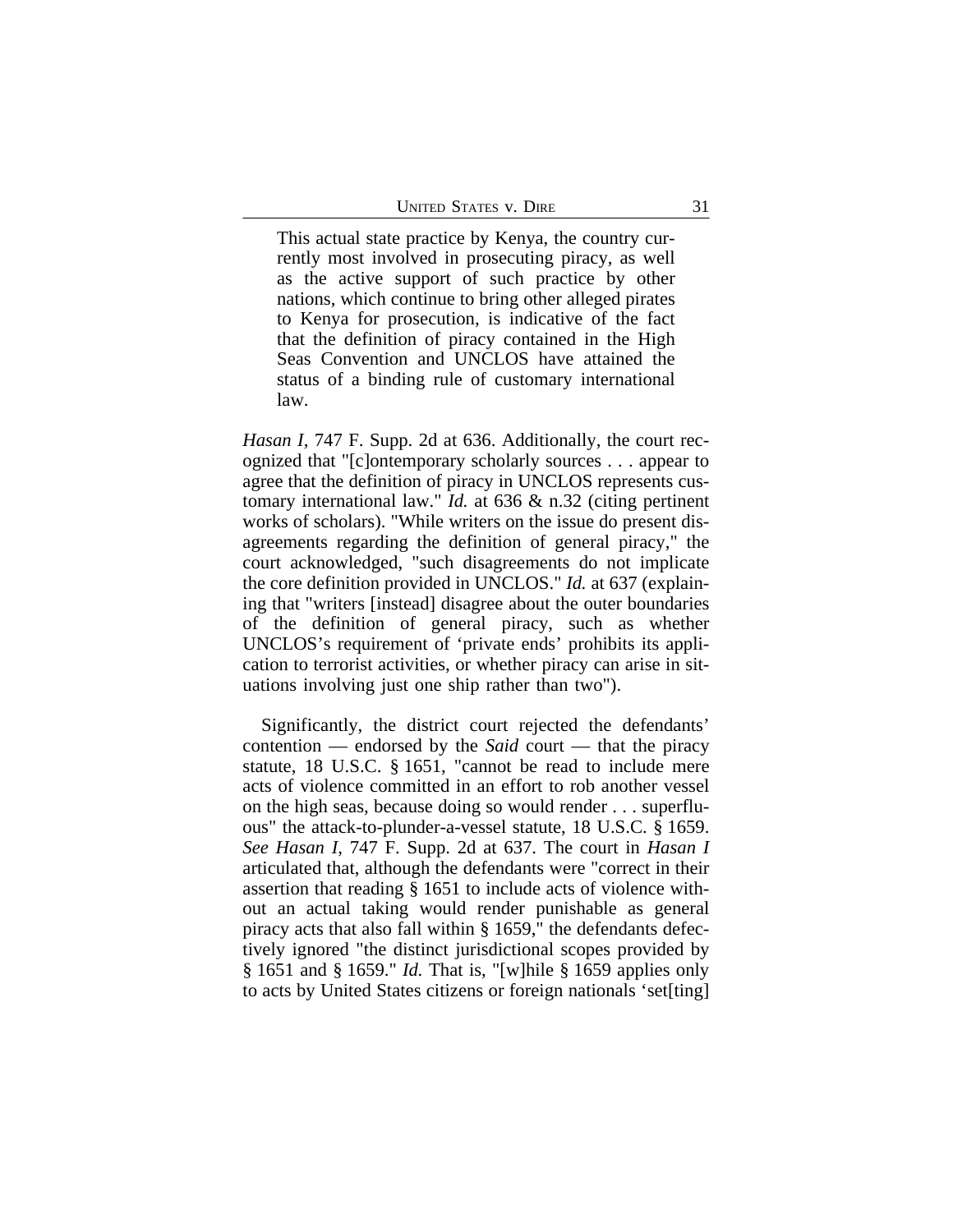upon' U.S. citizens or U.S. ships, § 1651 provides for the prosecution of general piracy (as opposed to municipal piracy) with the ability to invoke universal jurisdiction. Therefore, 18 U.S.C. § 1659 is not superfluous." *Id.* (second alteration in original).

The *Hasan I* opinion further rejected the *Said*-approved theory "that applying the contemporary customary international law definition of general piracy violates fundamental due process protections." *See Hasan I*, 747 F. Supp. 2d at 637-38 ("In short, Defendants contend that construing § 1651 to demand a flexible definition of general piracy reflecting developing international norms would necessarily subject them to punishment for crimes that are unconstitutionally vague."). According to *Hasan I*, "§ 1651's express incorporation of the definition of piracy provided by 'the law of nations,' which is today synonymous with customary international law, provides fair warning of what conduct is proscribed by the statute." *Id.* at 638. In support of that conclusion, the district court in *Hasan I* recapped the Supreme Court's 1820 holding in *Smith* "that, by incorporating the definition of piracy under the law of nations, Congress had proscribed general piracy as clearly as if it had enumerated the elements of the offense in the legislation itself." *Hasan I*, 747 F. Supp. 2d at 639 (citing *Smith*, 18 U.S. (5 Wheat.) at 159- 60). The district court also determined that the "reasoning in *Smith* applies equally to the application of § 1651 today," explaining:

[I]n order for a definition of piracy to fall within the scope of  $\S$  1651, the definition must . . . be sufficiently established to become customary international law. Importantly, the high hurdle for establishing customary international law, namely the recognition of a general and consistent practice among the overwhelming majority of the international community, necessarily imputes to Defendants fair warning of what conduct is forbidden under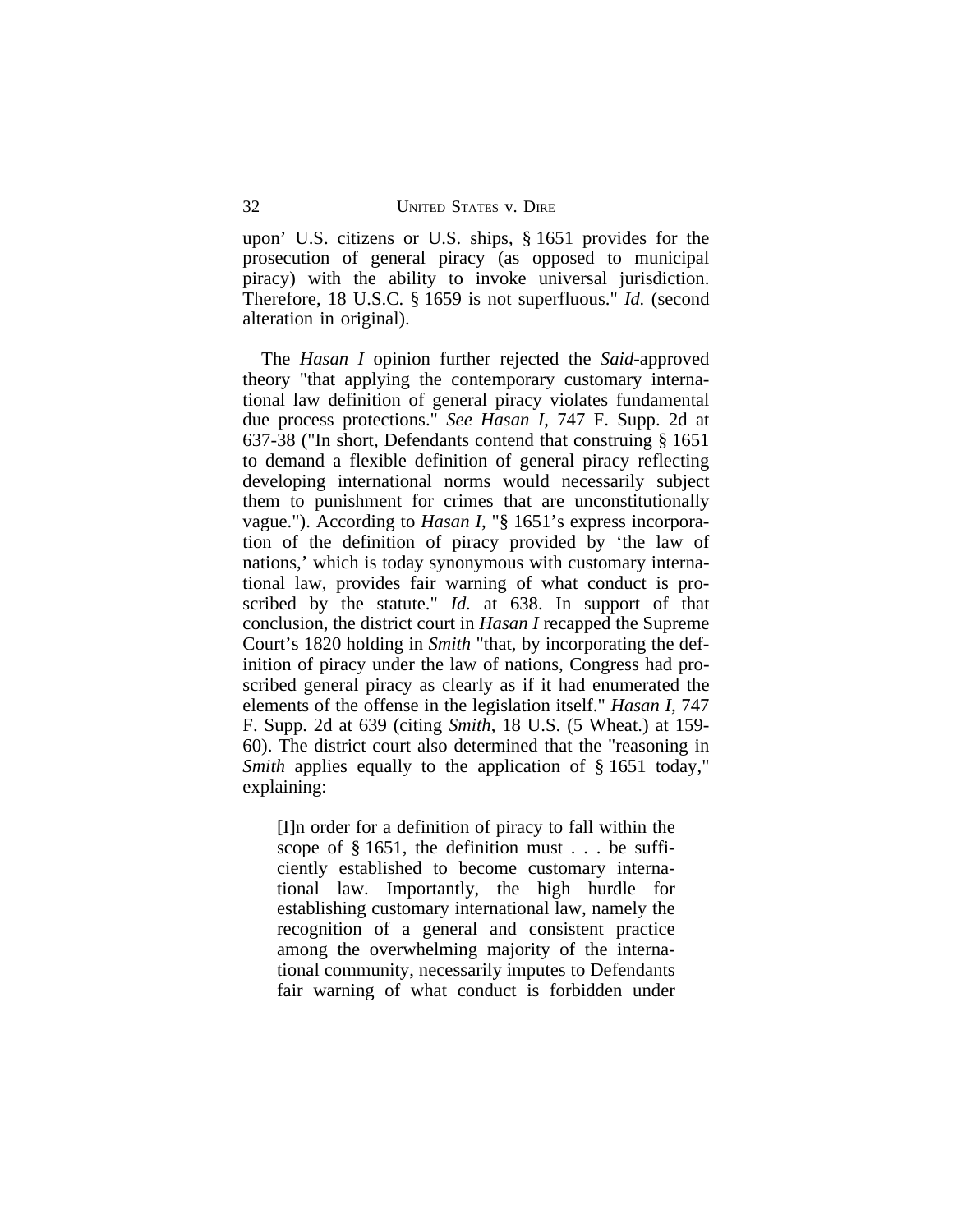| <b>UNITED STATES V. DIRE</b> |  |
|------------------------------|--|
|------------------------------|--|

§ 1651. Such general and consistent practice is certainly reflected by the fact that an overwhelming majority of countries have ratified UNCLOS, which reflects the modern definition of general piracy. Just as the Supreme Court found in *Smith* that the definition of piracy was readily ascertainable, it is apparent today that UNCLOS (to which Somalia acceded in 1989, over twenty years ago) reflects the definitive modern definition of general piracy under customary international law. In fact, while the Court recognizes the difference between imputed and actual notice for due process purposes, it is far more likely that the Defendants, who claim to be Somali nationals, would be aware of the piracy provisions contained in UNCLOS, to which Somalia is a party, than of *Smith*, a nearly two hundred year-old case written by a court in another country literally half a world away.

*Hasan I*, 747 F. Supp. 2d at 639. Summarizing "'[t]hat is certain which is, by necessary reference, made certain,'" the district court reiterated that § 1651's definition of general piracy was rendered "certain" by the statute's incorporation of the law of nations. *Id.* (alteration in original) (quoting *Smith*, 18 U.S. (5 Wheat.) at 159-60).

d.

For its final *Hasan I* undertaking, the district court measured the Count One piracy charge in the defendants' Indictment against "the statutory requirements set forth in 18 U.S.C. § 1651," including "the necessarily incorporated elements of general piracy established by customary international law." *Hasan I*, 747 F. Supp. 2d at 640. The court recognized that the defendants' motion to dismiss Count One turned on § 1651's first condition (that the defendants "committed the act of 'piracy as defined by the law of nations'"), and not its second and third requirements (respectively, that the piracy was com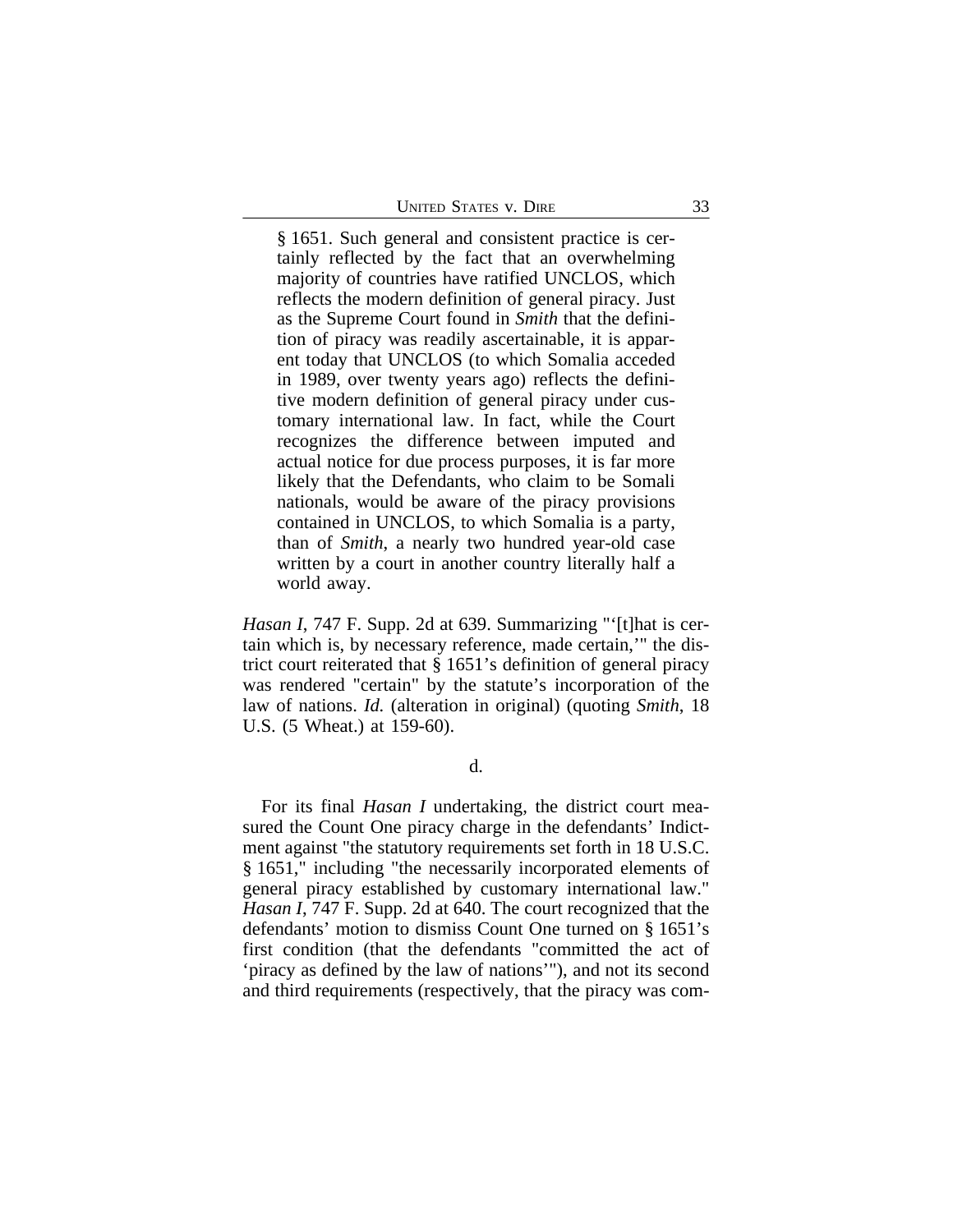mitted "'on the high seas'" and that the defendants thereafter were "'brought into or found in the United States'"). *Id.*

The district court then reaffirmed that, as of the alleged offense date of April 2010, the definition of piracy under the law of nations was found in the substantively identical High Seas Convention and UNCLOS, the latter having "been accepted by the overwhelming majority of the world as reflecting customary international law." *Hasan I*, 747 F. Supp. 2d at 640. Mirroring those treaties, the court pronounced that "piracy within the meaning of [§] 1651 consists of any of the following acts and their elements:"

- (A) (1) any illegal act of violence or detention, or any act of depredation; (2) committed for private ends; (3) on the high seas or a place outside the jurisdiction of any state; (4) by the crew or the passengers of a private ship . . . ; (5) and directed against another ship . . . , or against persons or property on board such ship . . . ; or
- (B) (1) any act of voluntary participation in the operation of a ship . . . ; (2) with knowledge of the facts making it a pirate ship; or
- $(C)$  (1) any act of inciting or of intentionally facilitating (2) an act described in subparagraph (A) or  $(B)$ .

Id. at 640-41 (footnotes omitted).

The district court concluded that defendants Ali and Dire were adequately charged in Count One under subparagraph (A), in that the Indictment alleged "that, while on the high seas, they boarded an assault boat, cruised towards the USS Nicholas, and opened fire upon the Navy frigate with AK-47s." *Hasan I*, 747 F. Supp. 2d at 641. As for defendant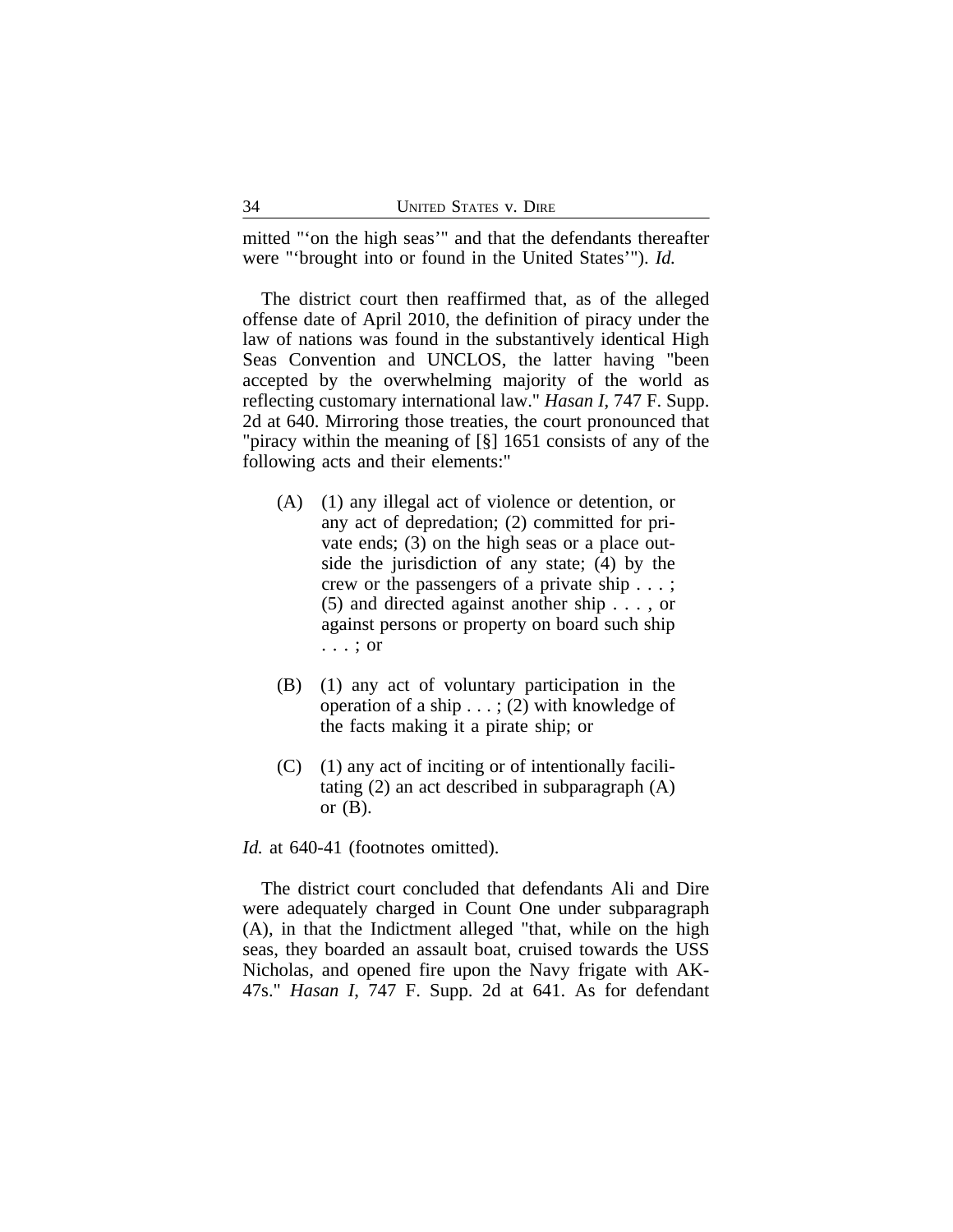UNITED STATES V. DIRE 35

Hasan, the court suggested that subparagraphs (A), (B), and (C) authorized the piracy charge against him, because he allegedly "boarded [the] assault boat with an RPG, with coconspirators Ali and Dire carrying AK-47s, and cruised towards the USS Nicholas, where Ali and Dire opened fire on the USS Nicholas with their AK-47s." *Id.* (ruling that the Indictment "adequately charges Hasan with general piracy as a voluntary and knowing participant in Ali and Dire's assault"). Finally, the court sustained Count One against defendants Gurewardher and Umar under subparagraphs (B) and (C), premised on the allegation "that they maintained the seagoing vessel[ ] from which the assault boat carrying Hasan, Ali, and Dire was launched, while their coconspirators set out to attack the USS Nicholas." *Id.* The matter then proceeded to trial, where the government adduced evidence consistent with the facts alleged in the Indictment.

3.

Faithful to its *Hasan I* opinion, the district court instructed the jury on Count One, over the defendants' objection,

that the Law of Nations defines the crime of piracy to [include] any of the three following actions:

(A) any illegal acts of violence or detention or any act of depredation committed for private ends on the high seas or a place outside the jurisdiction of any state by the crew or the passengers of a private ship and directed against another ship or against persons or property on board such ship; or

(B) any act of voluntary participation in the operation of a ship with knowledge of facts making it a pirate ship; or

(C) any act of inciting or of intentionally facilitating an act described in (A) or (B) above.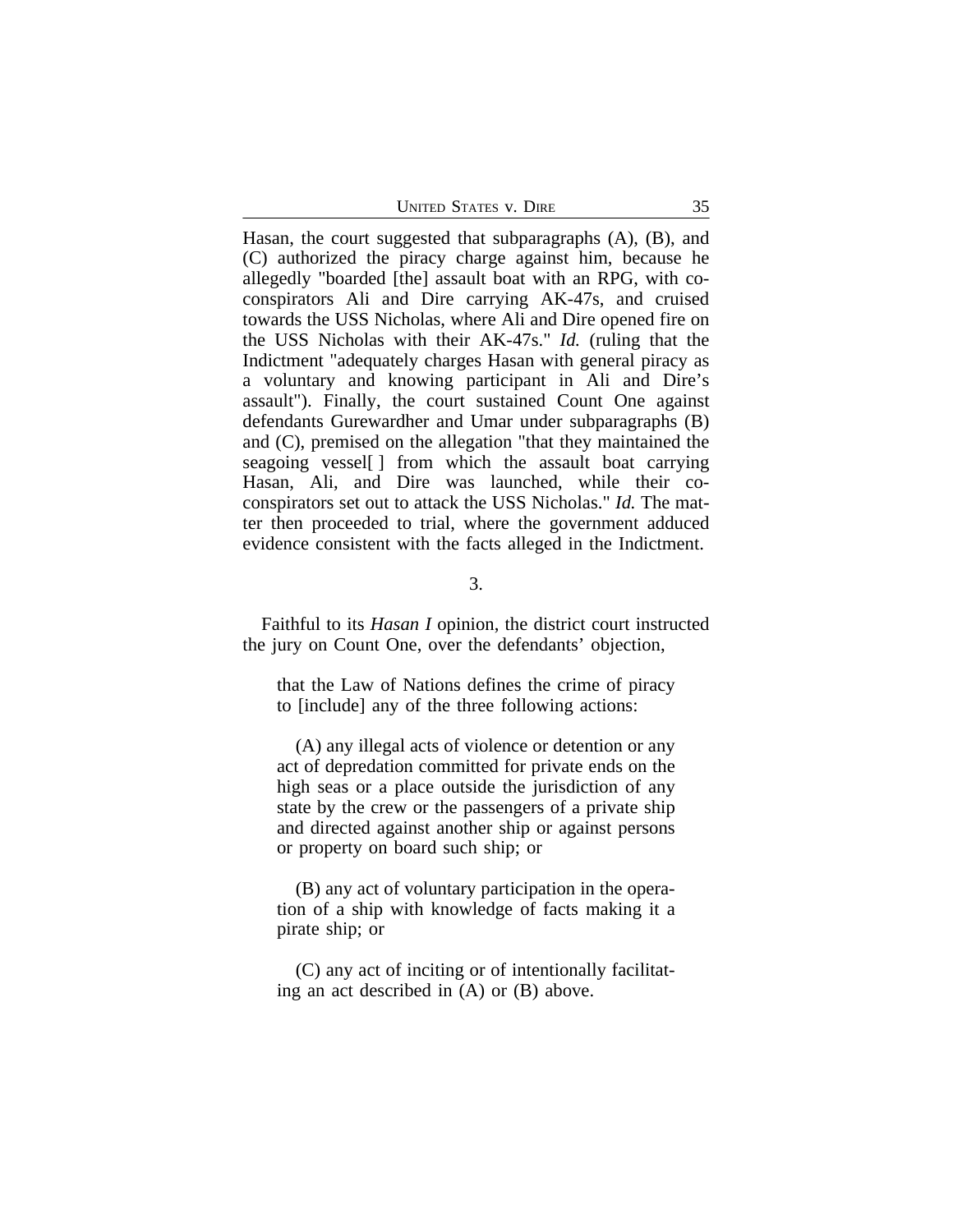Excerpt of Proceedings (Jury Instructions) at 18-19, *United States v. Hasan*, No. 2:10-cr-00056 (E.D. Va. Nov. 22, 2010; filed July 28, 2011), ECF No. 356. The court also specified "that an assault with a firearm as alleged in the indictment in this case, if proven beyond a reasonable doubt, is an illegal act of violence." *Id.* at 19.**13** The jury found each of the defendants guilty of the Count One piracy offense by a general verdict.

Rebuffing the post-trial entreaties for judgments of acquittal on Count One, the district court observed in its *Hasan II* opinion of March 9, 2011, that it was being asked to "reconsider its decision regarding the definition of 'piracy,' as used in 18 U.S.C. § 1651, in light of a Congressional Research Service ('CRS') report entitled *Piracy: A Legal Definition*." *See Hasan II*, slip op. at 3. The CRS report was issued on October 19, 2010 — just ten days prior to the filing of *Hasan I* — and had not been considered by the district court in rendering that earlier decision. *See id.* at 3-4 & n.1 (attributing its noncontemplation of the CRS report to the fact that such "reports, though public domain materials, are generally not made directly available to the public [or] to the federal courts[,] but instead only become public when released by a member of Congress"). In any event, the court deemed the CRS report unhelpful to the defendants, explaining:

[T]he report does not appear to contain discussion of any relevant historical precedent that was not also discussed by the Court in its [*Hasan I* opinion]. Neither does the report appear to contain any original substantive legal analysis regarding the proper definition of piracy under the law of nations. Instead, the report merely discusses the fact that "[a] recent

<sup>&</sup>lt;sup>13</sup>The defendants proposed an instruction defining piracy as "'robbery, or forcible depredations upon the sea,'" and requiring the government to prove that, among other things, the defendants "took and carried away the personal goods of another." J.A. 585.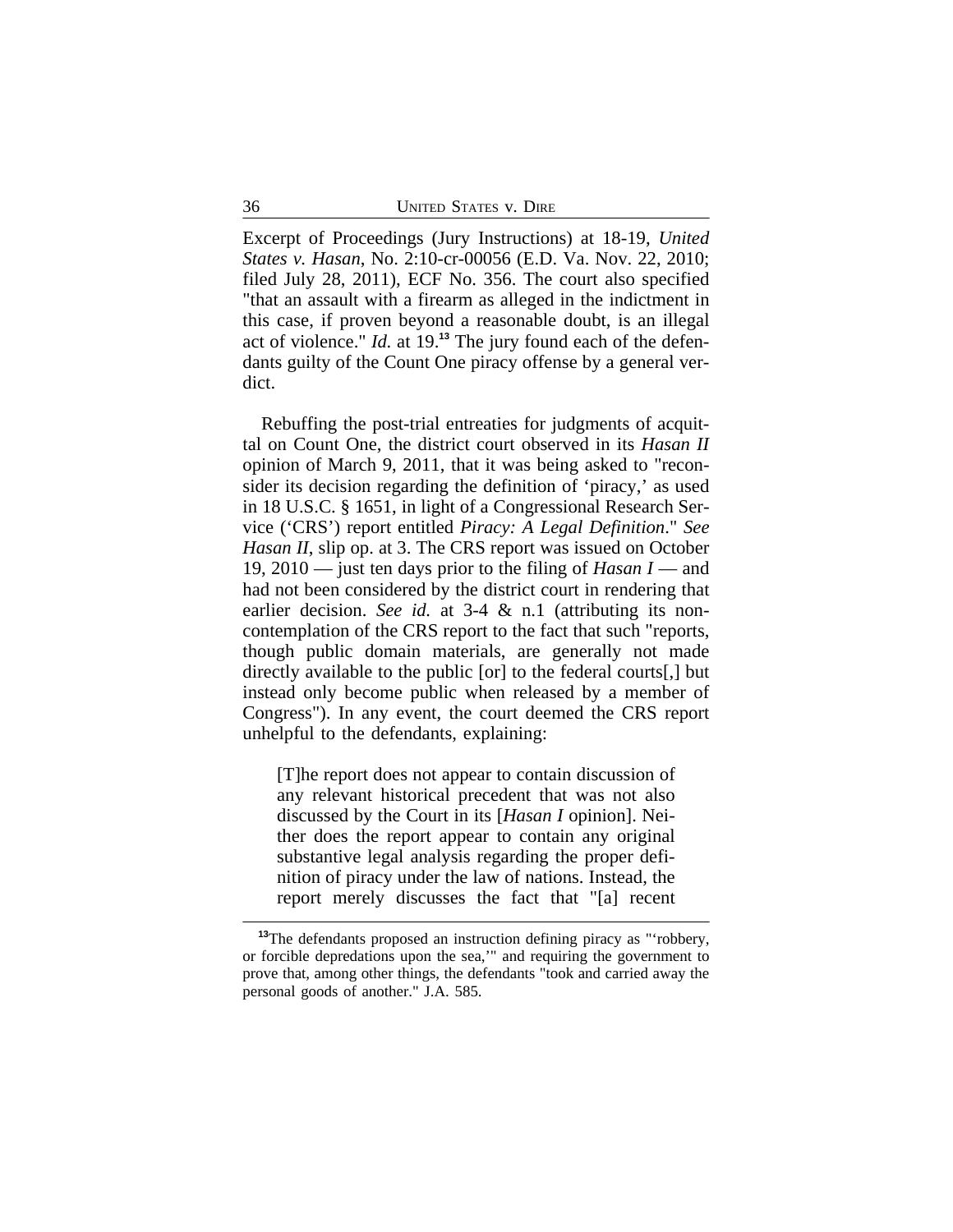development in a piracy trial in federal court in Norfolk, VA" — namely, the decision in *United States v. Said*, [757 F. Supp. 2d 554 (E.D. Va. 2010)] — "has highlighted a potential limitation in the definition of piracy under the United States Code."

*Id.* at 4 (quoting R. Chuck Mason, Cong. Research Serv., R41455, *Piracy: A Legal Definition* summ. (Oct. 19, 2010)). Because the court "was, of course, well aware of the decision in *Said* when it issued its [*Hasan I* opinion]," it concluded that the CRS report "provide[d] no basis for [reconsideration of] the definition of piracy under the law of nations as used in 18 U.S.C. § 1651." *Id.* at 4-5.**<sup>14</sup>** Having found no meritorious premise for relief, the court validated the defendants' Count One piracy convictions. *See id.* at 5-6, 16-17.

B.

On appeal, the defendants maintain that the district court erred with respect to Count One both by misinstructing the jury on the elements of the piracy offense, and in refusing to award post-trial judgments of acquittal. Each aspect of the defendants' position obliges us to assess whether the court took a mistaken view of 18 U.S.C. § 1651 and the incorporated law of nations. *See United States v. Kellam*, 568 F.3d 125, 132 (4th Cir. 2009) (observing that we "review de novo a district court's ruling on a motion for a judgment of acquittal"); *United States v. Singh*, 518 F.3d 236, 249, 251 (4th Cir. 2008) (recognizing that we "review a trial court's jury instructions for abuse of discretion," and that "a district court abuses its discretion when it makes an error of law" (internal quotation marks omitted)).

**<sup>14</sup>**It is noteworthy that the CRS report of October 19, 2010, was updated to include a discussion of the *Hasan I* opinion. *See* R. Chuck Mason, Cong. Research Serv., R41455, *Piracy: A Legal Definition* summ. (Dec. 13, 2010) (advising that "[t]he divergent U.S. district court rulings [in *Said* and *Hasan I*] may create uncertainty in how the offense of piracy is defined").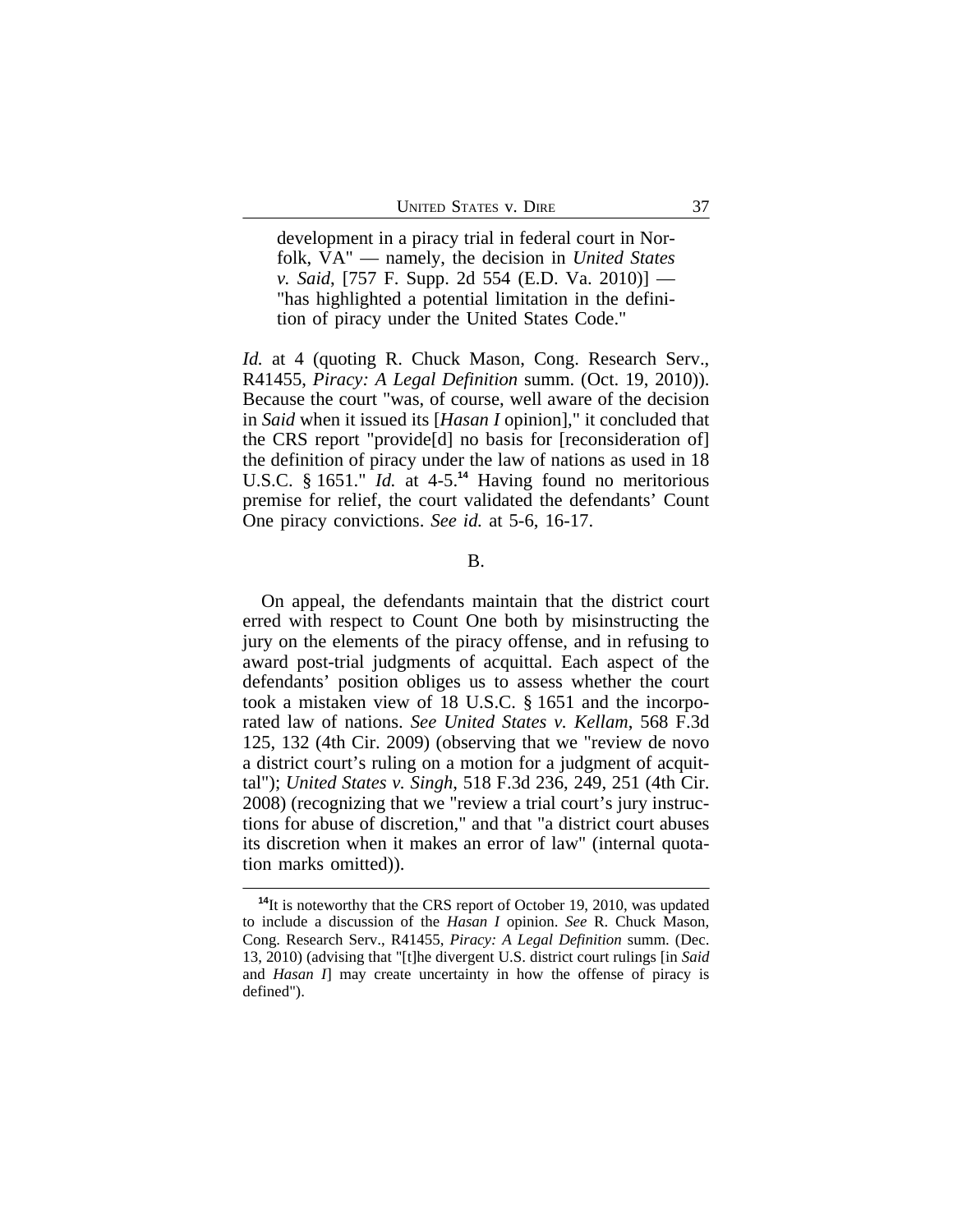Simply put, we agree with the conception of the law outlined by the court below. Indeed, we have carefully considered the defendants' appellate contentions — endorsed by the amicus curiae brief submitted on their behalf, *see supra* note 5 — yet remain convinced of the correctness of the trial court's analysis.

The crux of the defendants' position is now, as it was in the district court, that the definition of general piracy was fixed in the early Nineteenth Century, when Congress passed the Act of 1819 first authorizing the exercise of universal jurisdiction by United States courts to adjudicate charges of "piracy as defined by the law of nations." Most notably, the defendants assert that the "law of nations," as understood in 1819, is not conterminous with the "customary international law" of today. The defendants rely on Chief Justice Marshall's observation that "[t]he law of nations is a law founded on the great and immutable principles of equity and natural justice," *The Venus*, 12 U.S. (8 Cranch) 253, 297 (1814) (Marshall, C.J., dissenting), to support their theory that "[t]he Congress that enacted the [Act of 1819] did not view the universal law of nations as an evolving body of law." Br. of Appellants 12; *see also* Br. of Amicus Curiae 11 (arguing that, in 1819, "'the law of nations' was well understood to refer to an immutable set of obligations — not evolving practices of nations or future pronouncements of international organizations that did not yet exist").

The defendants' view is thoroughly refuted, however, by a bevy of precedent, including the Supreme Court's 2004 decision in *Sosa v. Alvarez-Machain*. *See supra* note 11. The *Sosa* Court was called upon to determine whether Alvarez could recover under the Alien Tort Statute, 28 U.S.C. § 1350 (the "ATS"), for the U.S. Drug Enforcement Administration's instigation of his abduction from Mexico for criminal trial in the United States. *See* 542 U.S. at 697. The ATS provides, in full, that "[t]he district courts shall have original jurisdiction of any civil action by an alien for a tort only, committed in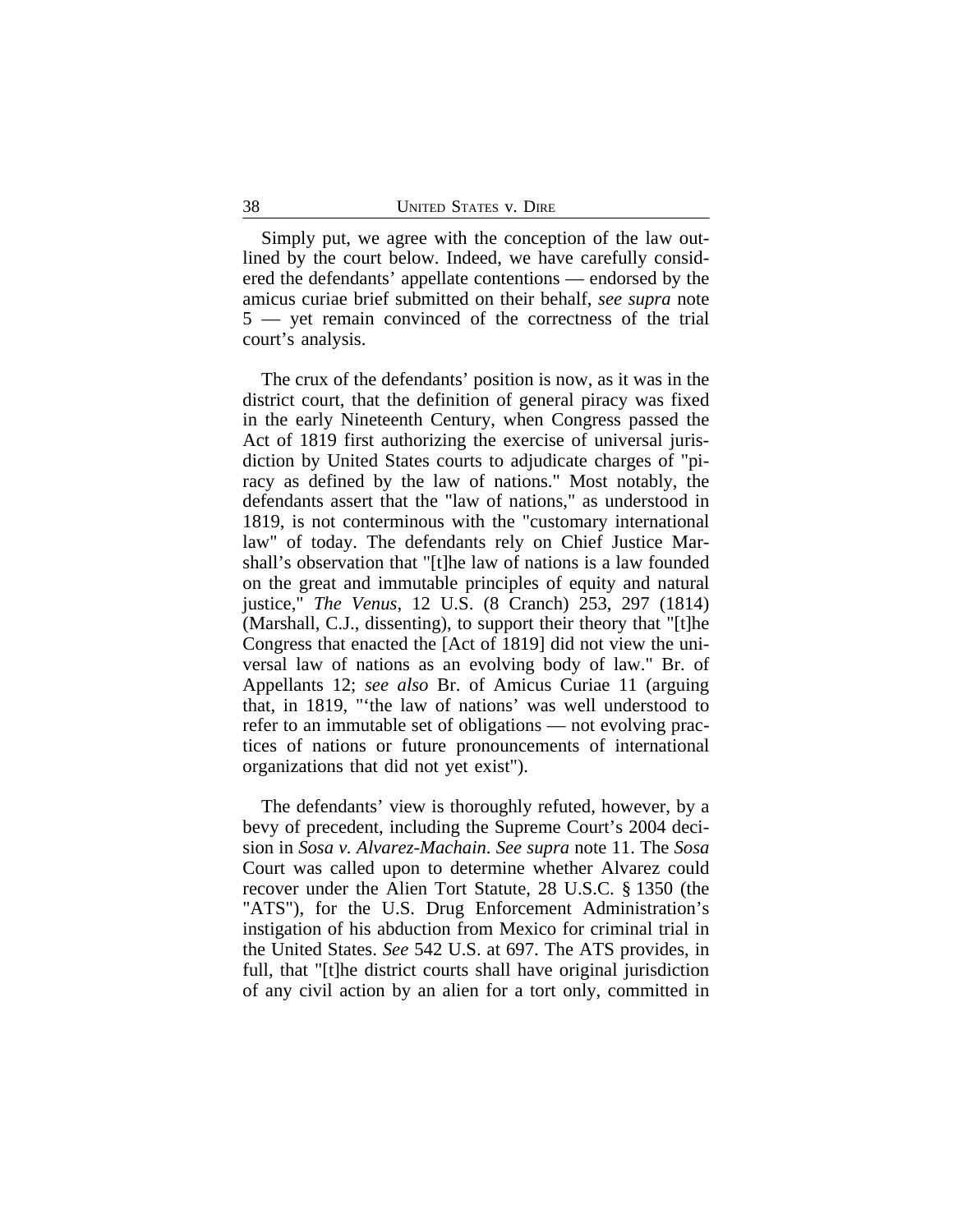UNITED STATES V. DIRE 39

violation of the law of nations or a treaty of the United States." 28 U.S.C. § 1350. Significantly, the ATS predates the criminalization of general piracy, in that it was passed by "[t]he first Congress . . . as part of the Judiciary Act of 1789." *See Sosa*, 542 U.S. at 712-13 (citing Act of Sept. 24, 1789, ch. 20, § 9, 1 Stat. 77 (authorizing federal district court jurisdiction over "all causes where an alien sues for a tort only in violation of the law of nations or a treaty of the United States")). Yet the *Sosa* Court did not regard the ATS as incorporating some stagnant notion of the law of nations. Rather, the Court concluded that, while the first Congress probably understood the ATS to confer jurisdiction over only the three paradigmatic law-of-nations torts of the time  $-$  including piracy  $$ the door was open to ATS jurisdiction over additional "claim[s] based on the present-day law of nations," albeit in narrow circumstances. *See id.* at 724-25. Those circumstances were lacking in the case of Alvarez, whose ATS claim could not withstand being "gauged against the current state of international law." *See id.* at 733.

Although, as the defendants point out, the ATS involves civil claims and the general piracy statute entails criminal prosecutions, there is no reason to believe that the "law of nations" evolves in the civil context but stands immobile in the criminal context. Moreover, if the Congress of 1819 had believed either the law of nations generally or its piracy definition specifically to be inflexible, the Act of 1819 could easily have been drafted to specify that piracy consisted of "piracy as defined *on March 3, 1819* [the date of enactment], by the law of nations," or solely of, as the defendants would have it, "robbery upon the sea." The government helpfully identifies numerous criminal statutes "that incorporate a definition of an offense supplied by some other body of law that may change or develop over time," *see* Br. of Appellee 18 (citing, inter alia, 16 U.S.C.  $\S 3372(a)(2)(A)$  (the Lacey Act, prohibiting commercial activities involving "any fish or wildlife taken, possessed, transported, or sold in violation of any law or any regulation of any State or in violation of any for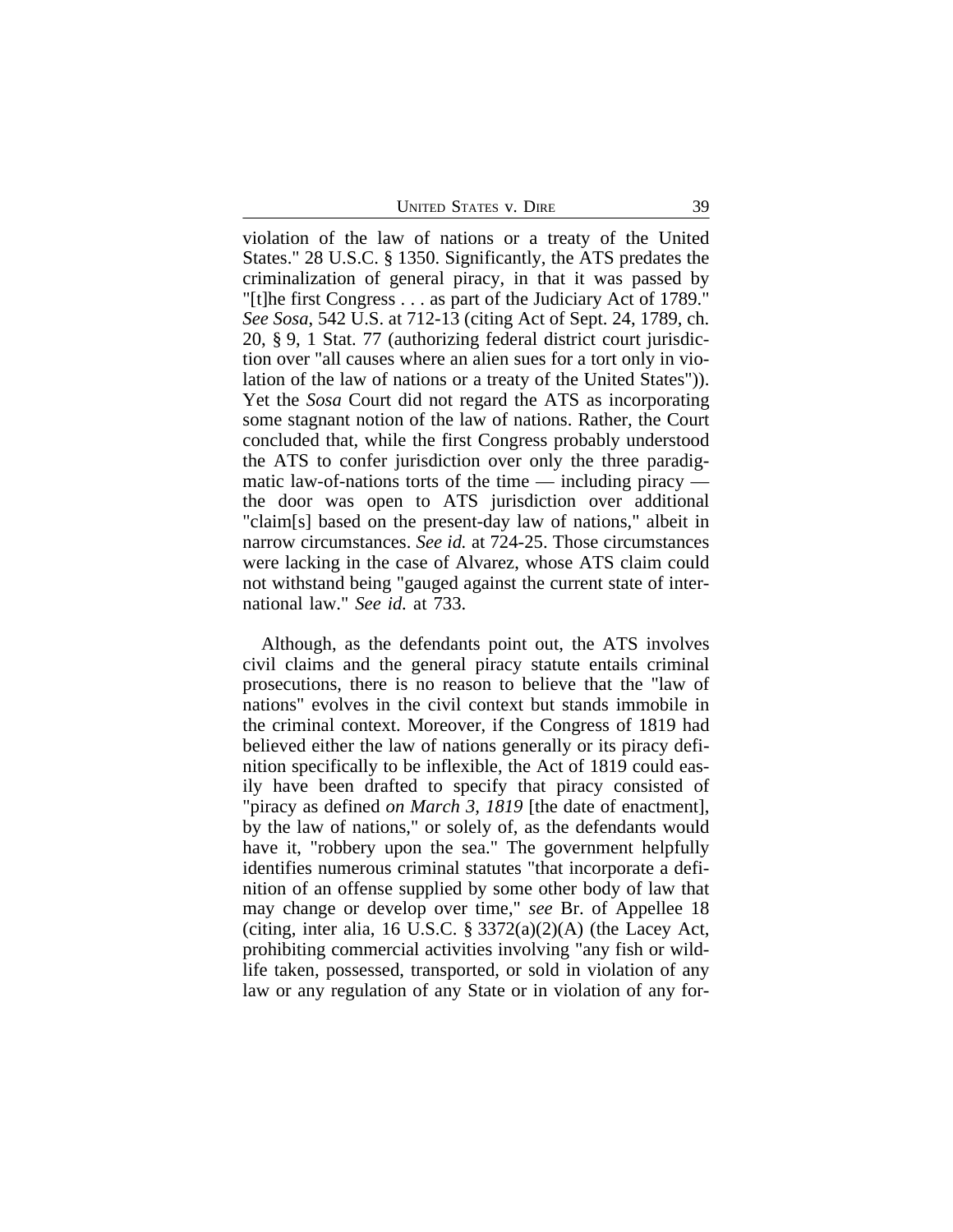eign law")); that use the term "as defined by" or its equivalent to "incorporate definitions that are subject to change after statutory enactment," *see id.* at 19 (citing, e.g., 18 U.S.C. § 1752(b)(1)(B) (prescribing punishment for illegal entry into White House or other restricted buildings or grounds where "the offense results in significant bodily injury as defined by [18 U.S.C.  $\S 2218(e)(3)$ ]")); and that explicitly "tie the statutory definition to a particular time period," *see id.* at 21 (citing 22 U.S.C. § 406 (exempting from statutory limitations on the export of war materials "trade which might have been lawfully carried on before the passage of this title [enacted June 15, 1917], under the law of nations, or under the treaties or conventions entered into by the United States, or under the laws thereof")). Additionally, the government underscores that Congress has explicitly equated piracy with "robbery" in other legislation, including the Act of 1790 that failed to define piracy as a universal jurisdiction crime.

For their part, the defendants highlight the Assimilated Crimes Act (the "ACA") as a statute that expressly incorporates state law "in force at the time of [the prohibited] act or omission." *See* 18 U.S.C. § 13(a). That reference was added to the ACA, however, only after the Supreme Court ruled that a prior version was "limited to the laws of the several states in force at the time of its enactment," *United States v. Paul*, 31 U.S. (6 Pet.) 141, 142 (1832) — a limitation that the Court has not found in various other statutes incorporating outside laws and that we do not perceive in 18 U.S.C. § 1651's proscription of "piracy as defined by the law of nations."

Additional theories posited by the defendants of a static piracy definition are no more persuasive. For example, the defendants contend that giving "piracy" an evolving definition would violate the principle that there are no federal common law crimes. *See* Br. of Appellants 32 (citing *United States v. Hudson*, 11 U.S. (7 Cranch) 32, 34 (1812), for the proposition "that federal courts have no power to exercise 'criminal jurisdiction in common-law cases'"). The 18 U.S.C. § 1651 piracy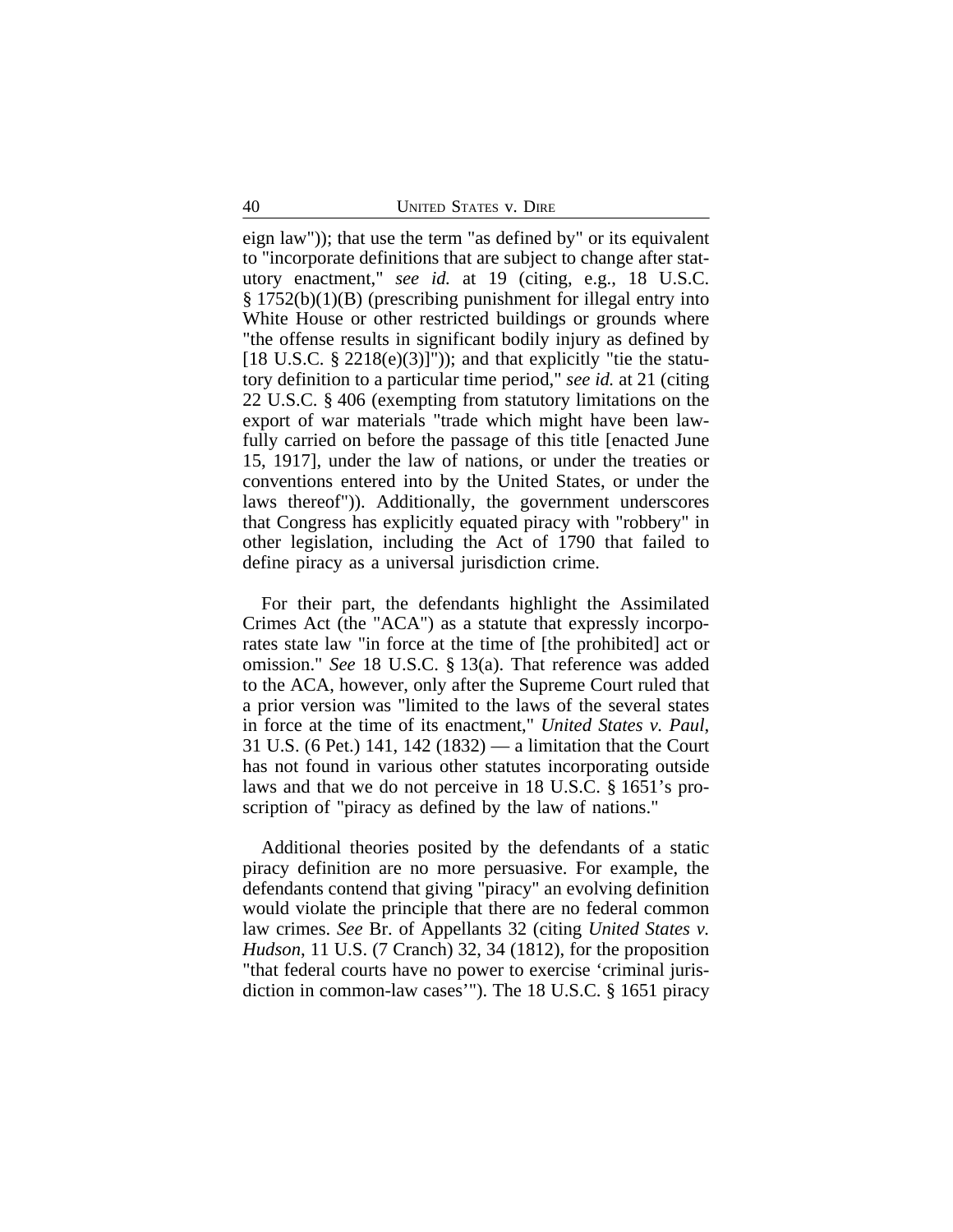UNITED STATES V. DIRE 41

offense cannot be considered a common law crime, however, because Congress properly "ma[de] an act a crime, affix[ed] a punishment to it, and declare[d] the court that shall have jurisdiction of the offence." *See Hudson*, 11 U.S. (7 Cranch) at 34. Moreover, in its 1820 *Smith* decision, the Supreme Court unhesitatingly approved of the piracy statute's incorporation of the law of nations, looking to various sources to ascertain how piracy was defined under the law of nations. *See Smith*, 18 U.S. (5 Wheat.) at 159-61.

The defendants would have us believe that, since the *Smith* era, the United States' proscription of general piracy has been limited to "robbery upon the sea." But that interpretation of our law would render it incongruous with the modern law of nations and prevent us from exercising universal jurisdiction in piracy cases. *See Sosa*, 542 U.S. at 761 (Breyer, J., concurring in part and concurring in the judgment) (explaining that universal jurisdiction requires, inter alia, "substantive uniformity among the laws of [the exercising] nations"). At bottom, then, the defendants' position is irreconcilable with the noncontroversial notion that Congress intended in § 1651 to define piracy as a universal jurisdiction crime. In these circumstances, we are constrained to agree with the district court that § 1651 incorporates a definition of piracy that changes with advancements in the law of nations.

We also agree with the district court that the definition of piracy under the law of nations, at the time of the defendants' attack on the USS Nicholas and continuing today, had for decades encompassed their violent conduct. That definition, spelled out in the UNCLOS, as well as the High Seas Convention before it, has only been reaffirmed in recent years as nations around the world have banded together to combat the escalating scourge of piracy. For example, in November 2011, the United Nations Security Council adopted Resolution 2020, recalling a series of prior resolutions approved between 2008 and 2011 "concerning the situation in Somalia"; expressing "grave[ ] concern[ ] [about] the ongoing threat that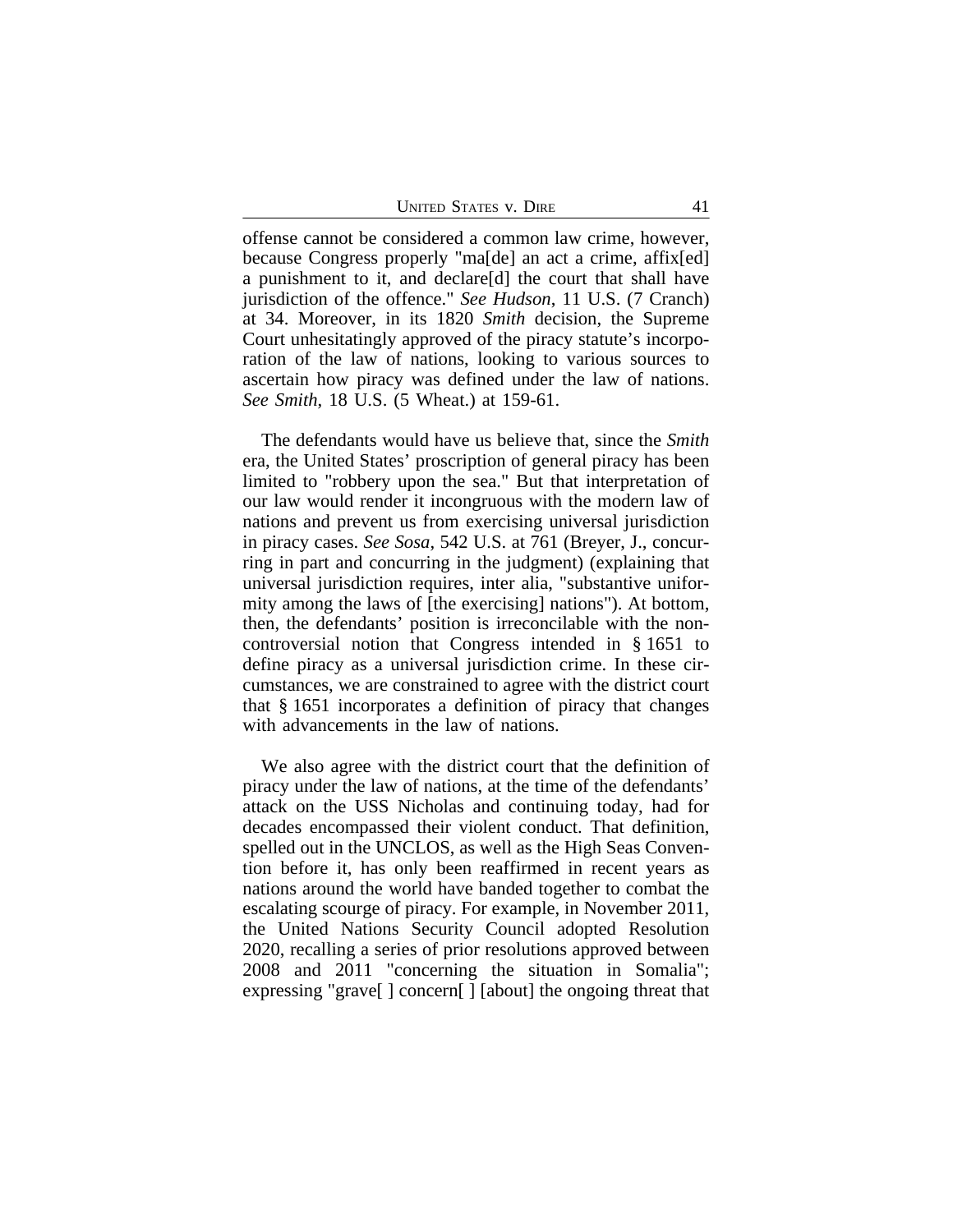piracy and armed robbery at sea against vessels pose"; and emphasizing "the need for a comprehensive response by the international community to repress piracy and armed robbery at sea and tackle its underlying causes." Of the utmost significance, Resolution 2020 reaffirmed "that international law, as reflected in the [UNCLOS], sets out the legal framework applicable to combating piracy and armed robbery at sea."**<sup>15</sup>** Because the district court correctly applied the UNCLOS definition of piracy as customary international law, we reject the defendants' challenge to their Count One piracy convictions, as well as their mandatory life sentences.

#### III.

The defendants raise several additional appellate contentions, which we are also content to reject.

### A.

First, the defendants contend that the district court erroneously denied their individual motions to suppress statements they made on April 4, 2010, when questioned aboard the USS Nicholas three days after their capture. They assert that the interviews contravened the Fifth Amendment, because the investigators failed to adequately advise them of their right to counsel, and did not obtain knowing and intelligent waivers of their rights to counsel and to remain silent before soliciting their statements. Of course, under *Miranda v. Arizona*, a suspect in custody

must be warned prior to any questioning that he has the right to remain silent, that anything he says can be used against him in a court of law, that he has the right to the presence of an attorney, and that if he

**<sup>15</sup>**Notably, as one of the permanent members of the Security Council, the United States supported the adoption of Resolution 2020, which was approved by a unanimous Security Council.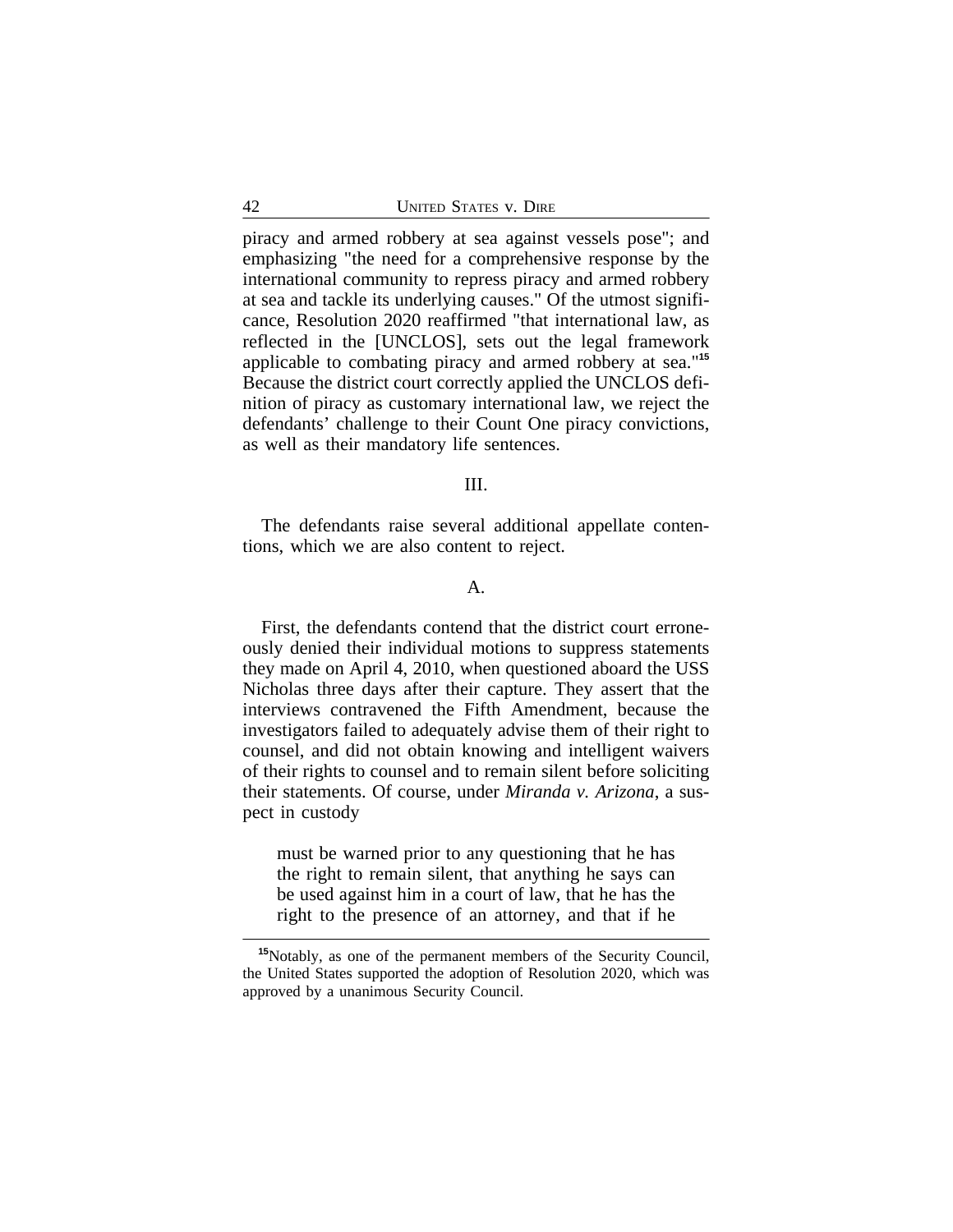cannot afford an attorney one will be appointed for him prior to any questioning if he so desires.

384 U.S. 436, 479 (1966). Once the proper warnings have been given, the suspect "may knowingly and intelligently waive [his] rights and agree to answer questions or make a statement." *Id.*

1.

The district court conducted a pretrial evidentiary hearing concerning the defendants' suppression motions on September 10-11, 2010, and denied the motions by its published opinion of October 29, 2010. *See United States v. Hasan*, 747 F. Supp. 2d 642, 656 (E.D. Va. 2010) ("*Hasan III*").**16** Material to the suppression issue, the court's *Hasan III* opinion enumerated the following facts.

On April 4, 2010, Naval Criminal Investigative Service ("NCIS") Special Agent Michael Knox, accompanied by NCIS Special Agent Theodore Mordecai and interpreter Aziz Ismail, questioned the five defendants — Dire, Ali, Umar, Gurewardher, and Hasan — aboard the USS Nicholas. *See Hasan III*, 747 F. Supp. 2d at 666. Two days earlier, on April 2, Special Agent Knox had participated in onboard interviews with three of the defendants, during which Ismail (then posted with Special Agent Mordecai on another Navy vessel, the USS Farragut) provided translation services via satellite telephone. *See id.* at 659. Ismail, a naturalized United States citizen, was born, reared, and educated in Somalia and "speaks the same dialect of Somali that Defendants speak." *Id.* During the April 2 interviews, "Hasan and Dire both represented that

**<sup>16</sup>**For the sake of clarity, we acknowledge that the opinion defined herein as "*Hasan III*" was issued on the same day as the pretrial *Hasan I* opinion denying the defendants' joint motion to dismiss the Count One piracy charge. As such, *Hasan III* predates the *Hasan II* opinion withholding post-trial relief from the Count One convictions.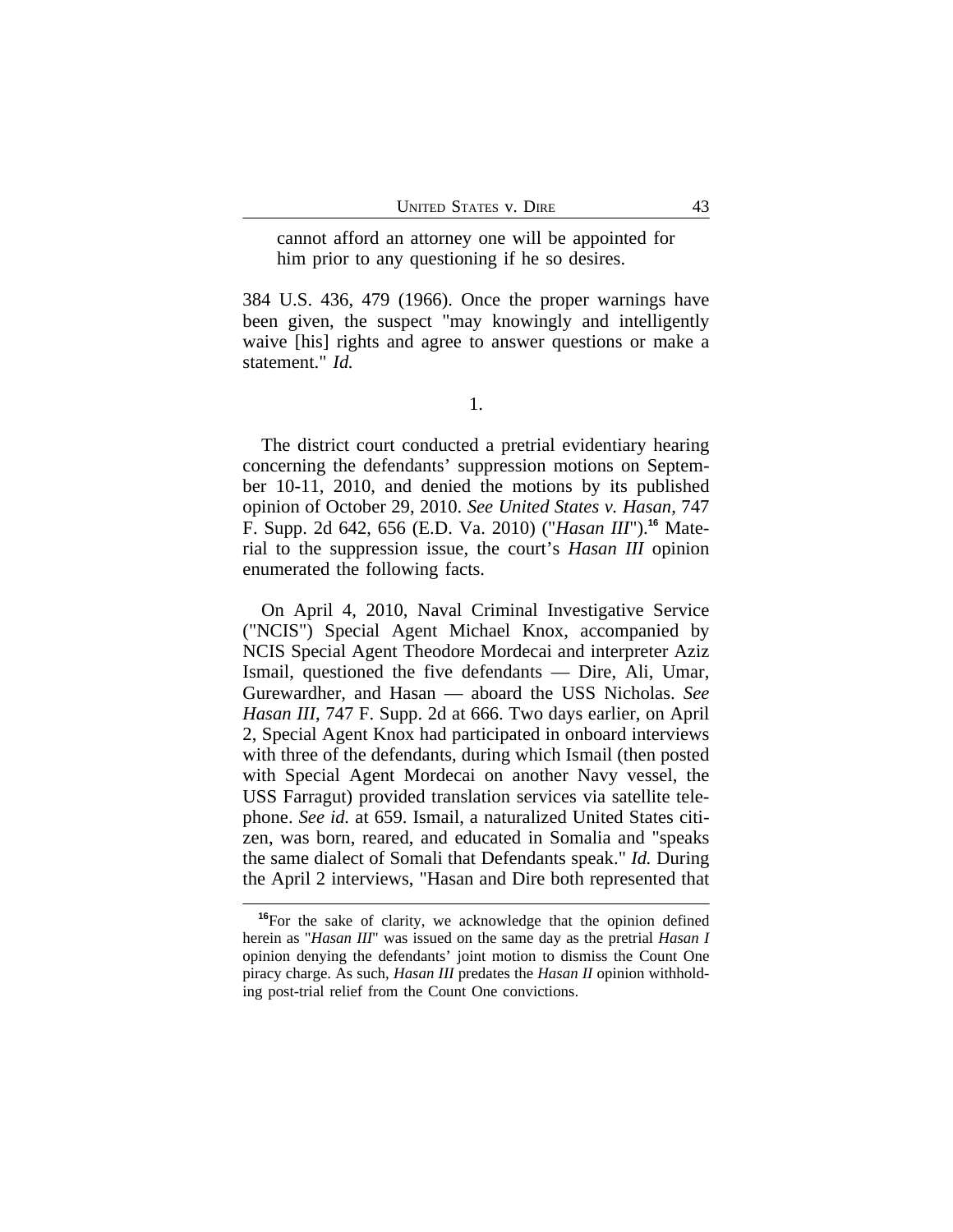they were fishermen who had been kidnapped by the other Defendants and forced to engage in piracy," but "Gurewardher immediately confessed to being a pirate and engaging in piratical operations." *Id.* at 660. Ismail and Mordecai were thereafter taken by helicopter from the Farragut to the Nicholas to assist Knox in person with the April 4 questioning of all five defendants. *Id.* at 666.**<sup>17</sup>**

The defendants were brought on April 4, 2010, to the centerline passageway of the USS Nicholas, where they were interviewed first individually and then as a group. *See Hasan III*, 747 F. Supp. 2d at 666. Neither Special Agents Knox and Mordecai nor interpreter Ismail was "visibly armed," and other "armed personnel were several feet away, and only in the vicinity when the defendants came and went"; meanwhile, the defendants "were handcuffed but not blindfolded." *Id.* At the outset of each interview, "Knox, speaking through Ismail, recited from memory a number of warnings." *Id.* Knox was "an experienced NCIS agent who convincingly testified that he has given *Miranda* warnings approximately 500 times and can recite them from memory." *Id.* at 668.

According to Special Agent Knox, he advised each defendant "'that they have the right to remain silent; that at any time they could . . . request to be taken back to their holding area[;] and . . . that if they wanted a lawyer, we would give them one.'" *Hasan III*, 747 F. Supp. 2d at 666 (quoting J.A. 147). Knox had "intentionally modified his articulation of [the defendants'] right to attorneys because he 'knew getting a lawyer on the ship was impossible,'" *id.* (quoting J.A. 147); in any event, none of the defendants requested a lawyer. Fol-

**<sup>17</sup>**The district court suppressed Gurewardher's April 2 confession because, on that date, "Special Agent Knox failed to advise him adequately of his Fifth Amendment rights, as required by *Miranda*." *See Hasan III*, 747 F. Supp. 2d at 659-66. That ruling is not at issue in this appeal, which focuses on the adequacy of the *Miranda* warnings given to the defendants on April 4.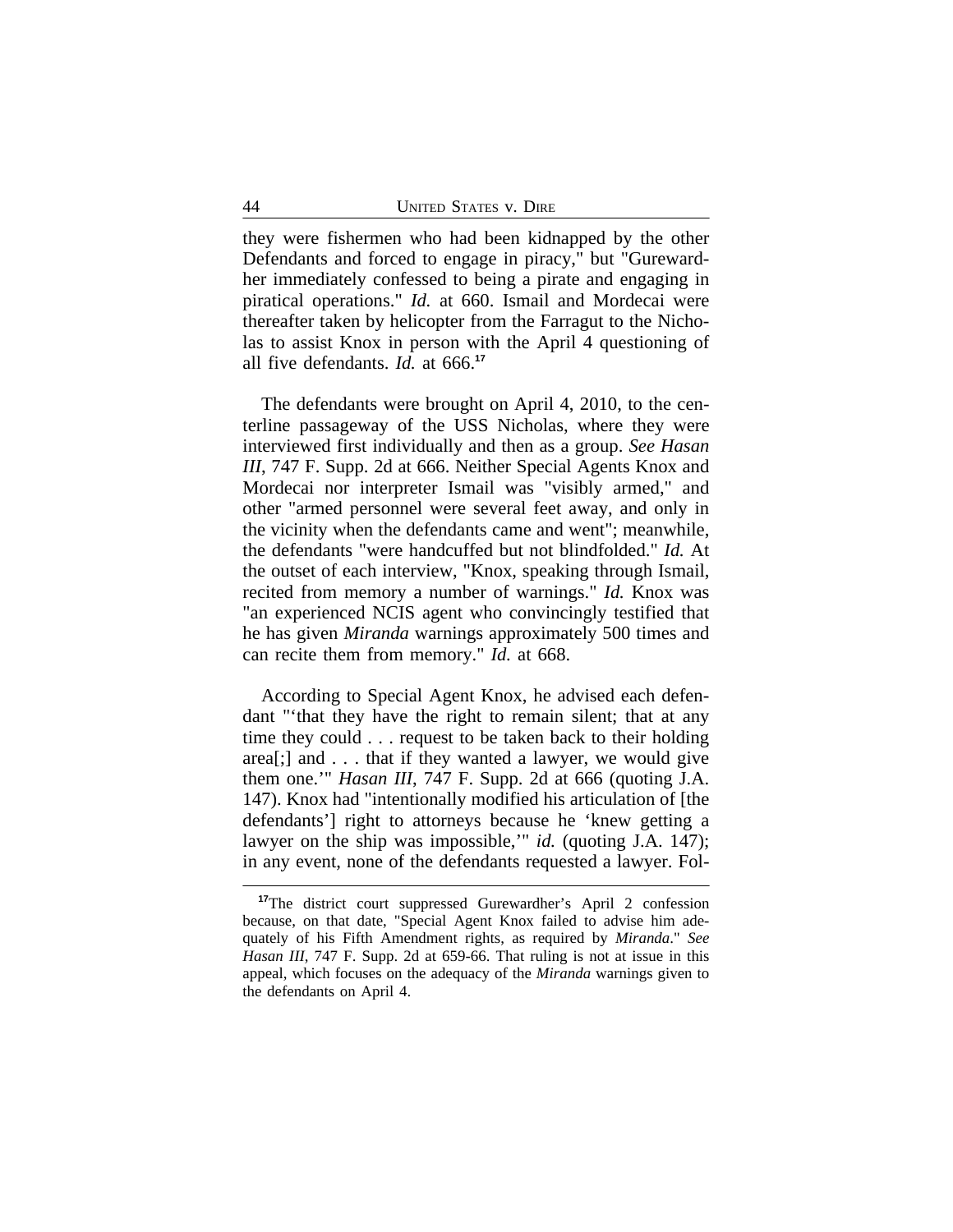UNITED STATES V. DIRE 45

lowing the warnings, Knox read each defendant a "cleansing statement" that he had received earlier that day by email and also "'slightly modified to fit the situation.'" *Id.* (quoting J.A. 148). The "cleansing statement" advised, inter alia, "'that the interview with me today is a new interview'"; that "'[j]ust because you talked to me or someone else before does not mean you have to do so today'"; and that, "'[i]f you choose to talk to me today, anything you say can be used against you in court.'" *Id.* at 667 (quoting J.A. 149).

Other government witnesses, including Special Agent Mordecai and interpreter Ismail, "all corroborated the fact that Special Agent Knox administered warnings to Defendants, although their recollections of the warnings varied slightly." *Hasan III*, 747 F. Supp. 2d at 667. Ismail "recall[ed] translating both an explanation by Special Agent Knox that Defendants had the right not to say anything and the written 'cleansing statement' as read by Knox," but also "indicat[ed] that the warnings were not delivered as they are on television." *Id.* Additionally, "Ismail acknowledg[ed] that he may have translated warnings relating to the use of statements in court and the availability of an attorney for Defendants, but simply [did] not recall." *Id.* Ismail was more clear "that he asked each Defendant at the conclusion of [Knox's] warnings if that Defendant understood, and each Defendant . . . said 'yes' in Somali." *Id.* at 667-68. Other testimony indicated that the defendants instead nodded their heads, but no witness "perceived anything indicating that any of the Defendants had *not* understood the warnings," and "at no point did any of the Defendants show any sign of reluctance or confusion." *Id.* at 668. Although "Ali and Dire initially claimed [that they had] been forced to participate in the attack [on the USS Nicholas,] eventually, upon a few minutes of [individual] questioning, each Defendant admitted to being a pirate, and Hasan, Ali, and Dire each admitted to specific roles in the [Nicholas] attack" — information that was reconfirmed during the subsequent group interview. *Id.* (internal quotation marks omitted).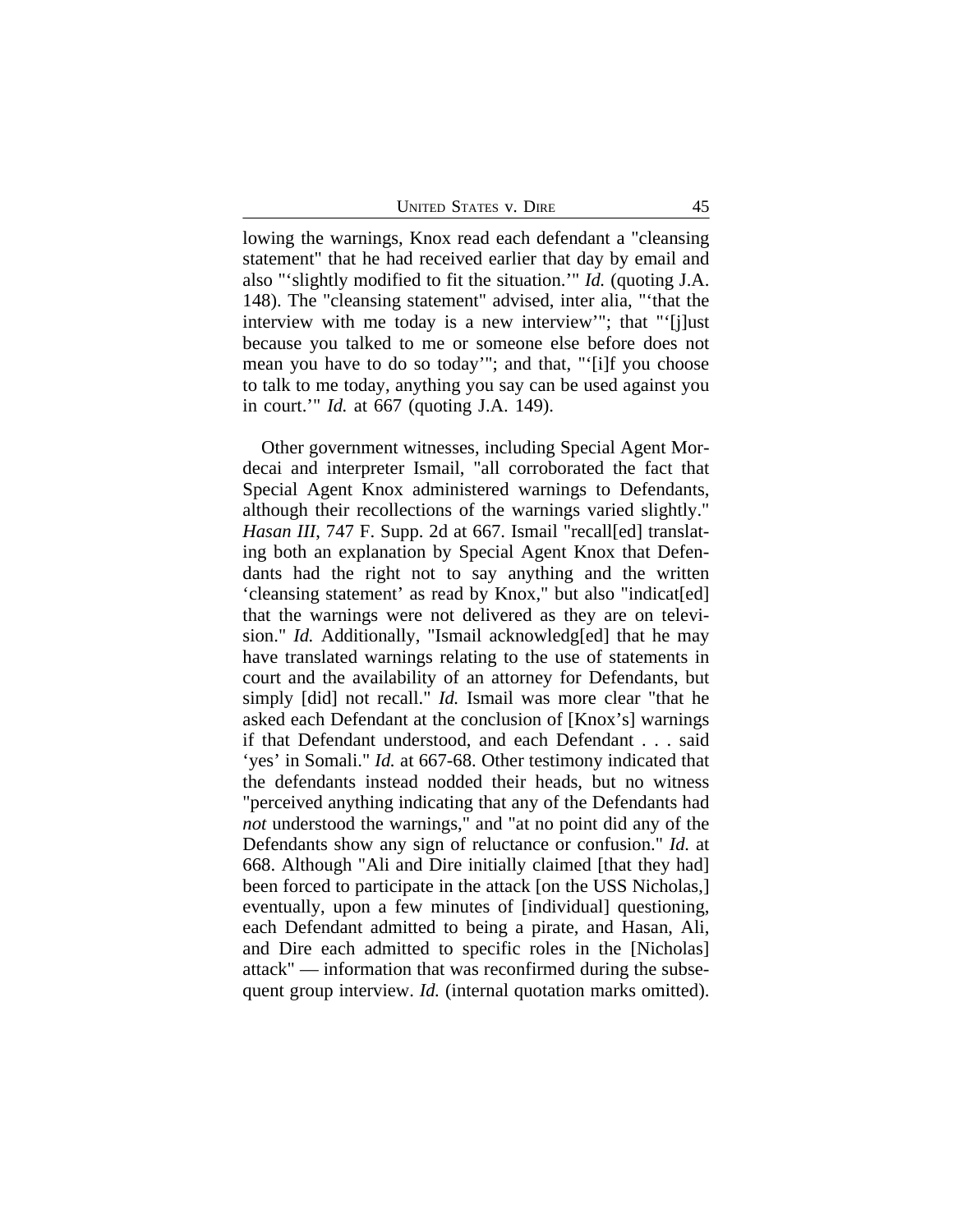Evaluating the evidence before it, the district court found "that Special Agent Knox did, in fact, administer the warnings he recalled to each of the Defendants at the beginning of each of their interviews on April 4, 2010." *Hasan III*, 747 F. Supp. 2d at 669. The court also determined that "no deficiency appears to exist in Special Agent Knox's modified warning with respect to Defendants' right to an attorney." *Id.* (relying on *United States v. Frankson*, 83 F.3d 79 (4th Cir. 1996), for the proposition that Knox's warning was adequate even though he "only advised Defendants that counsel would be provided to them if they wanted one, and therefore did not specify that Defendants had the right to the presence of an attorney prior to questioning").

The district court deemed it a closer question whether the defendants — being "non-English speaking and illiterate Somali nationals, without any connection to the United States" — could have "knowingly and intelligently waived their Fifth Amendment rights against self-incrimination." *See Hasan III*, 747 F. Supp. 2d at 669 (expressing sympathy to the defendants' portrait of "conditions in Somalia," including a "barely functional" government, a dearth of lawyers, and the absence of "individual freedoms protecting persons who wish to refuse to answer questions from authorities"). For guidance, the district court looked to *Berghuis v. Thompkins*, in which the Supreme Court recently clarified that "waivers can be established [by] formal or express statements of waiver," but also can be "implied from all the circumstances." *See* 130 S. Ct. 2250, 2261 (2010). Cognizant of the principle that no waiver — express or implied — can be established absent the prosecution's "showing that the accused understood [his] rights," *see id.*, the district court confronted the defendants' assertion that they did not understand Special Agent Knox's *Miranda* warnings. *See Hasan III*, 747 F. Supp. 2d at 670. The court rejected that assertion, explaining:

# 2.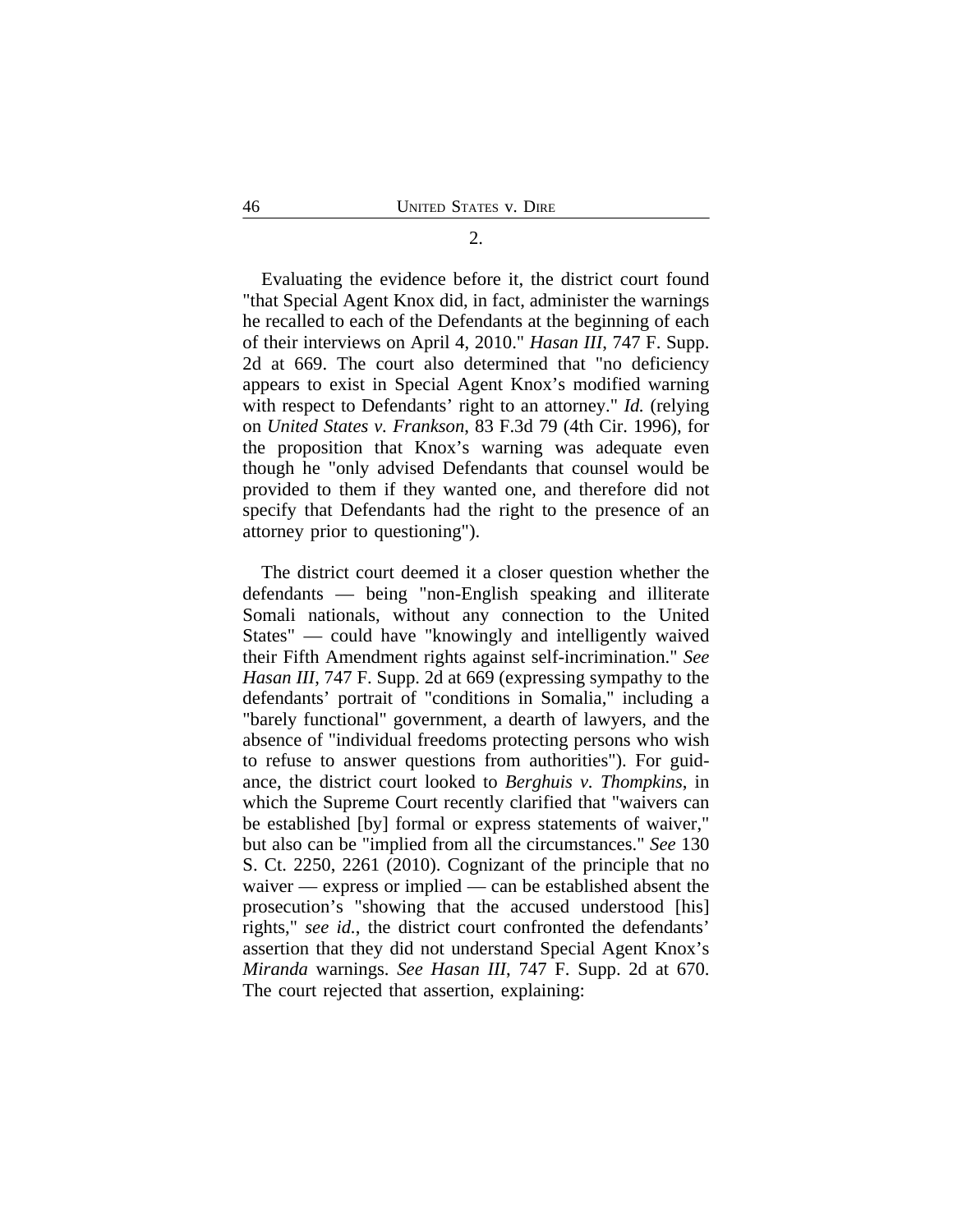UNITED STATES V. DIRE 47

[T]he evidence before the Court indicates that Special Agent Knox did, in fact, ask each Defendant if he understood the rights that had just been given to him. Although the testimony diverges as to the precise nature of Defendants' response — Special Agents Knox and Mordecai recalled only nodding and/or the lack of any indication of not understanding, whereas [interpreter] Ismail recalls each Defendant verbally saying "Yes" in Somali — the testimony is uniform in suggesting understanding, as opposed to lack thereof, on the part of Defendants. Ultimately, Defendants were adequately warned of their rights against self-incrimination under the Fifth Amendment in accordance with the requirements of *Miranda*. The *Miranda* rights were recited to Defendants, through Ismail, . . . in their native language. At no point did Defendants claim that they did not understand the words being recited by Ismail, or that Ismail was not speaking their native language or dialect. Moreover, during the entire interview process, Defendants were awake, alert, drug-free, and engaged.

Of course, whether Defendants actually understood their Fifth Amendment rights against selfincrimination remains a somewhat close question. Defendants argue that their upbringing in a country that has become increasingly lawless in recent decades rendered them incapable of understanding the *Miranda* rights recited . . . .

Nevertheless, it appears . . . that the inquiry as to whether a defendant understood the recitation of the Fifth Amendment rights focuses not on the defendant's understanding of the U.S. criminal justice system, the democratic form of government, and/or the concept of individual rights, but rather on whether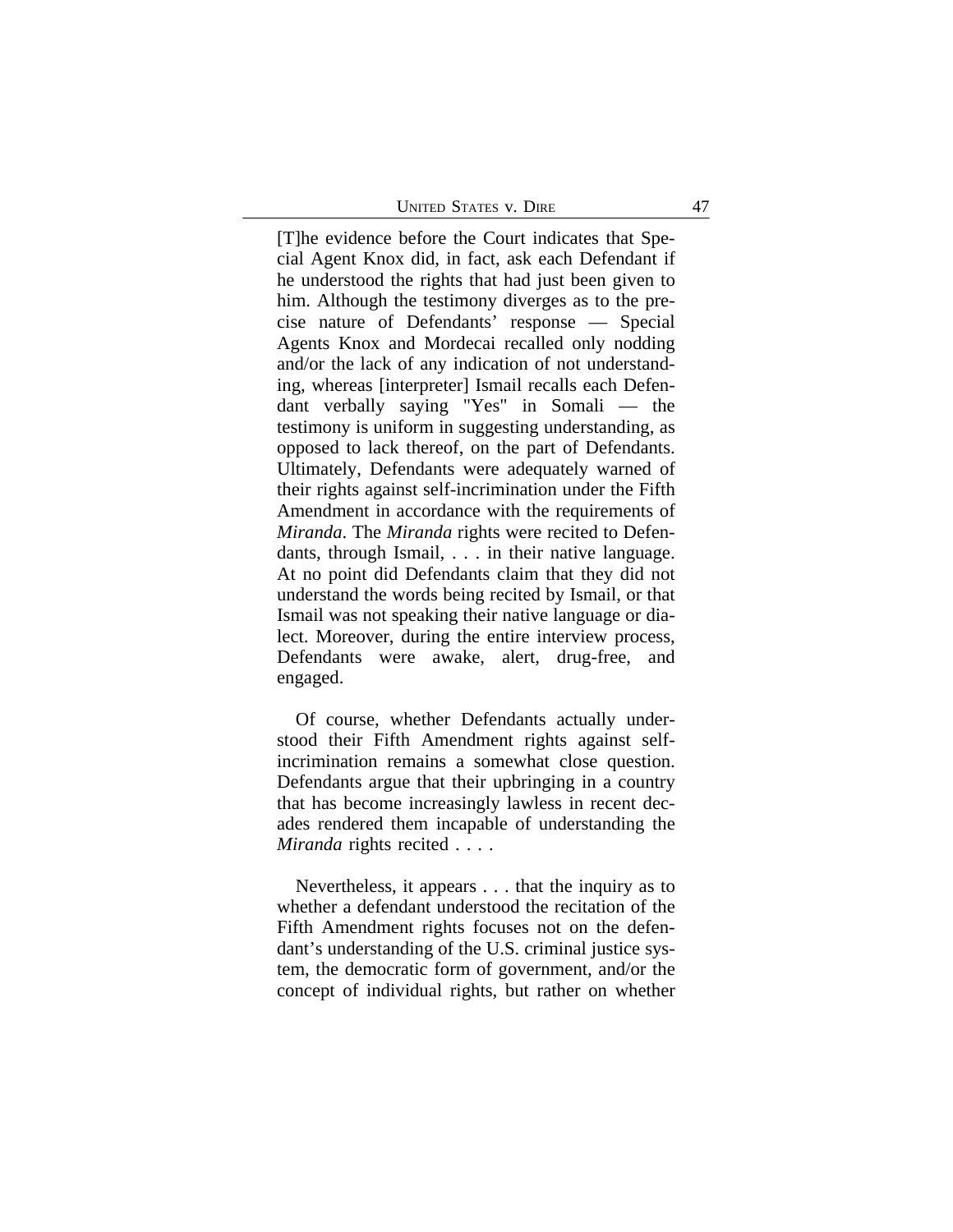the defendant could, merely as a linguistic matter, comprehend the words spoken to him.

Although Defendants have asserted through counsel that they are illiterate, there is no evidence showing them to be of below-average intelligence or to suffer from any mental disabilities. Accordingly, although Defendants may have a hard time understanding the notion of individual rights such as those guaranteed by the Fifth Amendment, that does not mean that they could not have or did not understand their options upon Special Agent Knox's recitation of the *Miranda* warnings and the "cleansing statement." Even assuming that Defendants may not have grasped the nature and processes of the United States judicial system — which would admittedly appear to be a rather fair assumption in this case, based on the limited record before the Court — they nevertheless must have understood, from the translated words uttered by Special Agent Knox alone, that they did not have to speak with him, and that they could request counsel. Needless to say, despite current conditions in Somalia, the concept of an attorney is not a foreign one there.

*Hasan III*, 747 F. Supp. 2d at 670-71 (citations omitted). Premised on that analysis, the court concluded that each of the defendants "knowingly and intelligently waived [his] Fifth Amendment rights against self-incrimination." *Id.* at 671-72.**<sup>18</sup>**

**<sup>18</sup>**To constitute a valid waiver, the suspect's rights must be relinquished not only "knowingly and intelligently," but also "voluntarily." *See Miranda*, 384 U.S. at 444. The defendants alleged in the district court that their statements were coerced, in "that they were detained in uncomfortable and oppressive conditions, and that they were threatened with being thrown overboard into shark-infested waters if they did not admit guilt." *Hasan III*, 747 F. Supp. 2d at 672. The court disbelieved the defendants, however, instead crediting the government's evidence that the defendants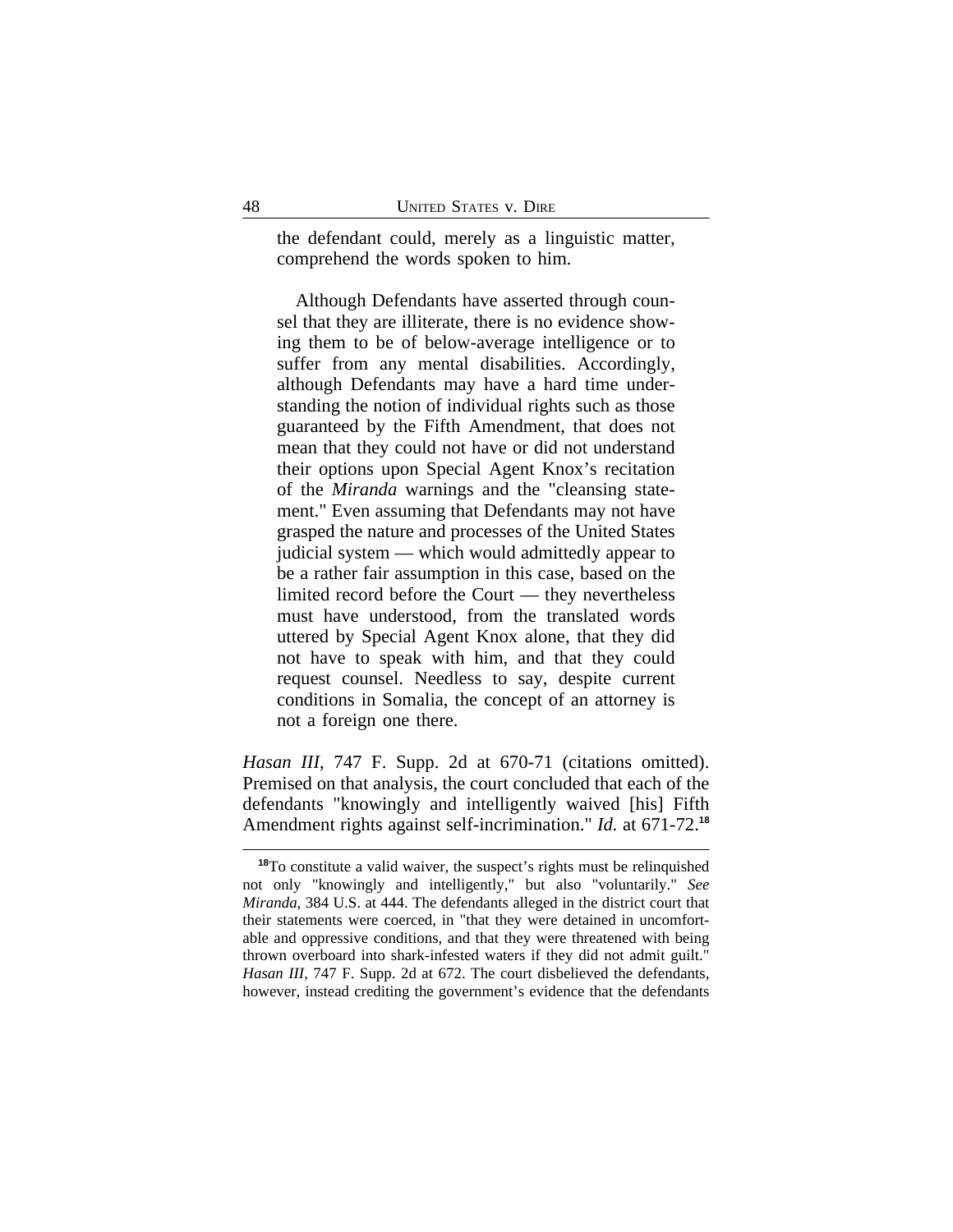On appeal, the defendants contend that the district court erred in finding that Special Agent Knox's warnings adequately advised them of their Fifth Amendment rights in accordance with *Miranda*. More specifically, they assert that the court could not determine the exact content of the warnings based on Knox's testimony. The defendants further posit that the warnings were constitutionally deficient because Knox did not convey to them that they had a "right" to a lawyer; rather he stated "that if they wanted a lawyer, we would give them one." J.A. 147. Even if the warnings comported with the *Miranda* requirements, however, the defendants insist that the district court was wrong in concluding that they could have knowingly and intelligently waived their rights.**<sup>19</sup>**

In assessing the district court's denial of the defendants' suppression motions, we review the court's factual findings for clear error and its legal determinations de novo. *See United States v. Holmes*, 670 F.3d 586, 591 (4th Cir. 2012). And we are obliged to view the evidence "in the light most favorable to the government," as the prevailing party below. *See United States v. Montieth*, 662 F.3d 660, 664 (4th Cir. 2011) (internal quotation marks omitted).

We perceive no clear error in the district court's findings

3.

<sup>&</sup>quot;were treated safely, humanely, and respectfully throughout the entire duration of their captivity on board the USS Nicholas, and were at no time, including during . . . the April 4, 2010 interviews, threatened or mistreated in any way." *Id.* The defendants now concede the voluntariness of their statements.

**<sup>19</sup>**Because the government has not argued otherwise, we assume without deciding that the Fifth Amendment rights implicated by *Miranda* "apply even 'to the custodial interrogation of a foreign national outside the United States by [U.S.] agents . . . engaged in a criminal investigation.'" *See Hasan III*, 747 F. Supp. 2d at 657 (alterations in original) (quoting *United States v. Rommy*, 506 F.3d 108, 131 (2d Cir. 2007)).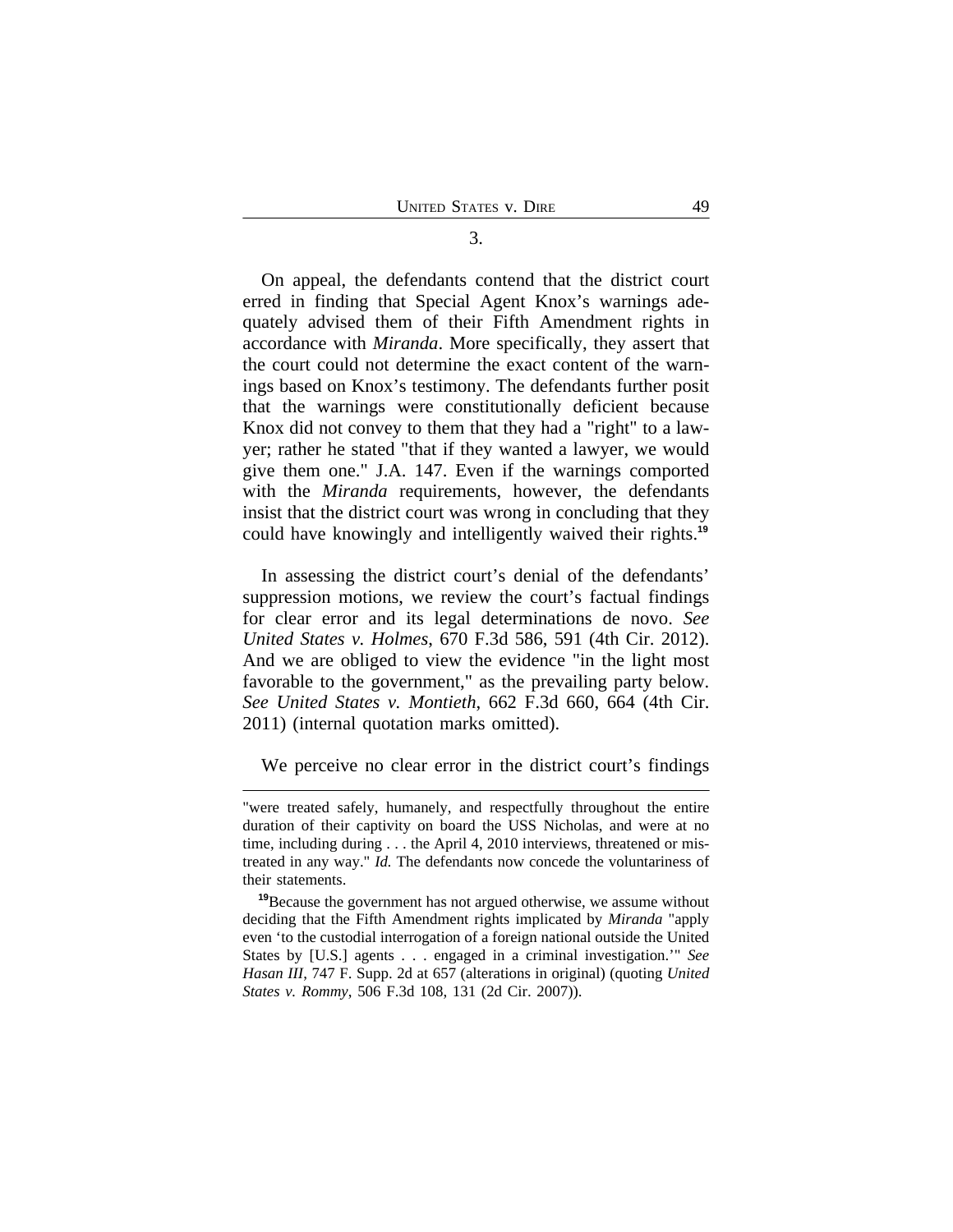concerning the content of the *Miranda* warnings, in that the court reasonably accepted the testimony of Special Agent Knox. Although the court acknowledged that there were "slight variations in the recollections of the various witnesses," it deemed "the testimony offered by the Government to be substantially consistent and credible." *Hasan III*, 747 F. Supp. 2d at 668. As we have emphasized, "[w]hen findings are based on determinations regarding the credibility of witnesses, we give even greater deference to the trial court's findings." *United States v. Hall*, 664 F.3d 456, 462 (4th Cir. 2012) (internal quotation marks omitted).

We are further satisfied that the district court committed no legal error in concluding that Special Agent Knox's warnings sufficiently advised the defendants of their right to counsel. Again, the court found that Knox advised the defendants "'that if they wanted a lawyer, we would give them one.'" *Hasan III*, 747 F. Supp. 2d at 666 (quoting J.A. 147). To be sure, there is, as the defendants point out, an obvious distinction between wanting a lawyer and having a right to a lawyer. But Knox did not ask the defendants simply: "Do you want a lawyer?" Rather, he declared "that if they wanted a lawyer, we would *give* them one." J.A. 147 (emphasis added). Knox's unqualified offer to give the defendants a lawyer upon their request conveyed to the defendants that they had an entitlement — a right — to a lawyer. *Cf. Frankson*, 83 F.3d at 82 ("Given the common sense understanding that an unqualified statement lacks qualifications, all that police officers need do is convey the general rights enumerated in *Miranda*.").

Put succinctly, Special Agent Knox was not obligated to actually verbalize the phrase "right to a lawyer" when his warning "effectively convey[ed] the same meaning." *See United States v. Sanchez*, 422 F.2d 1198, 1201 (2d Cir. 1970) (concluding that defendants were adequately advised of right to counsel with warnings that they "'need make no statements without the presence of an attorney'" and "'[if] you couldn't afford an attorney, an attorney will be provided for you'").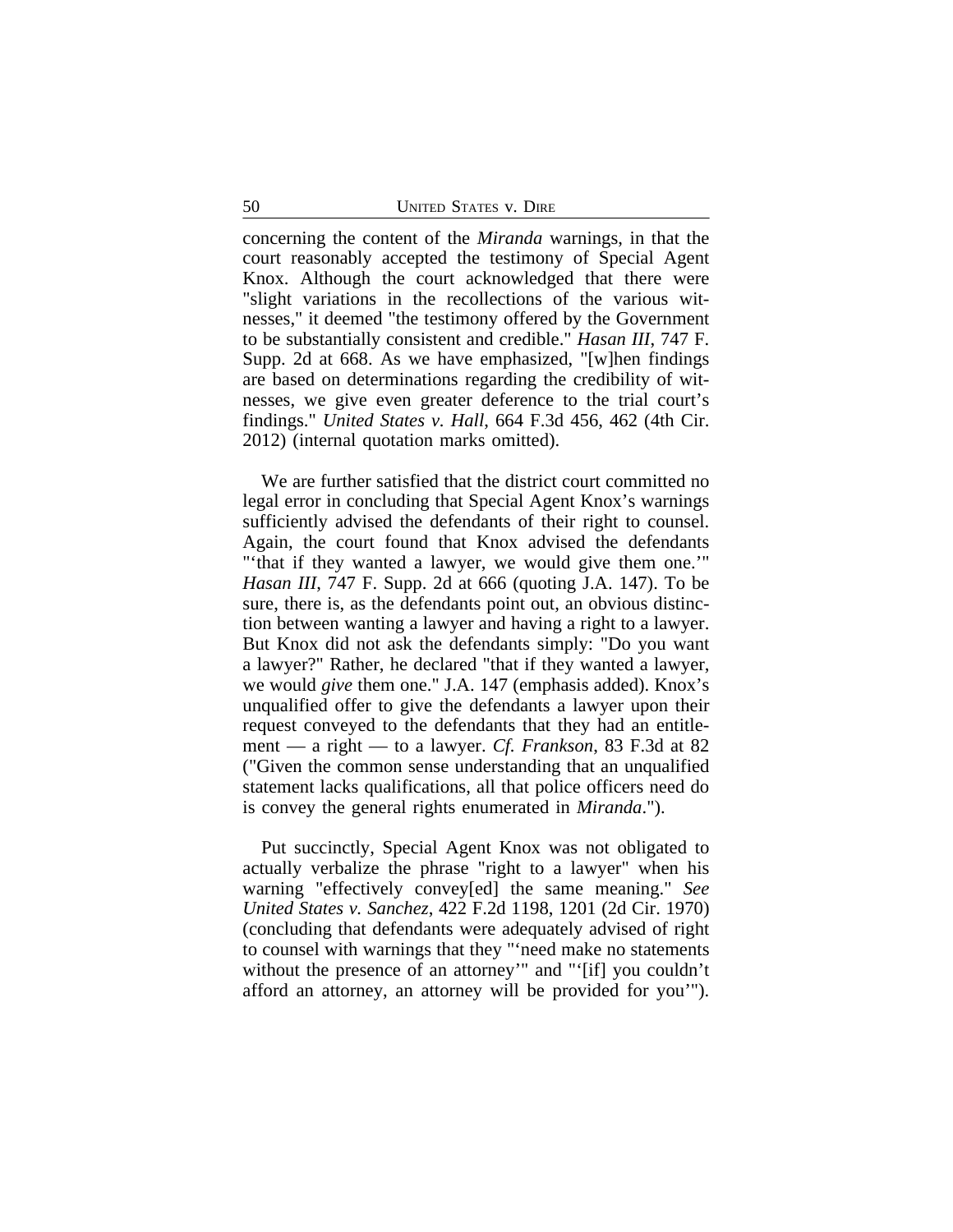UNITED STATES V. DIRE 51

Indeed, no "precise formulation of the warnings" or "talismanic incantation [is] required to satisfy [*Miranda*'s] strictures." *California v. Prysock*, 453 U.S. 355, 359 (1981). The relevant "inquiry is simply whether the warnings reasonably convey to a suspect his rights as required by *Miranda*." *Florida v. Powell*, 130 S. Ct. 1195, 1204 (2010) (alterations and internal quotation marks omitted). We agree with the district court that Knox's warnings did just that.

The defendants persist that their statements should have been suppressed regardless of the adequacy of the *Miranda* warnings, because they could not have validly waived their Fifth Amendment rights against self-incrimination. That is, the defendants maintain that any waiver of their rights was not knowing and intelligent because of the language barrier, their unfamiliarity with the American legal system, the social and political conditions in their native Somalia, and their illiteracy and overall lack of education.

For a waiver to be knowing and intelligent, it "must have been made with a full awareness of both the nature of the right being abandoned and the consequences of the decision to abandon it." *Moran v. Burbine*, 475 U.S. 412, 421 (1986). As we have explained, "[t]he determination of whether a waiver was knowing and intelligent requires an examination of the totality of the circumstances surrounding the interrogation, including the suspect's intelligence and education, age and familiarity with the criminal justice system, and the proximity of the waiver to the giving of the *Miranda* warnings." *Correll v. Thompson*, 63 F.3d 1279, 1288 (4th Cir. 1995) (alteration and internal quotation marks omitted).

The district court found that there was "no evidence showing [the defendants] to be of below-average intelligence or to suffer from any mental disabilities." *Hasan III*, 747 F. Supp. 2d at 671. Yet even "[i]n cases involving defendants with low intellectual ability, the knowingness of the waiver often turns on whether the defendant expressed an inability to understand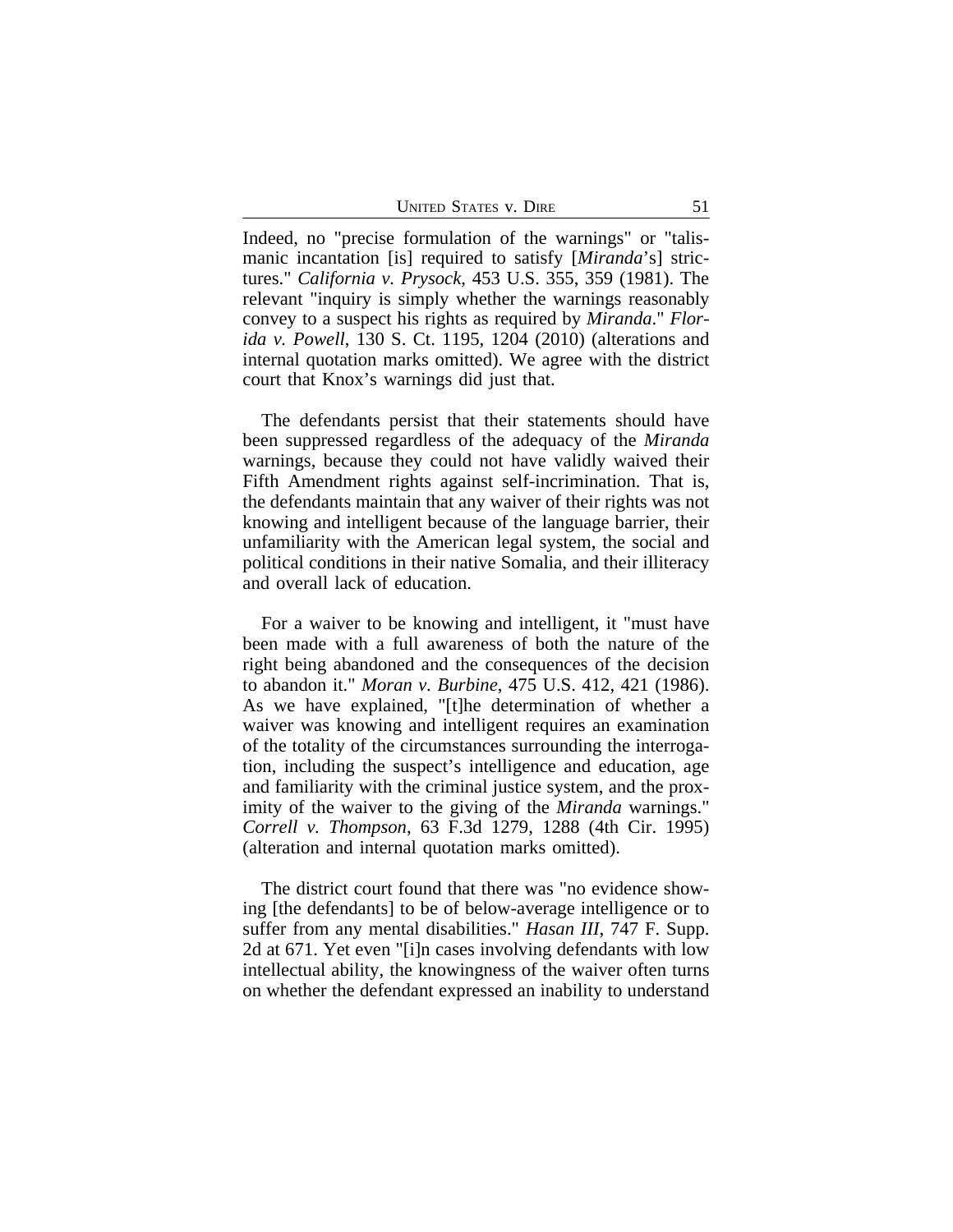the rights as they were recited." *United States v. Robinson*, 404 F.3d 850, 861 (4th Cir. 2005) (concluding that defendant's "below average I.Q. does not make him per se incapable of intelligently waiving his rights"). Here, the court determined that "the testimony is uniform in suggesting [the defendants'] understanding" of their Fifth Amendment rights. *Hasan III*, 747 F. Supp. 2d at 670. That the defendants were non-English speakers "does not necessarily thwart an effective waiver" of those rights, *United States v. Guay*, 108 F.3d 545, 549 (4th Cir. 1997), particularly since the court ascertained that Special Agent Knox's warnings "were recited to [the defendants], through Ismail, the interpreter, in their native language." *Hasan III*, 747 F. Supp. 2d at 670.

We think the district court made a "fair assumption" that the defendants "may not have grasped the nature and processes of the United States judicial system." *Hasan III*, 747 F. Supp. 2d at 671. Nevertheless, there is no indication that the defendants did not understand "the concept of an attorney," which, as the district court found, "is not a foreign [concept in Somalia]." *Id.* Moreover, it is not necessary that "a criminal suspect know and understand every possible consequence of a waiver of the Fifth Amendment privilege." *Colorado v. Spring*, 479 U.S. 564, 574 (1987). Rather, the "main purpose of *Miranda* is to ensure that an accused is advised of and understands the right to remain silent and the right to counsel." *Berghuis*, 130 S. Ct. at 2261. Based on the totality of the circumstances, we discern no error in the court's conclusion that the defendants "must have understood, from the translated words uttered by Special Agent Knox alone, that they did not have to speak with him, and that they could request counsel." *Hasan III*, 747 F. Supp. 2d at 671. We therefore affirm the court's denial of the defendants' suppression motions.**<sup>20</sup>**

**<sup>20</sup>**Because the district court properly denied the suppression motions, we need not reach the defendants' appellate contention that their convictions of the RPG-related offenses (Counts Twelve through Fourteen) cannot stand absent their April 4, 2010 statements. *See* Br. of Appellants 63-67.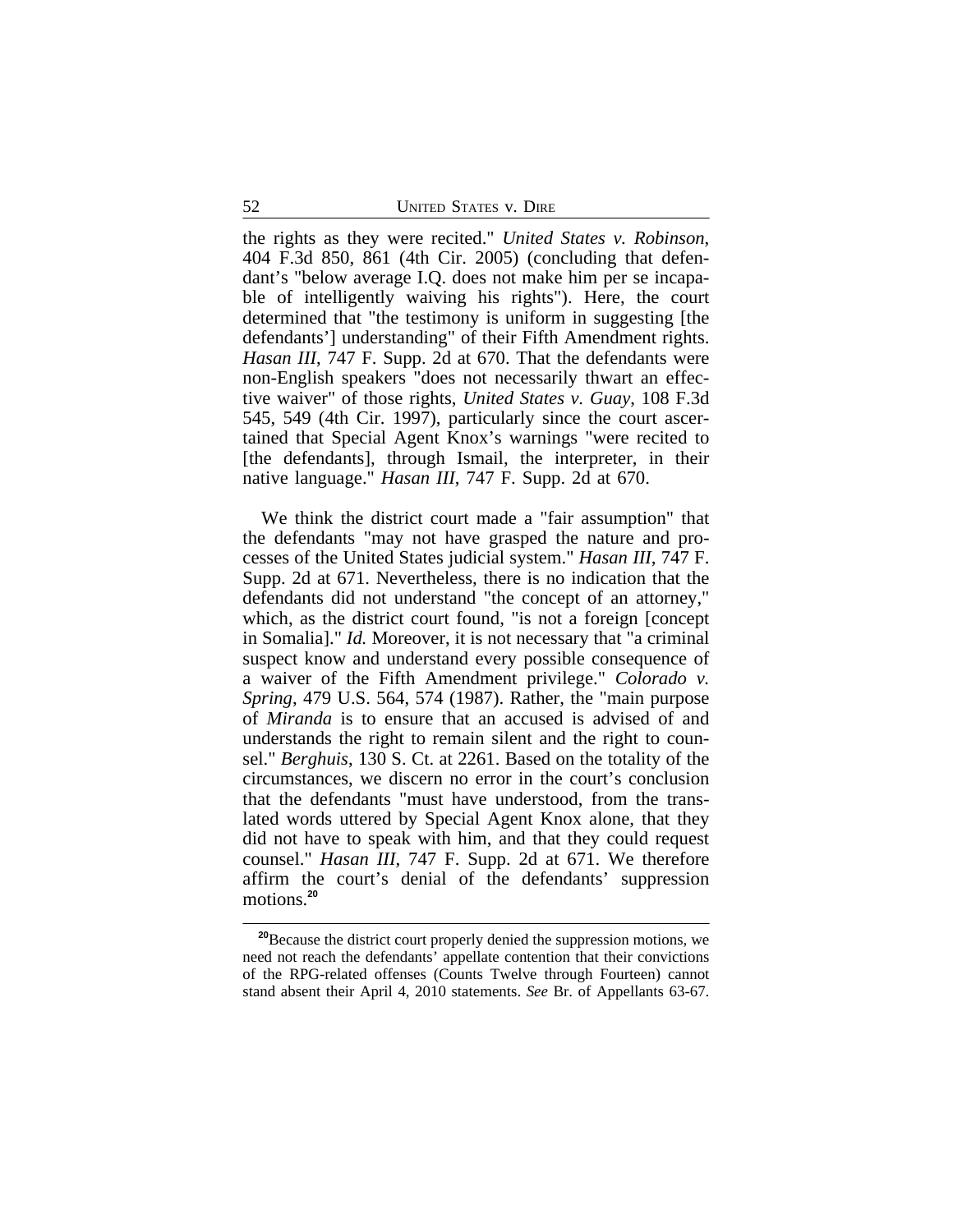Next, defendant Hasan maintains that the district court erred in denying his motion to dismiss the Indictment's charges against him pursuant to the Juvenile Delinquency Act, 18 U.S.C. §§ 5031-5042 (the "JDA"), on the ground that the government failed to establish that he was at least eighteen years of age at the time of his alleged offenses.**<sup>21</sup>** The court rejected Hasan's JDA contention by the pretrial *Hasan III* opinion of October 29, 2010. *See* 747 F. Supp. 2d at 672-73.

In doing so, the district court placed on the government "'the initial burden of proving [Hasan's] age,'" thereby requiring the government to "'offer prima facie evidence of [his] adult status.'" *See Hasan III*, 747 F. Supp. 2d at 673 (quoting *United States v. Juvenile Male*, 595 F.3d 885, 897 (9th Cir. 2010)). The court recognized that "'a previous statement from [Hasan] that he is an adult can constitute such prima facie evidence,'" and that, "[i]f the Government adequately presents such prima facie evidence, '[t]he burden then shifts to the defense to come forward with evidence of [Hasan's] juvenile status.'" *Id.* (second alteration in original) (quoting *Juvenile Male*, 595 F.3d at 897). In that circumstance, the government would then have "'an opportunity to rebut [such evidence] with any additional information' available." *Id.* (alteration in original) (quoting *Juvenile Male*, 595 F.3d at 897).

**<sup>21</sup>**As we have explained, "[t]he primary purpose of the JDA is 'to remove juveniles from the ordinary criminal process in order to avoid the stigma of a prior criminal conviction and to encourage treatment and rehabilitation.'" *United States v. Blake*, 571 F.3d 331, 344 (4th Cir. 2009) (quoting *United States v. Juvenile Male*, 554 F.3d 456, 460 (4th Cir. 2009)). The JDA "defines a 'juvenile' as a person who has not attained his eighteenth birthday or who committed an alleged offense prior to his eighteenth birthday, and who has not attained his twenty-first birthday prior to the filing of the [federal criminal charge]." *Juvenile Male*, 554 F.3d at 459 n.2 (citing 18 U.S.C. § 5031).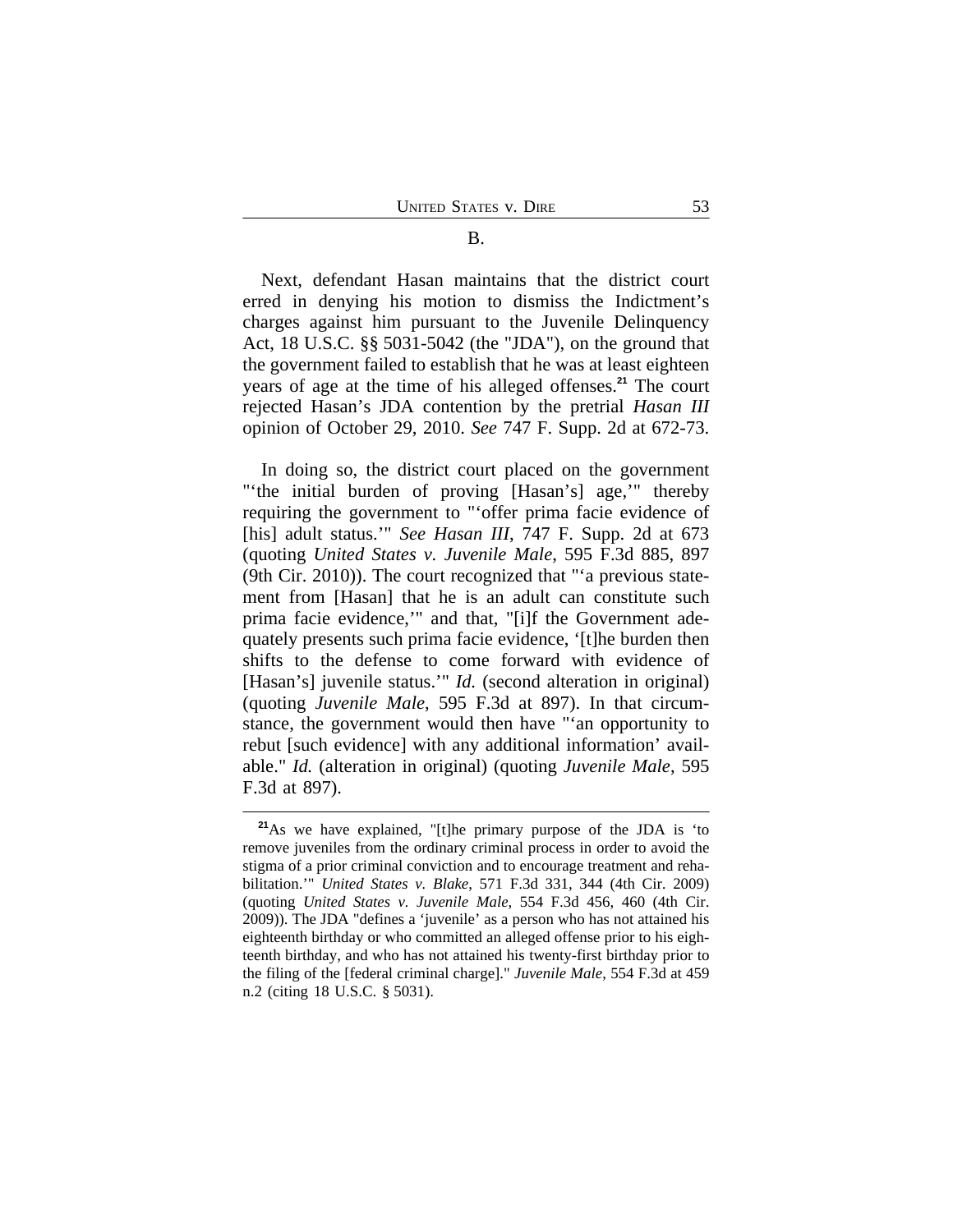Resolving conflicting testimony, the district court found that Hasan told "Special Agents Knox and Mordecai during the April 4, 2010 interview that he was (or believed himself to be) between 24 and 26 years old." *Hasan III*, 747 F. Supp. 2d at 676. Accordingly, the court concluded that the government satisfied its burden of making a prima facie showing of Hasan's adult status, and shifted the burden "to Hasan to produce credible evidence that he [was], in fact, a minor, notwithstanding his statements to the contrary." *Id.* Explaining why "Hasan's testimony at the evidentiary hearing simply did not meet that burden," the court observed:

The credibility of [Hasan's] testimony [that he did not know the day or year of his birth but had been told by unnamed neighbors that he was eighteen years old] was questionable, and he testified that he could produce no corroborating documentary evidence or testimony from others. Although Hasan's lack of knowledge about his own birth date or birth year is rendered less surprising and/or suspect by the testimony of [interpreter] Ismail [that most Somalis do not know their exact birth date, but generally know their birth year], Hasan's testimony nevertheless contradicted itself as much as it did the testimony of Special Agents Knox and Mordecai.

*Id.* at 676-77 (footnote omitted). In the end, the court found — "[b]ased on [its] observation of Hasan during his testimony, as well as on the content of that testimony" — that Hasan's "self-serving testimony that he is currently only 18 years old" was not credible and deserved little weight. *Id.* at 677.

Without contesting the district court's use of the burdenshifting scheme to establish his age, Hasan asserts on appeal that the court erroneously accepted the "contradictory and vague testimony" of Special Agents Knox and Mordecai in satisfaction of the government's prima facie showing. *See* Br.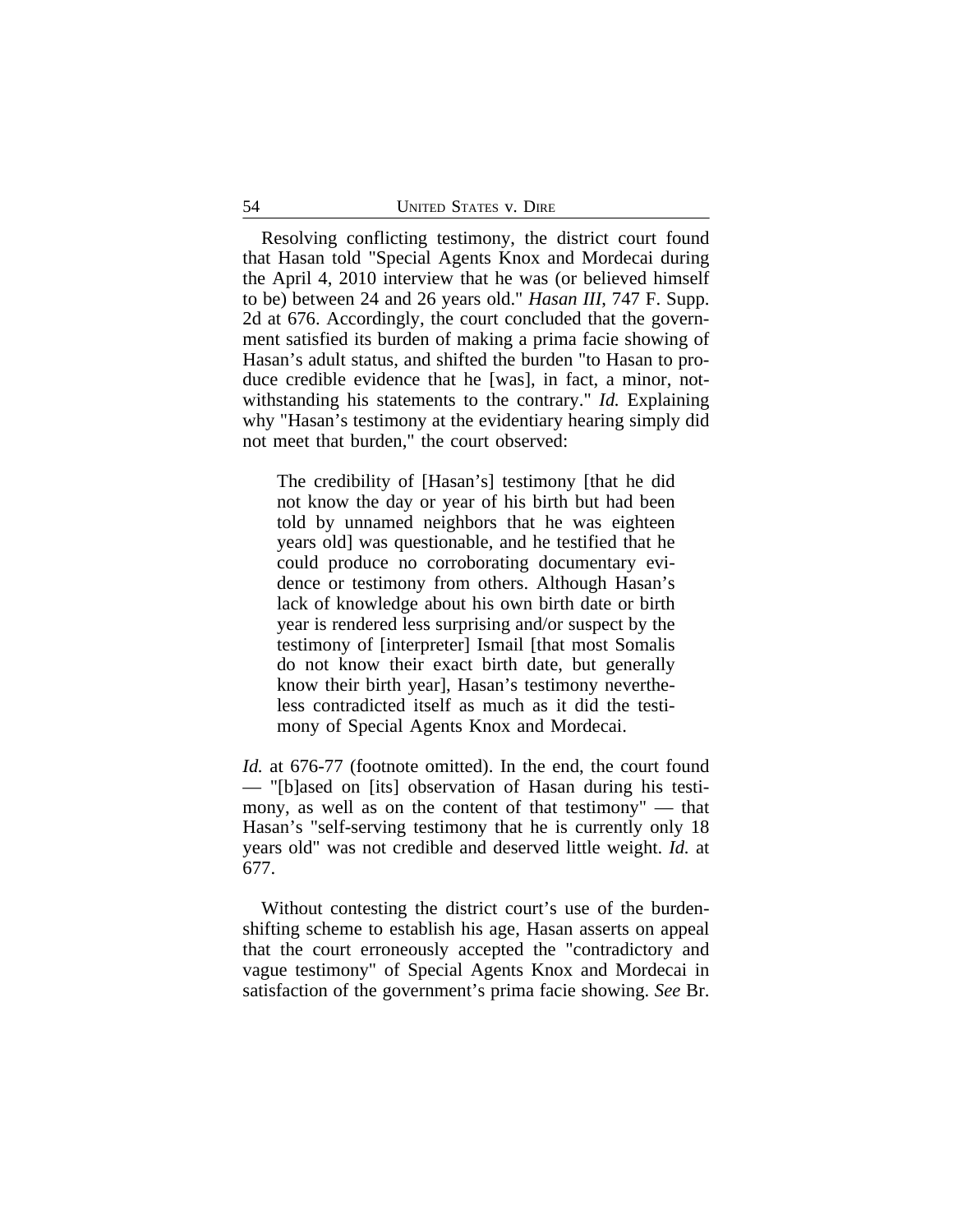UNITED STATES V. DIRE 55

of Appellants 50. We disagree. The court reasonably observed that, "[a]lthough the agents' notes and testimony varied slightly from each other, the variance was effectively explained" and "nowhere in their notes or testimony is there any suggestion whatsoever that Hasan told them he was under the age of 18." *Hasan III*, 747 F. Supp. 2d at 676. Moreover, the court found Knox and Mordecai "to be credible witnesses, and their testimony to be credible and substantially consistent in all material respects." *Id.* Given the "highly deferential standard of review, we are not in a position to disturb the court's credibility finding." *See United States v. Nicholson*, 611 F.3d 191, 208 (4th Cir. 2010). Because Hasan does not challenge the court's ruling that his testimony failed to rebut the government's prima facie evidence of his adult status, the conclusion that the protections of the JDA did not apply and the denial of Hasan's motion to dismiss must be affirmed.

# C.

Lastly, the defendants fault the district court for declining to merge, for sentencing purposes, their three convictions under 18 U.S.C.  $\S 924(c)$  — Counts Ten through Twelve into a single § 924(c) offense. The defendants were convicted for their use of the two AK-47s in Counts Ten and Eleven under 18 U.S.C. §  $924(c)(1)(A)(iii)$ , which provides in pertinent part that "any person who, during and in relation to any crime of violence . . . for which the person may be prosecuted in a court of the United States, uses or carries a firearm . . . shall . . . if the firearm is discharged, be sentenced to a term of imprisonment of not less than 10 years." Count Twelve was aimed at the defendants' use of the RPG and charged under § 924(c)(1)(A) and (c)(1)(B)(ii), mandating a sentence of "not less than 30 years" for use of a destructive device in relation to a crime of violence.

Significantly, the district court considered Count Twelve to be the first conviction under § 924(c), and Counts Ten and Eleven to be second or subsequent  $\S 924(c)$  convictions, thus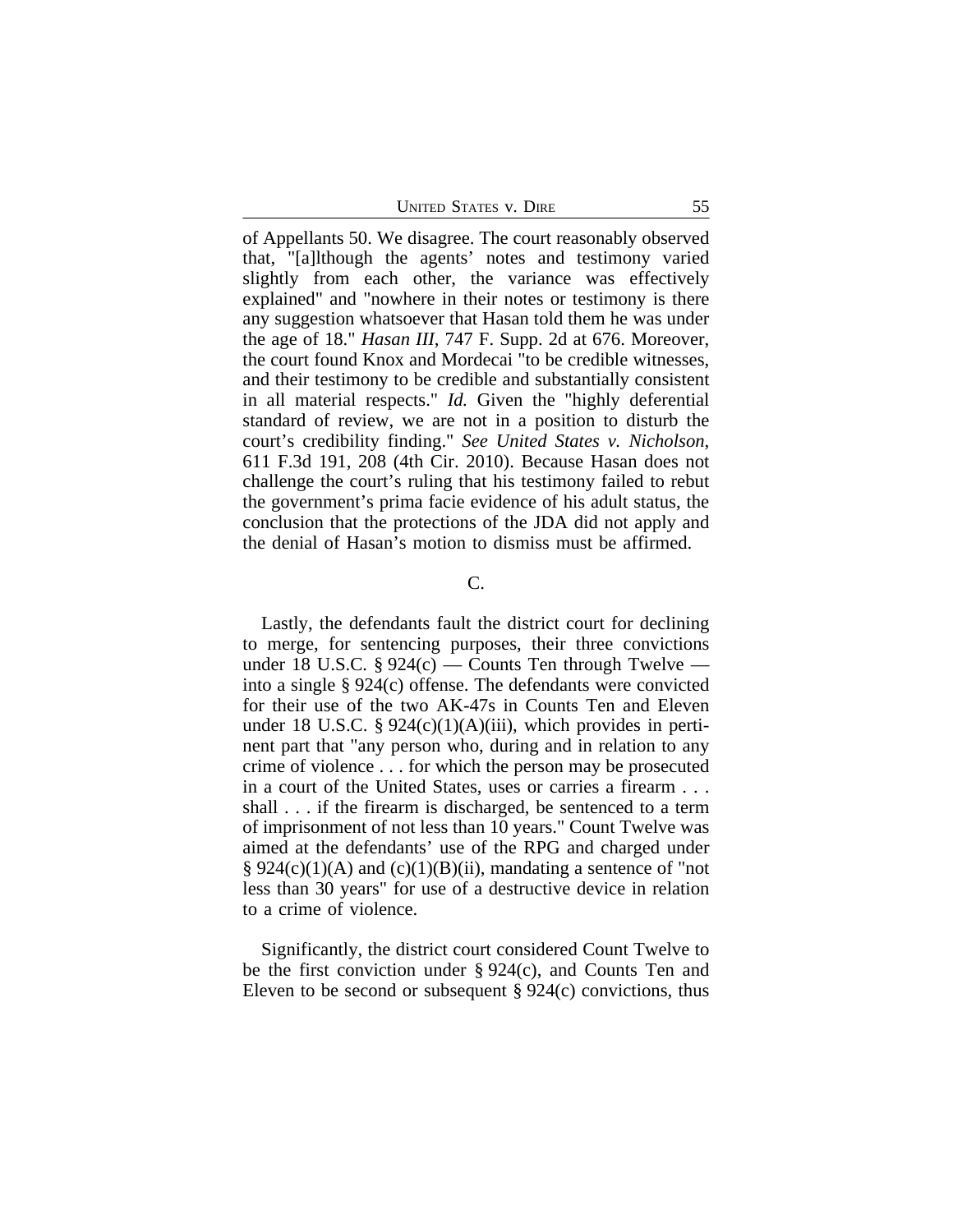subjecting the defendants to minimum twenty-five-year sentences on Counts Ten and Eleven under  $\S 924(c)(1)(C)(i)$  ("In the case of a second or subsequent conviction under this subsection, the person shall  $\vert$  be sentenced to a term of imprisonment of not less than 25 years . . . ."). And, following the directive of §  $924(c)(1)(D)(ii)$ , the court ordered consecutive sentences for the  $\S 924(c)$  convictions — twenty-five years (300 months) each on Counts Ten and Eleven, plus thirty years (360 months) on Count Twelve.

Notwithstanding the defendants' contentions to the contrary, we conclude that the district court imposed proper sentences. Our precedent dictates the conclusion "that multiple, consecutive sentences under  $\S 924(c)(1)$  are appropriate whenever there have been multiple, separate acts of firearm use or carriage, *even when all of those acts relate to a single predicate offense*." *United States v. Lighty*, 616 F.3d 321, 371 (4th Cir. 2010) (emphasis added) (citing *United States v. Camps*, 32 F.3d 102, 106-09 (4th Cir. 1994)). Moreover, as the district court observed in its post-trial *Hasan II* opinion, the attack on the USS Nicholas actually involved "eight distinct counts in the Superseding Indictment charging 'crimes of violence.'" *Hasan II*, slip op. at 16. That the defendants used their weapons contemporaneously during the same attack does not diminish the number of predicate offenses. *See United States v. Higgs*, 353 F.3d 281, 333-34 (4th Cir. 2003) (affirming three consecutive  $\S 924(c)$  sentences where uses related to a near-simultaneous triple murder (citing *Deal v. United States*, 508 U.S. 129, 132 (1993)). Thus, the separate "uses" of the firearms need not be tallied because there were multiple predicate crimes of violence. *See United States v. Khan*, 461 F.3d 477, 493 n.9 (4th Cir. 2006) (concluding that court was not required to count the "uses" of firearms where defendant's "four crime-of-violence convictions constitute separate predicate offenses, [such that] each may support a consecutive § 924(c) sentence").